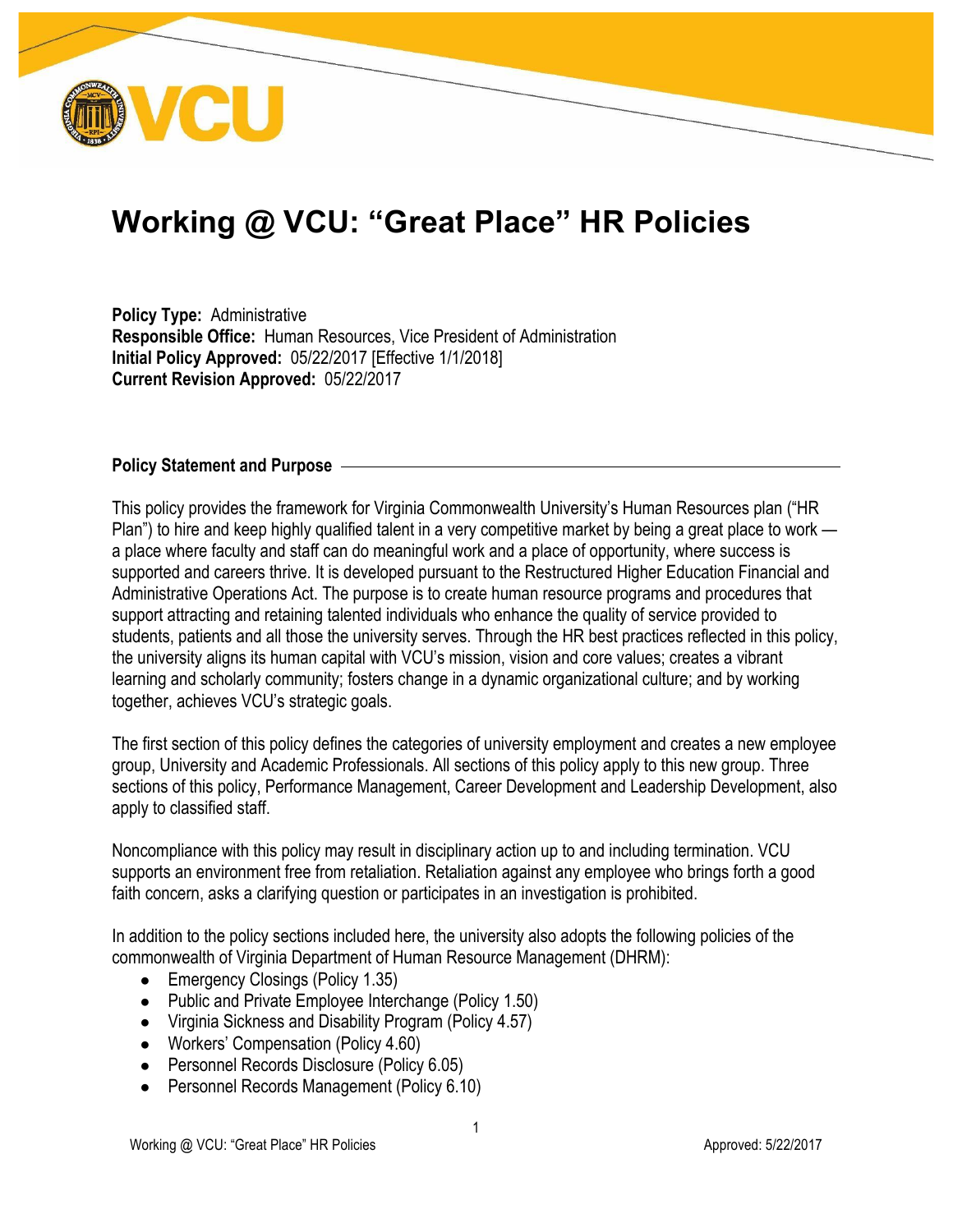#### **Table of contents**

|                    |               | Who should know this policy will be a state of the state of the state of the state of the state of the state o | 2  |  |
|--------------------|---------------|----------------------------------------------------------------------------------------------------------------|----|--|
| <b>Definitions</b> |               | <u> 1989 - Johann Stein, mars an de Brasilia (b. 19</u>                                                        | 3  |  |
| Contacts           |               |                                                                                                                | 3  |  |
|                    |               | Policy specifics and procedures                                                                                |    |  |
|                    | $\mathsf{L}$  | <b>Employee Groups</b>                                                                                         | 3  |  |
|                    | $\parallel$ . | <b>Employment of University and Academic Professionals</b>                                                     | 8  |  |
|                    | III.          | Compensation of University and Academic Professionals                                                          | 12 |  |
|                    | IV.           | Performance management for University and Academic<br><b>Professionals and Classified Staff</b>                | 14 |  |
|                    | V.            | Career development for University and Academic<br><b>Professionals and Classified Staff</b>                    | 17 |  |
|                    | VI.           | Leadership development for University and Academic<br><b>Professionals and Classified Staff</b>                |    |  |
| VII.               |               | <b>Employee relations for University and Academic</b><br>Professionals                                         |    |  |
|                    |               | Dispute Resolution<br>a.                                                                                       | 20 |  |
|                    |               | Employee conduct and steps of progressive discipline<br>b.                                                     | 26 |  |
|                    |               | Workforce reduction and severance benefits<br>C.                                                               | 29 |  |
|                    | VIII.         | Alternative work arrangements for University and Academic<br>Professionals                                     | 32 |  |
|                    | IX.           | Paid leave for University and Academic Professionals                                                           | 34 |  |
| Forms              |               |                                                                                                                | 39 |  |
|                    |               | Related documents <b>Container and Container and Container and Container and Container and Container</b>       | 39 |  |
| Revision history   |               |                                                                                                                | 40 |  |
| FAQ                |               |                                                                                                                | 40 |  |

# **Who should know this policy**

All university employees should be familiar with this policy because it initiates significant changes to the university's grouping and management of certain employees who are not employed as teaching and research faculty. As provided in this policy, certain university employees are affected by the new University and Academic Professional employment group that is the focus of the university's restructuring of its personnel system.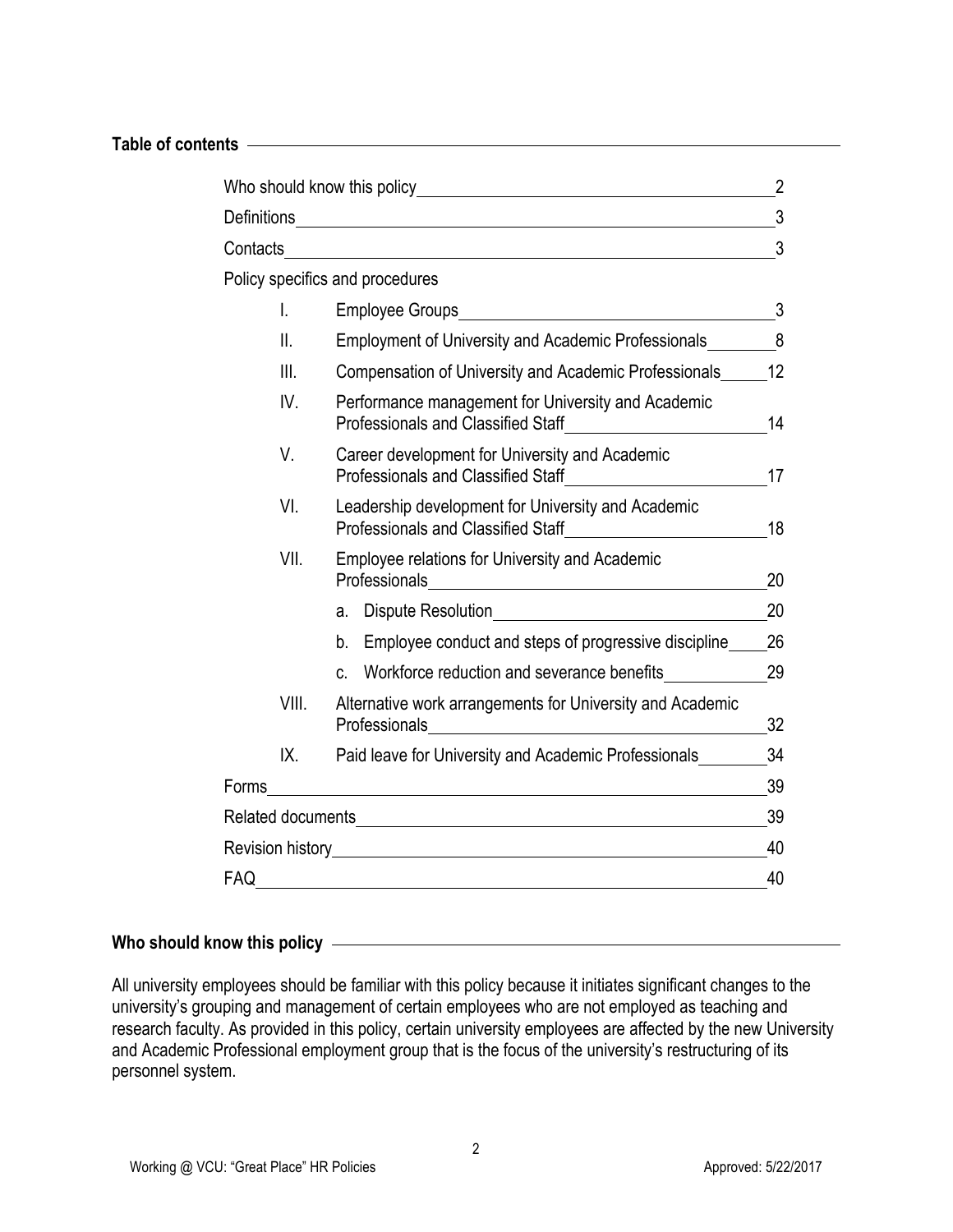All sections of this policy apply to university and academic professionals. Three sections of this policy, Performance Management, Career Development and Leadership Development, also apply to classified staff.

This also applies to teaching and research faculty who supervise university and academic professionals and classified staff.

# **Definitions**

Please see "Definitions" located at the end of this policy.

#### **Contacts**

VCU Human Resources ("HR") officially interprets this policy. HR is responsible for obtaining approval for any revisions as required by the policy "*Creating and Maintaining Policies and Procedures*" through the appropriate governance structures. Please direct policy questions to HR.

#### **Policy specifics and procedures**

#### **I. Employee Groups**

This section defines and distinguishes the categories of university employment. It also describes the process and procedure for converting certain employees to the University and Academic Professionals employment group developed pursuant to VCU's restructuring of its personnel system. All employees of the university, regardless of employment group, are state employees. Some VCU employees are also eligible to receive state employee benefits. Salaried employees eligible for state employee benefits include university and academic professionals, classified staff and faculty members regularly employed on a salaried basis, regularly working at least one-half of a full-time equivalent position, and whose employment is not temporary or provisional. Adjunct faculty, wage employees, student employees, graduate assistants and postdoctoral scholars are not eligible for state employee benefits.

The following are the various employment groups at Virginia Commonwealth University:

- 1. **Faculty members.** Employees in teaching and research faculty (T&R faculty) positions have principal and regularly assigned responsibilities that include a significant commitment to teaching that includes the development and delivery of the university curriculum for students enrolled at VCU and/or a significant commitment to original research and scholarship that includes the creation, dissemination and application of new knowledge and/or artistic expression. T&R faculty positions:
	- Are generally full-time appointments to a faculty position with academic rank made under the ultimate authority and with the final approval of the board of visitors
	- Are the employee's primary appointment
	- Involve principal and regularly assigned duties and responsibilities of teaching, research, scholarship or creative activity that represents the majority of the contractual time
	- Are subject to the criteria and expectations for promotion and/or tenure under the university's "Faculty Promotion and Tenure Policies and Procedures" (2013 rev.)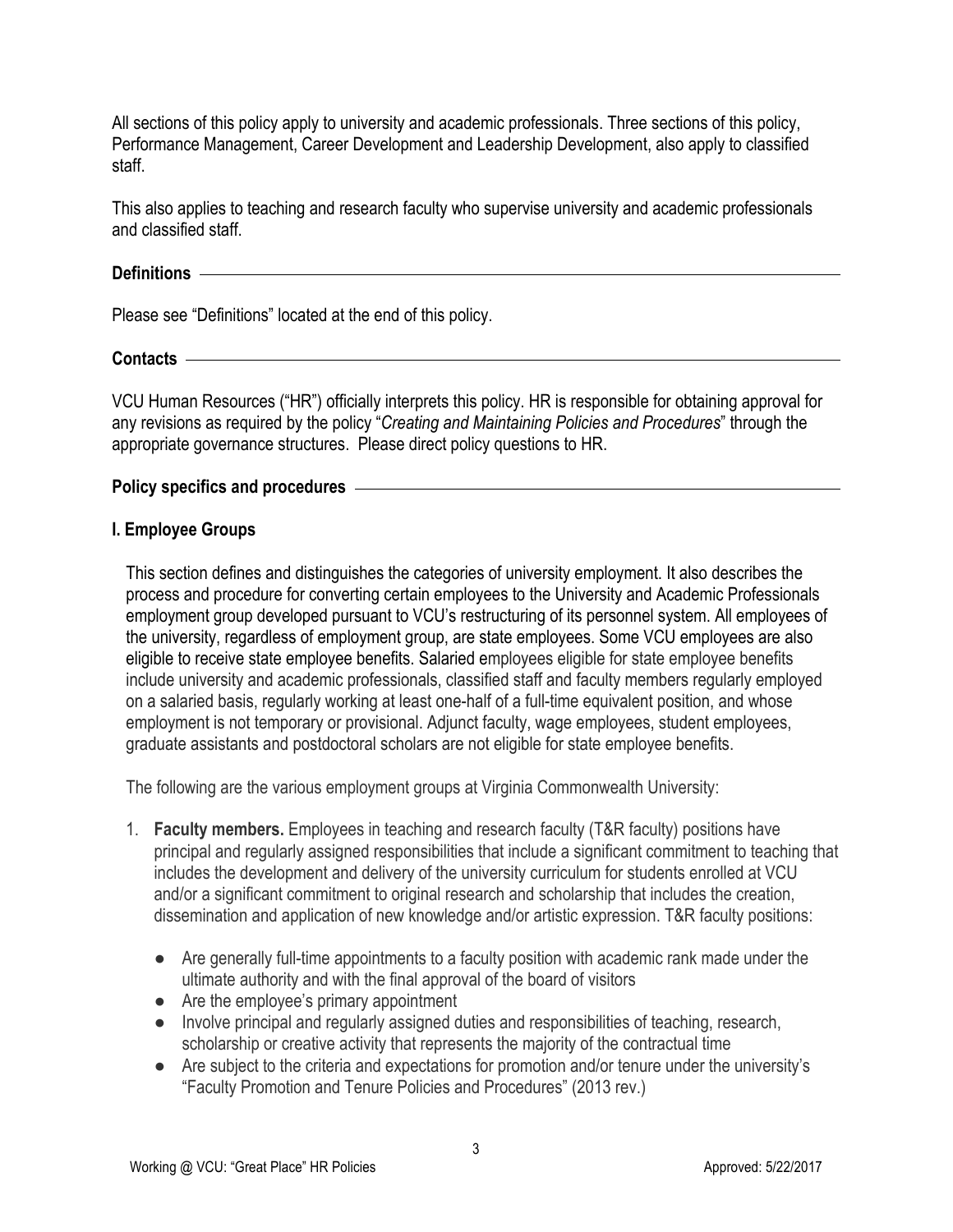Faculty members who have administrative responsibilities may concurrently hold an administrative faculty assignment with their teaching and research faculty position. These faculty are designated as academic administrators and generally serve as senior administrative officers of a college, school, program or equivalent and hold a faculty appointment (typically tenured) in a program, school or department. This term includes those in positions such as dean, associate or assistant dean, provost, vice provost, etc.

Faculty appointments are either tenured, probationary (tenure-eligible), term (non-tenured) or adjunct (non-tenured). Other faculty appointments include clinical, faculty affiliate, emeritus/emerita, eminent scholar and visiting faculty.

HR policies and procedures affecting faculty and academic administrators are coordinated by the VCU Office of the Provost.

- 2. **University and academic professionals.** Employees who support the mission of the university in non-faculty roles. This group includes:
	- Salaried employees hired after July 1, 2016
	- Those who elect the university and academic professional employee group as discussed in the "Procedures" section below
	- Those who were formerly administrative and professional faculty

Positions in this employee group are designated as either exempt or nonexempt under the federal Fair Labor Standards Act (FLSA)**.** 

Academic professionals apply specialized professional qualifications in direct support of academic programs to enhance the practice and quality of teaching and learning. They perform high-level duties in academic, research and service missions of the institution. They have advanced degrees, often terminal degrees, and academic backgrounds that are similar to faculty in the professorial but 75 percent or more of their total assignment involves academic program management related to advising, curriculum development and instructional design. Academic professionals have significant expectations for research activity, including participation in peer-reviewed publications, juried exhibitions or performances, or professional presentations; the preparation and oversight of externally funded grants and contracts; and training and oversight of students in laboratories or studios. They do not hold tenure-track positions, are not eligible for tenure and do not accumulate probationary credit toward tenure. However, academic professionals typically hold concurrent faculty appointments that can either be affiliate faculty or adjunct faculty. For additional information see "Guidelines for Academic Professionals and Professional Faculty."

Executive and senior administrators are the senior officers of the university, such as president's cabinet, members of the president's professional staff, senior leadership and direct reports to deans. This designation does not include academic administrators such as provosts, deans or vice provosts who are considered T&R faculty serving in an administrative assignment.

HR policies and procedures for university and academic professionals are coordinated by the VCU HR Office.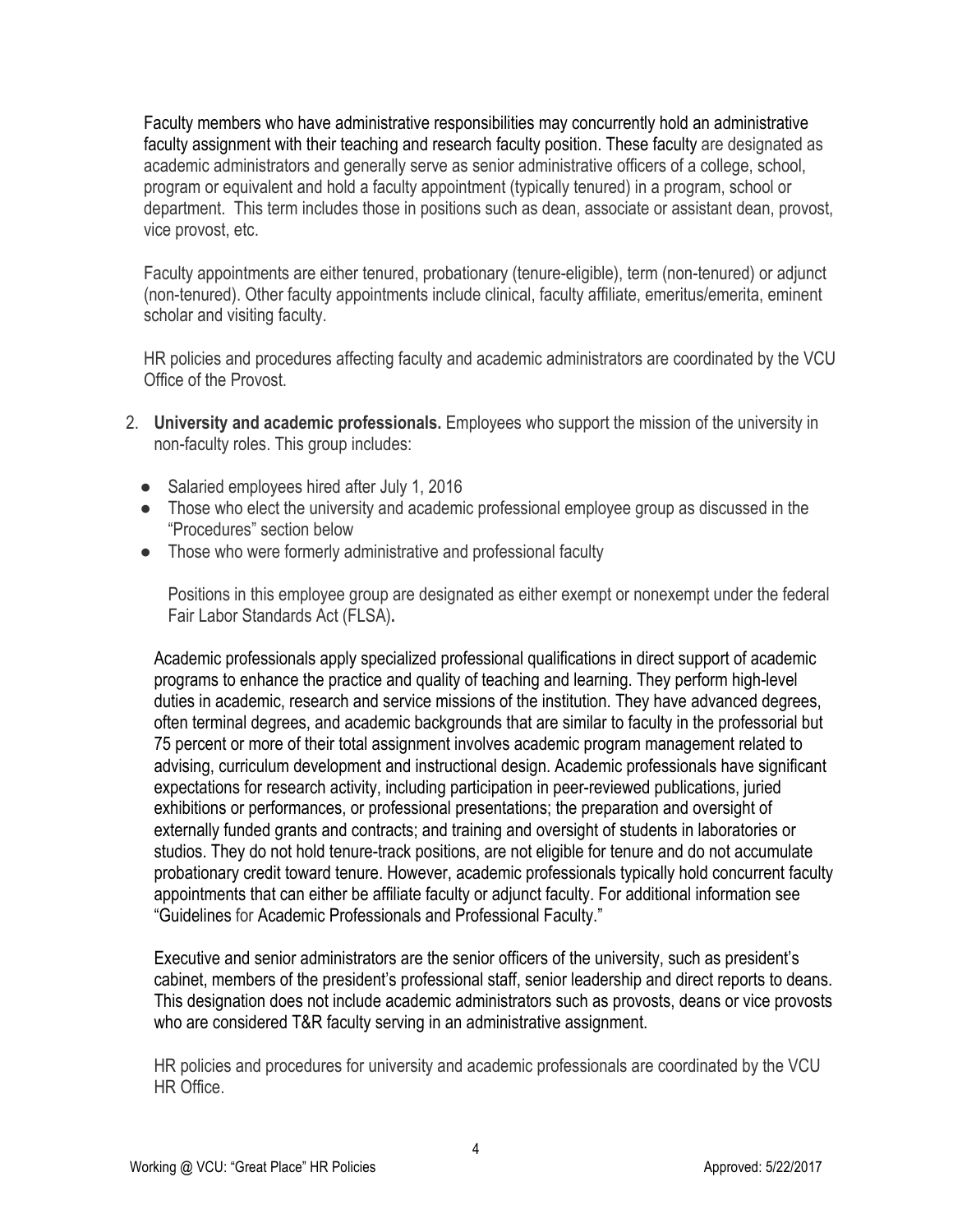3. **Hourly employees.** Employees who perform similar work as university and academic professionals on a seasonal or temporary basis typically hired to assist with excessive workloads, interim replacements, short-term projects or jobs that do not require regular salaried employees. Hourly employees are paid an hourly rate and paid only for actual hours worked (rather than a fixed semimonthly salary). Their employment status is temporary and may be terminated without notice or cause. Regardless of source of funds, they are limited to working 29 hours or less per week on average or 1,480 hours in the 12-month period from May 1 through April 30 of the following year, including regular and overtime hours, and any other hours worked in an overload job. Hourly employees are ineligible for benefits and do not accrue leave or holiday pay. They do not have access to the grievance procedure and are not subject to the performance management or career development policies.

HR policies and procedures affecting hourly employees are coordinated by the VCU HR Office.

4. **Classified staff.** Salaried employees hired prior to July 1, 2016, who do not elect the university and academic professional employee group. Classified positions are designated as either exempt or nonexempt under the federal FLSA**.** Classified staff are covered by the commonwealth of Virginia Personnel Act, Va. Code Sections 2.2-2900 through 2.2-2905 and the policies established by the Virginia Department of Human Resource Management.

HR procedures affecting classified staff are coordinated by the VCU HR Office.

- 5. **Postdoctoral scholars.** Individuals who come to VCU for the purpose of entering an advanced research training period following receipt of a Ph.D. or appropriate first-professional degree (e.g., M.D.). Postdoctoral scholars undergo a training period conducted under the mentorship and supervision of an established member of the VCU faculty who is at the assistant professor level or above. The primary objective is research training, but the specific program may include activity in one or a combination of research, teaching and service activities directed at enhancing the career development of the individual. While the specific nature of each individual program may vary, each must incorporate appropriate opportunities to foster research skills. Postdoctoral scholars are appointed at VCU for fixed terms (typically of one year's duration each) that generally do not total more than five years. There are three types of postdoctoral scholars:
	- **Fellows:** Paid by VCU as employees
	- **Trainees:** Paid by an extramural agency through a university account as stipends
	- **Affiliates:** Paid by an extramural agency directly to the postdoctoral scholar and appointed at VCU "without salary"

HR policies and procedures affecting postdoctoral scholars are coordinated by the VCU Office of Research and Innovation.

6. **Graduate assistants.** Students enrolled in a VCU graduate or professional degree program to provide training to become more effective members of their chosen field through formal instruction and close interaction with faculty by assisting faculty in classrooms, research or administrative endeavors. Duties assigned are designed to foster student training and graduate learning experiences. Graduate assistants are regarded by the university as students and not as employees. As such, graduate assistants do not accrue paid sick leave, annual leave or holiday leave and are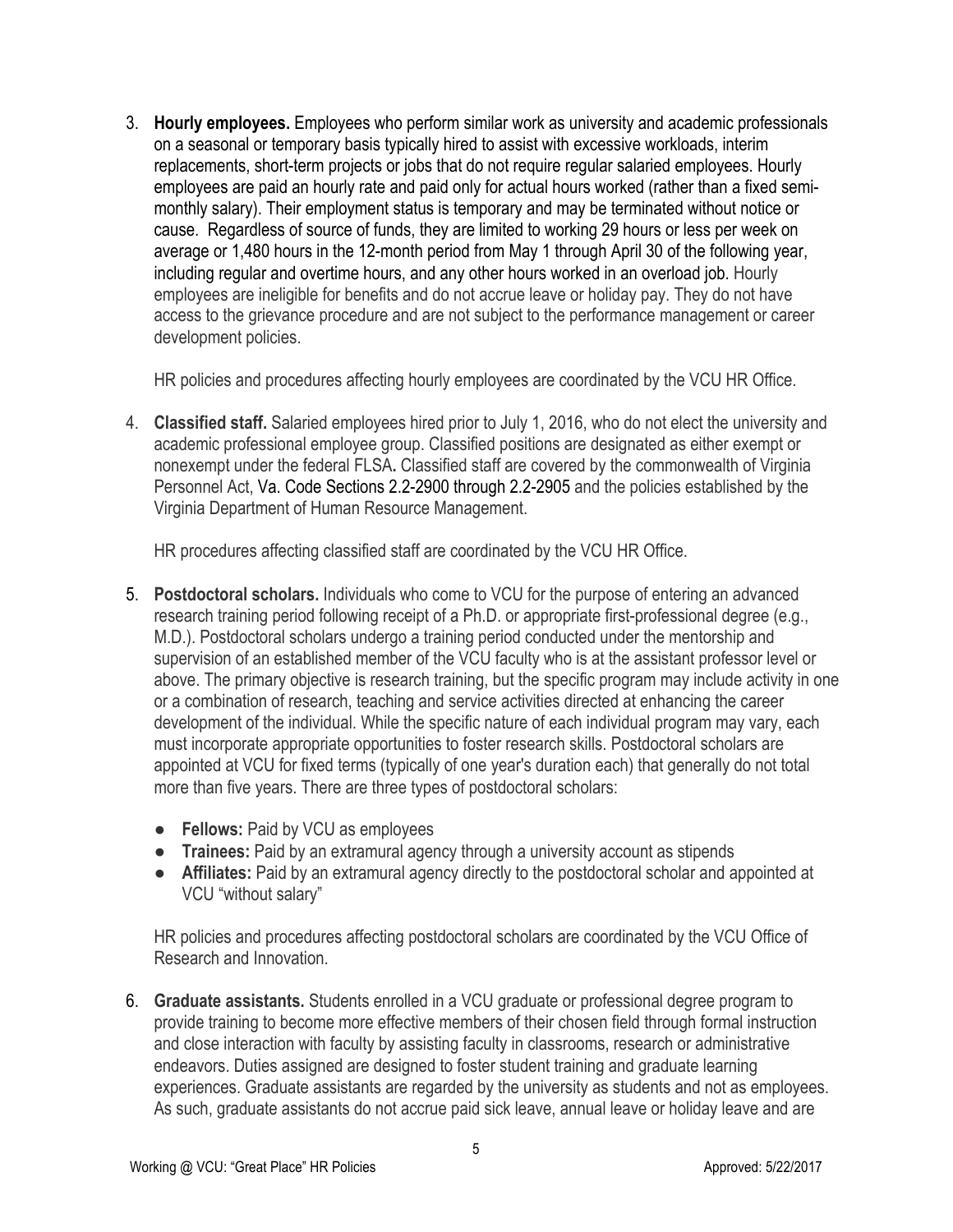limited to working 29 hours or less per week on average or 1,480 hours in the 12-month period from May 1 through April 30 of the following year.

A number of graduate assistantships are awarded each year on the basis of exceptional scholastic achievement, promise and competence for service in the departments of the university. Assistantships are generally also available in those departments that have government, foundation, business and industrial research grants and contracts. The duties of graduate assistants generally require work from 10 to 20 hours per week, depending on the stipend awarded. Graduate assistants must satisfactorily perform the duties assigned by their departments; make satisfactory progress in their programs as defined by the degree requirements and the regulations of their departments; and may not hold any employment or appointment of a remunerative nature during the term of their assistantship. This includes work outside of or within the university. However, additional opportunities for involvement in outside activities may arise in the course of the training period, some of which may provide for additional/supplementary compensation. Involvement or participation in such opportunities may assist the department in maintaining the research infrastructure, provide additional experience in instructional activity, assist other units of the university in the delivery of programs consistent with the missions of the institution, involve participation in university organizations and so forth. Such activities may include those for which supplementary compensation is provided.

HR policies and procedures affecting graduate assistants are coordinated by the VCU Graduate School and the applicable dean.

- 7. **Student employees.** Student employees are paid by the hour and are limited to working 29 hours or less per week on average or 1,480 hours in the 12-month period from May 1 through April 30 of the following year. There are two kinds of student employment: student workers and work-study students.
	- Student workers Must be enrolled at VCU a minimum of six hours undergraduate credits or 4.5 hours of graduate credits per semester. As such, they are exempt from federal FICA and Medicare payroll deductions and department budgets are not charged the hourly fringe rate. During the summer, they are subject to those deductions if they attend classes in fewer than 8 of the 12 weeks noted in the academic calendar as Summer Sessions, or they have more than a five-week break between classes.

HR policies and procedures affecting student workers are coordinated by the VCU HR Office.

Work-study students - The Federal Work-Study Program is an employment and need-based program subsidized by the federal government that allows students to earn wages in special student employment positions. To apply for FWS, students must submit their Free Application for Federal Student Aid form no later than March 1 of each year to be considered for an FWSy award for the upcoming academic year. Undergraduate students must be enrolled full time (at least 12 credit hours) per semester and be degree-seeking students to be considered for FWS.

HR policies and procedures affecting work-study students are coordinated by the Financial Aid Office in the Division of Strategic Enrollment Management.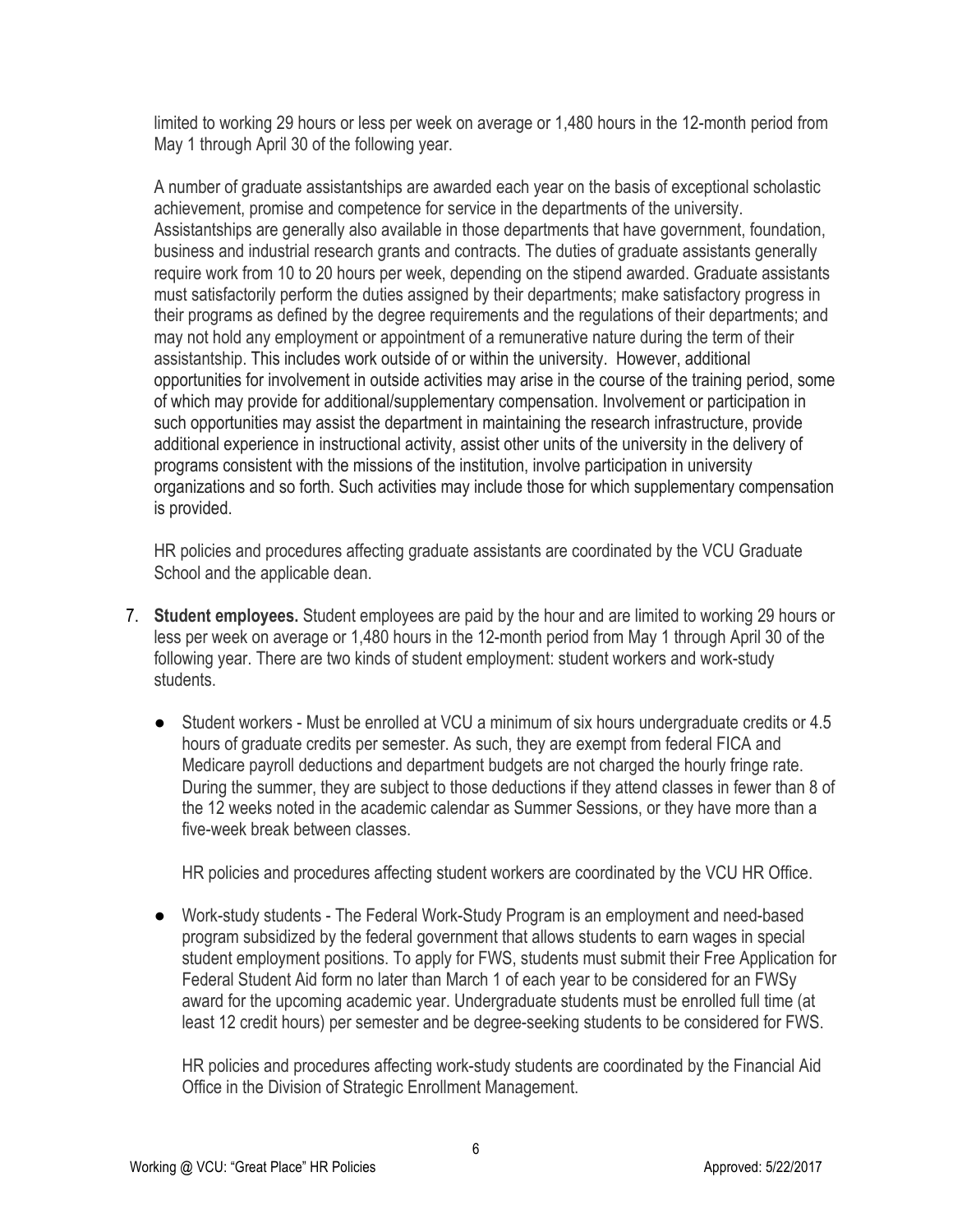# **Procedures**

- 1. **Implement new employee groups:** Pursuant to the Restructured Higher Education Financial and Administrative Operations Act, the university is creating a new category of employment, university and academic professionals.
- 2. **Transition for classified positions:** The following process applies to existing classified staff:
	- Classified staff hired at VCU before July 1, 2016, have a choice to remain classified staff or elect the university and academic professional employee group.
	- The 90-day enrollment period to make this choice is scheduled for January to March 2018.
	- The choice is a one-time, irrevocable election.
	- VCU is required by the Restructured Higher Education Financial and Administrative Operations Act to provide an enrollment option at least every two years. Employees are provided side-byside comparisons to assist them in making decisions. These enrollment processes are managed by Human Resources.
	- The effective date for those classified staff hired before July 1, 2016, who elect the university and academic professional employee group during the enrollment period is July 1, 2018.
	- Classified staff hired after July 1, 2016, convert to the university and academic professional employee group effective January 1, 2018.
	- After January 1, 2018, there will be no new hires as classified staff.
- 3. **Transition for administrative and professional faculty positions:** To convert existing administrative and professional faculty (A&P faculty) positions into the new university and academic professional employee group, the university**:**
	- Evaluates each A&P faculty position to determine which of several options is best suited. Positions that meet established criteria are converted to non-tenured T&R faculty positions on term contracts; some convert to academic administrators with a concurrent T&R faculty appointment, others convert to university and administrative professionals.
	- Reviews university and academic professional positions to determine which meet the criteria as defined in this policy to be designated as academic professionals and those to be designated executive and senior administrators.
	- Coordinates the timing of converting A&P faculty to university and academic professional to correspond with the annual contract renewal process, which generally entails notification in July 2017 with a change of employment status effective July 1, 2018.
	- Provides individuals in positions converted to the university and academic professional employee group the option to also receive an affiliate " or adjunct faculty appointment, if appropriate. See policies for Affiliate Faculty Appointments, Adjunct Faculty Appointments Procedures for Compliance with the Manpower Control Act, and Faculty Promotion and Tenure Policies and Procedures.
	- Designates university and academic professionals positions as either exempt or nonexempt under the federal FLSA, as appropriate.
	- Retains access to the VCU Optional Retirement Plan for those employees engaged in the performance of teaching, administrative or research duties.
	- After July 1, 2018, there will be no new hires as A&P faculty.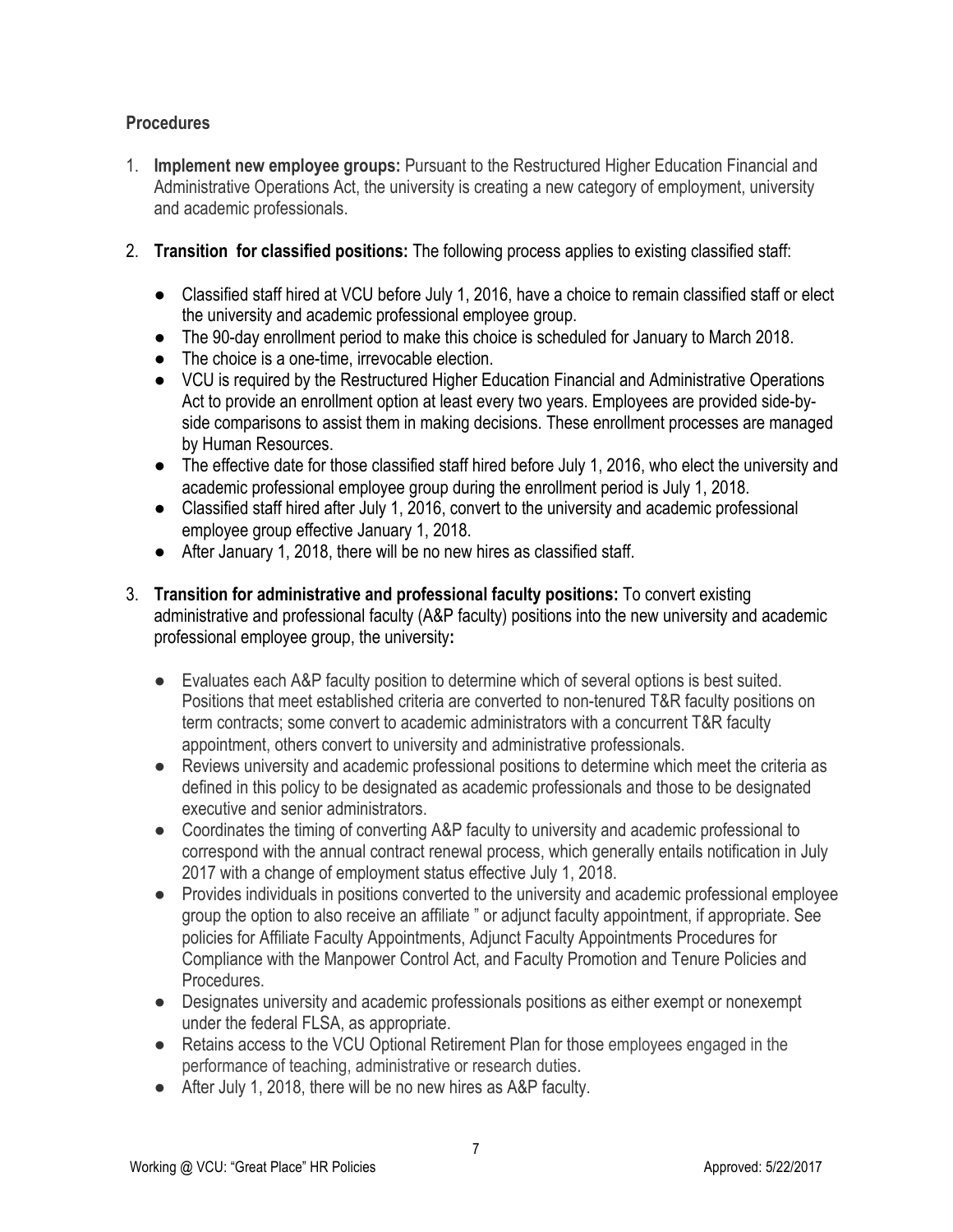# **II. Employment of University and Academic Professionals**

This section establishes requirements for an efficient and competitive process for the recruitment and hiring of the best-qualified applicants as university and academic professionals regardless of the source of funds from which the salary of the affected employee is paid. This includes hourly employees and other part-time and non-faculty temporary appointments. This section also sets forth the requirement for a probationary period for all university and academic professionals.

# **Procedures**

1. **Post vacancies:** After a position is approved to be filled, the department prepares the posting based on the nature and characteristics of the position being advertised, required credentials and application materials, the scope of the search (e.g., internal, local, regional or national) and how long the posting is in place (e.g., for an internal or local posting, the period would ordinarily be five business days; for a national posting, 30 calendar days).

HR reviews the prepared posting to ensure that it conforms to university formatting, terminology and regulatory requirements, including notifying applicants that prior to being offered employment a criminal records background check must be completed and reveal nothing that would disqualify the applicant as a condition of employment. If applicable, postings also note that positions designated as "safety sensitive" are subject to additional pre-employment background checks. In addition:

- All new positions are posted in eJobs.
- Postings for restricted positions must clearly state the end date or other applicable restrictions. Positions with 10 percent or greater of salaries funded by grants or contracts are posted as "restricted positions" and are not eligible for workforce reduction or severance benefits as outlined in the Employee Relations section of this policy.
- In preparing the posting, consideration should be given to the equivalent of an "open-rank" posting. In this type of recruitment, either internal or external, the posting lists multiple job titles at different levels within a single job series (e.g., a position may be posted as an Accountant I, II or III). In such cases, the hiring department determines the appropriate job title for the person hired based on that person's qualifications.
- Specialized recruitment efforts and additional efforts to achieve diverse applicant pools may be required as described in the university's affirmative action plan. More information on the university's affirmative action plan can be found at equity.vcu.edu.
- 2. **Create and use search committees or interview panels:** The creation and use of a search committee is required when filling executive and senior administrator positions and is optional when filling all other university and academic professional positions. When a search committee is used, it must conform to the university's established search guidelines. When a search committee is not used, the use of a representative interview panel is required.
- 3. **Evaluate applicants:** Applicants for positions are evaluated pursuant to the following considerations and criteria:
	- Applicants are screened based on the posted minimum and preferred qualifications for the position. Individuals not meeting the minimum qualifications are not considered "bona fide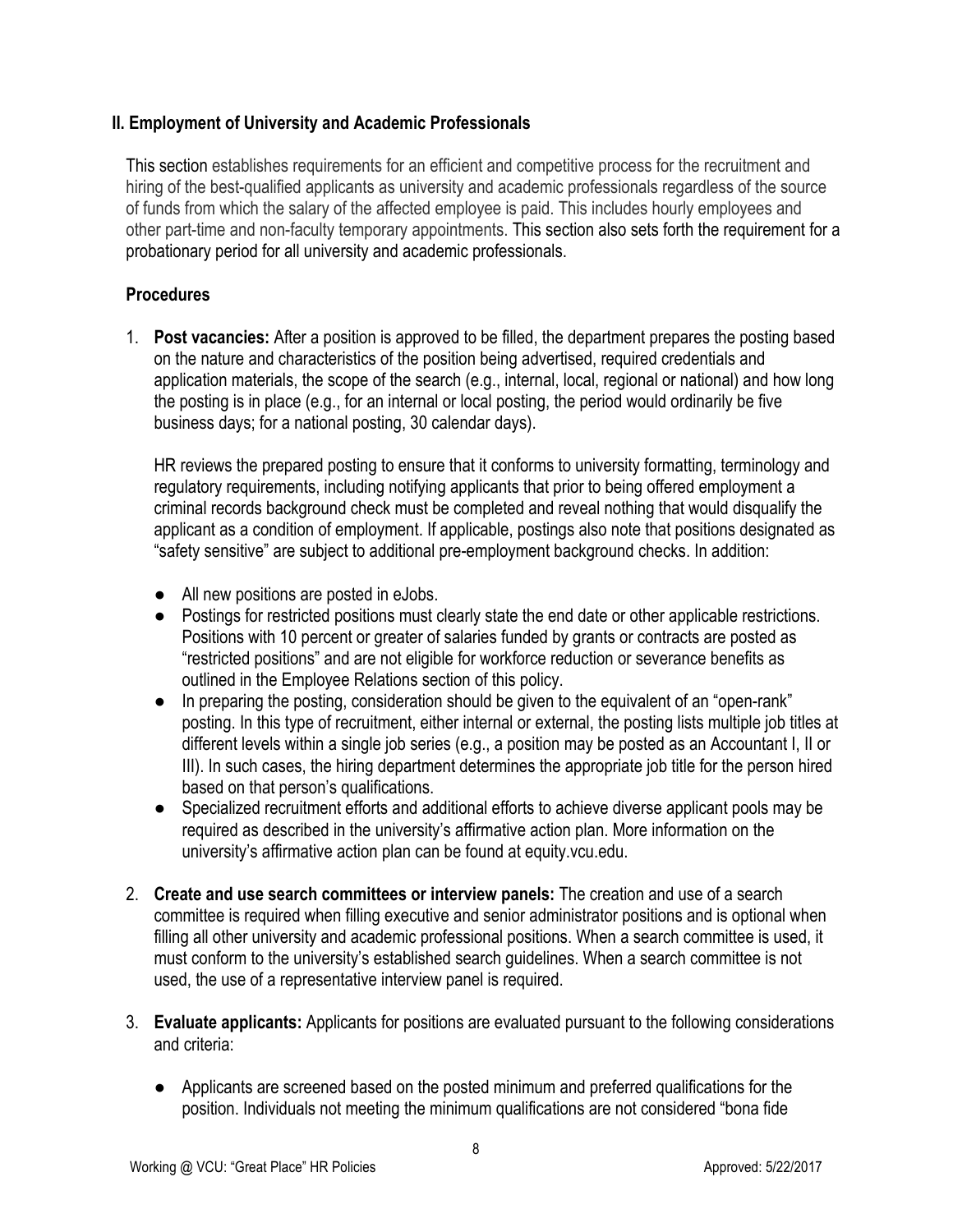applicants" and are removed from consideration for the position.

- The status of eligible veterans is taken into consideration, consistent with state and institutional policy, where the applicant meets the minimum qualifications for the position. See details in the "Veteran's Preference Guidelines*.*"
- Interviews are a required step in the selection process. Generally, two or more applicants are interviewed for the position to be filled. An interview must be conducted before an offer of employment is made to that individual. In preparing for interviews, search committee or interview panelists:
	- o Develop a uniform set of questions asked of the applicants being interviewed
	- o Review the required application materials for the interviewed applicants, such as presentations, writing samples and other relevant work products
	- o Consider requiring finalists for a position to demonstrate through oral or written presentations their competency for the position
	- o Develop a uniform set of criteria to be used in evaluating each applicant's strengths and weaknesses in comparison to the minimum and preferred qualifications
- 4. **Check references:** All applications for employment include authorization from the applicant to contact current and prior employers. Hiring departments must complete reference checks of current and prior employers before making an offer to an applicant for any position, following the guidelines set forth by HR. However, recognizing that in some cases contacting the current supervisor may place the applicant in a precarious position, the final reference check may become a condition in a contingent offer of employment. That is, the offer of employment may state that it is tentatively extended subject to receiving a reasonable reference check from the current supervisor.
	- Former employees who have been terminated for cause by VCU are not eligible for rehire. Applicants excluded by this provision may request their status be reviewed if after a minimum of five years they can present evidence to the chief human resources officer that the behavior or competency deficiencies that led to their dismissal have been corrected.
	- The hiring department must confirm that any licenses, certifications or degrees set forth in the position requirements or that are required to perform the essential duties of the position being filled are currently held by the applicant.
- 5. **Select, make an offer and confirm acceptance:** At the conclusion of the posting period, and after screening and considering all applicants, the hiring department selects the best-qualified applicant for the position. If no applicant is judged to be sufficiently qualified for the position, the hiring department, in consultation with HR, may repost the position, extend the search, reopen the search or explore other options for increasing the applicant pool to find a qualified applicant.

If the search process results in the identification of a best-qualified applicant, the hiring department notifies HR of its choice and sends HR the selection packet on the applicant. HR reviews the selection packet, including the anticipated hiring salary for the selected applicant (see the Compensation section of this policy for guidelines on setting salaries to be offered to new employees), and other incentives that may be offered such as signing bonuses, additional leave accrual, moving and relocation allowances or dual career assistance. After its review is complete, HR responds to the hiring department with approval to make an offer. Only after approval from HR does the hiring department have the authority to extend a formal offer of employment. No offer of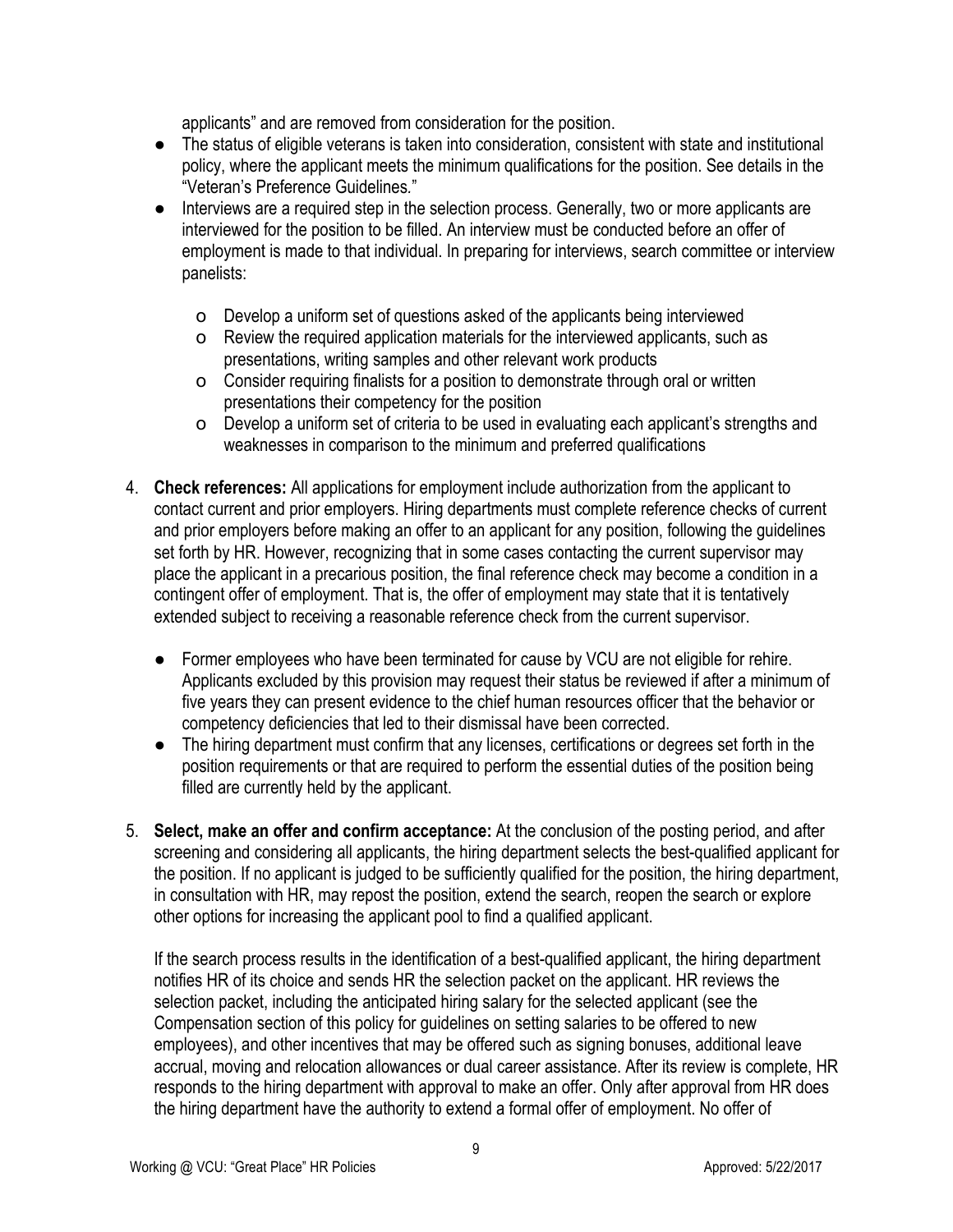employment is binding unless extended in writing and signed by both the hiring official and the applicant.

HR advises or reconfirms with applicants offered employment of the following conditions of employment as applicable to the position offered:

- Criminal background check
- Selective service registration requirement
- Probationary period
- 1,480-hour limitation for hourly employees
- Employment restrictions that may be imposed by availability of funding by grants or other sources of restricted funds
- Project end dates for limited-term appointments
- Necessity for completing the Employment Eligibility Verification (I-9 form) on or before the first day of employment
- Verification of employment eligibility through the federal E-Verify program
- Child support disclosure
- Drug-testing requirements and policy
- Special requirements for certain jobs such as holding a commercial driver's license or other state and federal requirements for safety-sensitive positions
- Any other special conditions of employment identified by the hiring department or HR for the position offered
- 6. **Other related employment policies:** Hiring departments are required to be knowledgeable about and comply with other related employment policies, including the employment of minors, relatives and retirees.
- 7. **Carry-out probationary period:** All new hires are subject to a one-year probationary period of employment at VCU. The following are requirements for the probationary period:
	- The probationary period begins on the effective hiring date.
	- A mandatory interim performance review is conducted at the conclusion of the first six months of the probationary period.
	- VCU employees with a break in service serve a full one-year probationary period.
	- Employees hired from other state institutions or agencies serve a full one-year probationary period at VCU.
	- Probationary employees who voluntarily change positions prior to completing the one-year probationary period assume probationary status in the new position with the one-year clock restarted.
	- A&P faculty and classified staff who convert to university and academic professionals with less than one year of service at the time of conversion are considered to be in the probationary period for the remainder of the probationary year.
	- A&P faculty and classified staff who convert to university and academic professionals with more than one year of service are considered to have completed the probationary period.
	- Except as noted above, the probationary period is only served once at VCU. An employee who changes positions after having completed the probationary period is not required to serve another probationary period. Managers considering hiring VCU employees who have completed the probationary period in their current positions are expected to conduct a thorough screening

10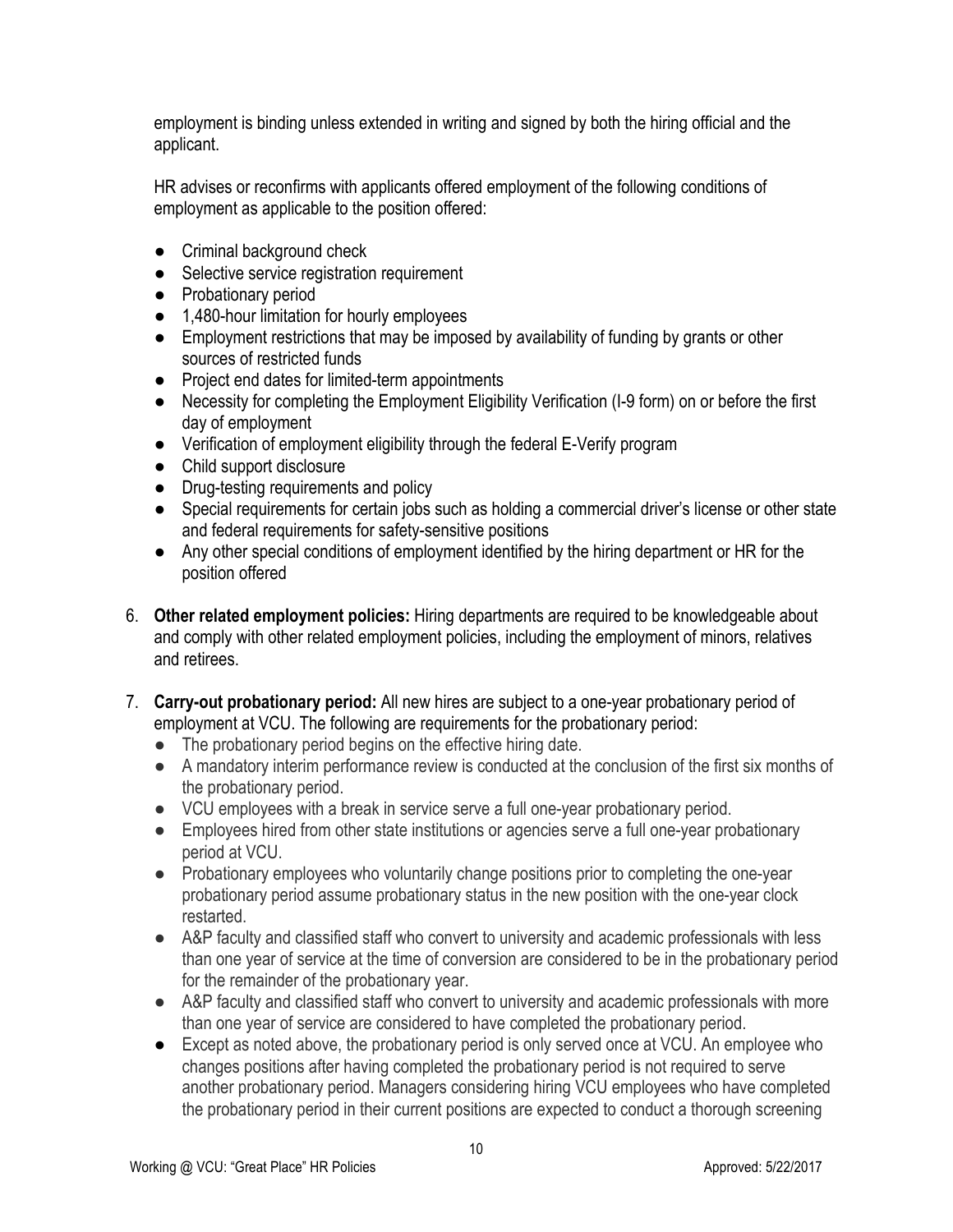and evaluation of the employee under consideration. The fact that the employee has successfully concluded probationary status does not relieve the manager of the responsibility for checking references.

- Probationary periods may be extended under extenuating circumstances.
- Employees are notified of the successful completion of their probationary period.
- Termination of employment during the probationary period is not grievable.
- 8. **Use a recruitment waiver:** Consistent with the university's commitment to creating and sustaining a diverse workforce, recruitment searches seek to create pools of qualified applicants. However, a recruitment search may be waived by HR in the following instances:
	- Transfers, demotions or temporary assignments
	- Reorganizations and reassignments
	- Reasonable accommodations of employees with disabilities as defined by law
	- Emergency hires
	- Interim and temporary appointments
	- Layoffs
	- Persons named to particular positions in a grant or contract, including principal investigators
	- Dual career hires
	- Multiple hires out of a single search
	- Career advancements and promotions in place (*see* Career Development and Compensation sections of this policy)

# **III. Compensation of University and Academic Professionals**

VCU is committed to providing competitive and equitable compensation that supports the university's goal of attracting and retaining a competent, engaged and diverse workforce. The university understands that the success of its mission, as set forth in its strategic plan, depends on its employees who are charged with the responsibility for implementing that plan. The university further understands that the viability, quality and dynamism of that implementation effort depend on employees who are fairly compensated. The purpose of this section of the policy is to ensure fair and transparent compensation practices, regardless of the source of funds from which the salary of the employee is paid.

# **Procedures**

- 1. **Review job structure:** The job structure consists of university-established job titles, grouped by function into job families comprised of similar jobs, as maintained by HR. Departments, in consultation with HR as needed, determine the appropriate university job title for each position, based on review and analysis of the work performed as compared to the descriptions in the job family title summaries. To ensure fair and consistent administration of job titling and compliance with relevant federal laws, HR may change university job titles that are incorrectly assigned. Managers retain the discretion to establish reasonable working titles to describe the function of the position in greater detail or to be more easily recognized in terms of both internal and external communications.
- 2. **Determine market range:** Each university job title is given a salary range within the job structure based on fair and transparent compensation review conducted by HR. The salary range established for a job is based on market data (i.e., salary data for comparable work by employers similar to VCU)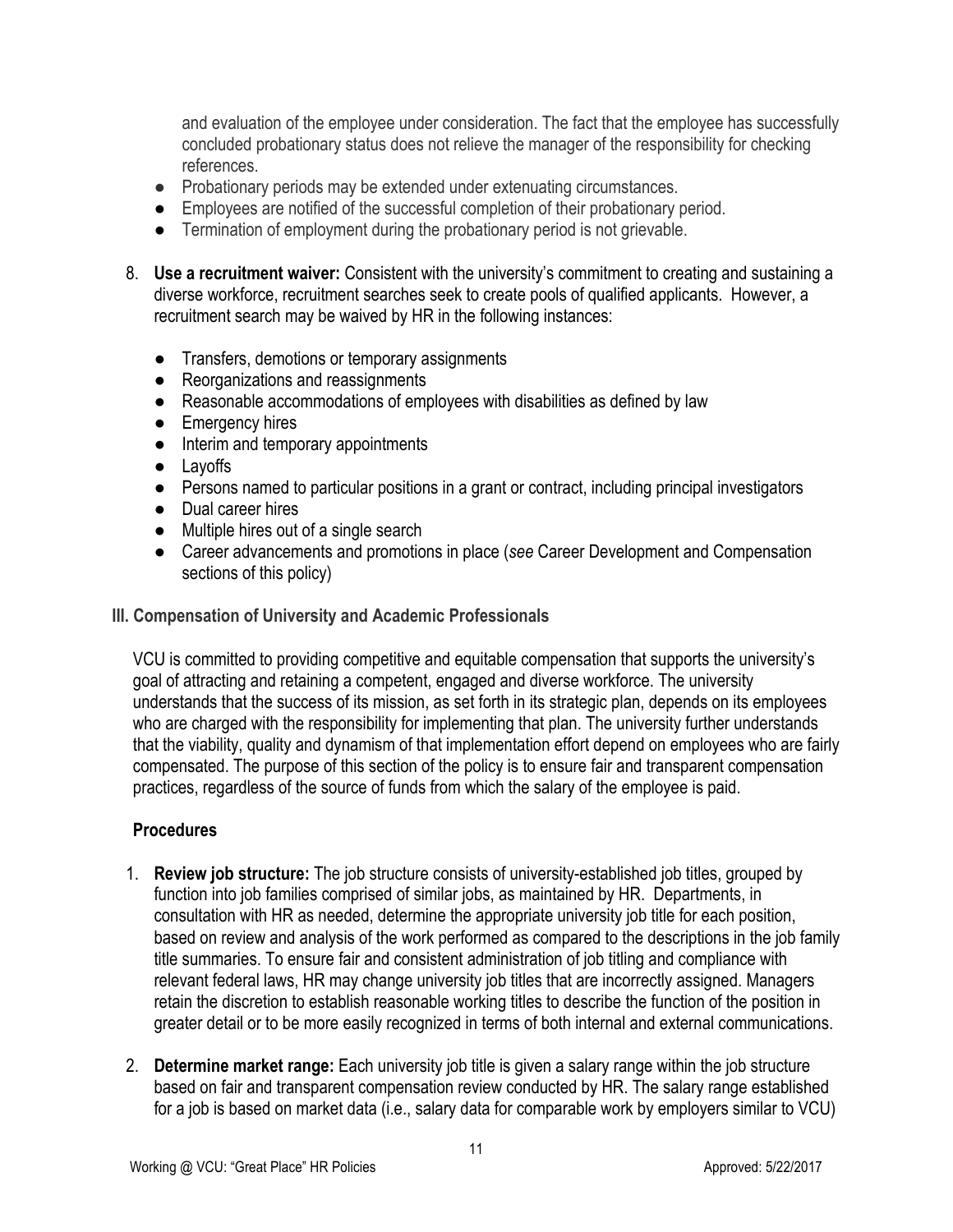and approved by HR.

Market data, drawn from the pertinent recruitment area (local, regional or national) based on the typical scope of the search for the job, including but not limited to other institutions of higher education and private-sector employers, is used to create the market range. Typically new employees or those recently promoted have salaries at the lower end of the market range; fully qualified employees who are strong performers and are proficient at fulfilling the responsibilities of their jobs have salaries in the middle of the market range; and employees with advanced qualifications, unique skills or capabilities, or who have sustained exceptional performance over many years have salaries at the upper end of the market range. Exceptions to the use of the market range are made in consultation with HR. Examples include, but are not limited to, high-demand areas and employees with competitive job offers.

- 3. **Establish new hire pay:** Starting base pay for new hires (both internal and external hires) is based on the person's qualifications and experience and use of the market range as provided above, along with the financial resources available. Managers have discretion to establish new hire pay based on these criteria within the first 75 percent of the market range. Offers in the top 25 percent of the market range are reviewed and approved by HR.
- 4. **Utilize pay for performance:** All pay increases are based on performance and are subject to the availability of financial resources. There are three basic ways to receive salary increases:
	- **● Merit increases.** Managers determine salary increases based on the instructions provided by HR at the conclusion of the annual performance review cycle. These are also called "on-cycle" increases, and the majority of salary increases are awarded on cycle. Managers exercise their discretion in making such awards using the overall ratings from the performance review process and available financial resources. Merit increases awarded during the annual salary review process (on cycle) may also take into consideration the market for the skills of the employee, as well as internal alignment, retention and other factors to the salary decision that are pertinent to the individual employee.
	- **● Career path advancement.** Managers award salary increases to employees who have successfully advanced through their career path in their current position as documented in their career development plan. Employees receiving a career path advancement are eligible for a salary increase typically in the range of 3 percent to 5 percent. Managers may, however, exercise their discretion in determining salary increases for employees receiving a career path advancement within the applicable market range using the same criteria as they would for a new hire.
	- **● Promotion.** Promotions are typically accompanied by a higher salary using the market range for the position into which the employee has been promoted. Managers determine the appropriate salary increase for promoted employees using the same criteria as they would for a new hire.
- 5. **Determine appropriate use of other pay actions:** All salary actions are subject to the availability of necessary financial resources. When appropriate, the following actions are available:
	- **Off-cycle salary increases.** Under exceptional circumstances, managers may seek approval from the appropriate vice president or dean for a salary increase for an employee outside the annual performance review cycle. The award of such increases is intended to address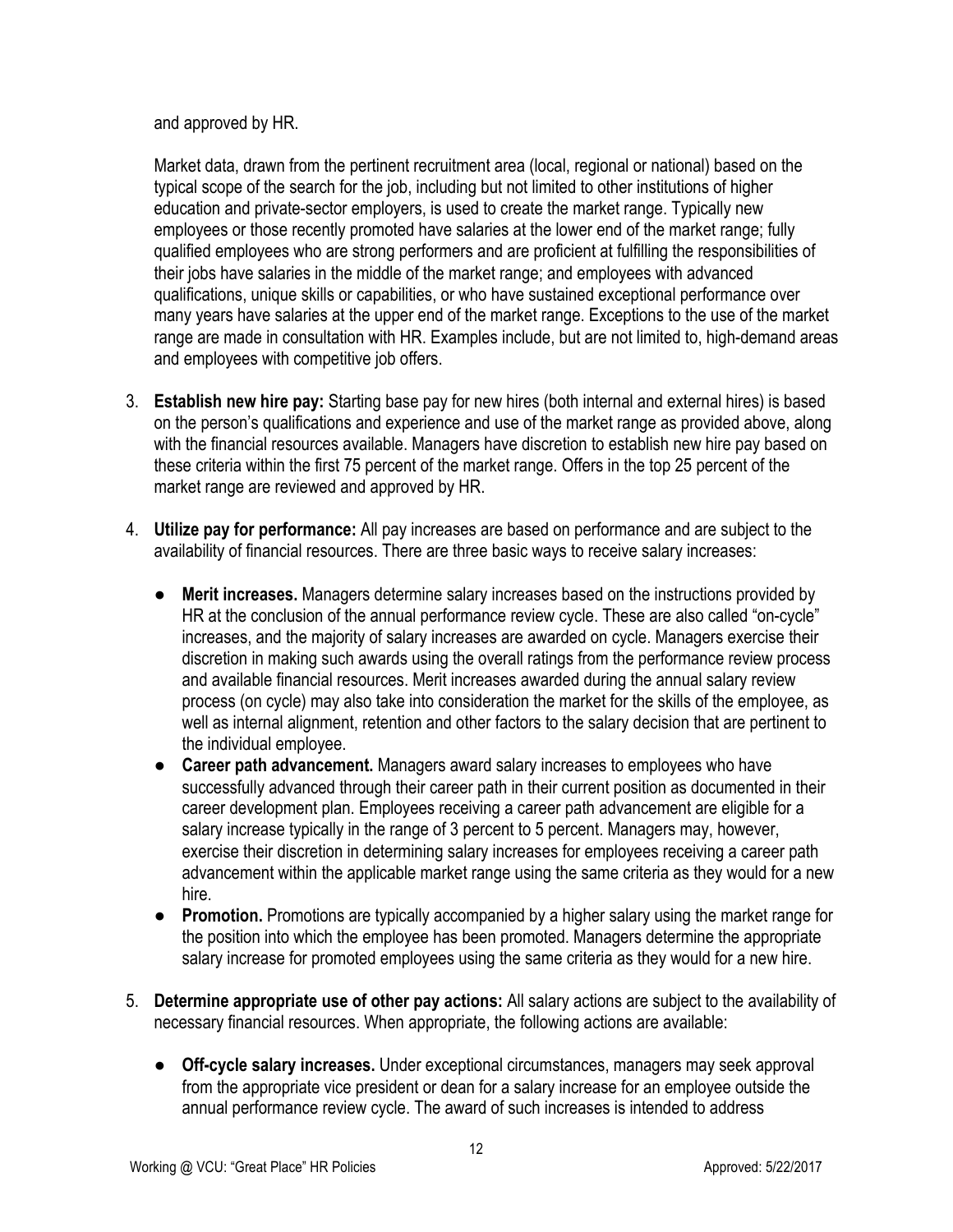unanticipated situations.

- **Transfers.** Managers evaluate transfers into their areas of supervision to determine whether the qualifications, skills and experience of the transferred employee justify a salary increase within the market range. Based on, the salaries of transfers may increase, decrease or remain the same.
- **Demotions.** Managers decide when a position has changed or is changing so significantly as to warrant a reduction in the assigned job title and corresponding market range (i.e., involuntary demotion as described in the Steps of Progressive Discipline in the Employee Relations section of this policy), as well as respond to requests from employees for demotion where less responsibility, stress, or time on the job is desired, or other factors create the necessity for a demotion to be mutually desired (i.e., voluntary demotion). Typically there is a salary decrease with a demotion. Voluntary demotions can occur competitively, through the hiring process (i.e., the employee applies and is selected for a position in a lower market range), or non-competitively by agreement. With voluntary demotions, the salary within the new market range is determined based on the employee's qualifications and experience (see Establish New Hire Pay above).
- **Temporary pay.** Managers may award temporary pay, also referred to as acting pay, to employees who take on additional responsibilities substantially greater than those of the assigned position. Temporary pay is typically provided for no more than one year. Exceptions to the time limit may be granted in exceptional circumstances on a case-by-case basis with approval of HR.
- **Other salary incentives.** Managers may award other salary incentives such as non-base pay (i.e., bonuses) and non-monetary (i.e., additional paid leave) rewards. Non-base pay may be awarded up to \$5,000, or 10 percent of base pay, whichever is greater, in a fiscal year, and up to five days of non-monetary rewards in a calendar year. See Compensation Guidelines for additional information.

# **IV. Performance Management for University and Academic Professionals and Classified Staff**

The purpose of this section is to provide a clear, consistent and fair foundation for meaningful performance management, including establishing performance goals that are strategically aligned with university goals, planning career and professional development goals, tracking employee progress, providing valuable feedback and evaluating overall performance. Performance management begins with the establishment of clear expectations and well-defined behaviors that cascade from the university's strategic priorities and values to the school or unit level to each employee, offering a direct line of sight from the individual's goals to the university's mission and vision. It includes a mechanism for discussing useful and meaningful feedback on accomplishments and competencies, with coaching discussions on career growth and for rewarding and recognizing high performers. The performance management process supports the university's commitment to ongoing employee development and includes active participation from employees and managers in all steps of the process.

All full-time and part-time university and academic professionals and classified staff participate in the university's performance management process set forth in this policy and the corresponding guidelines. This process consists of four components: performance and development planning; ongoing discussions, feedback and communication; performance calibration; and performance review. This policy also sets forth a process by which an employee may appeal a performance review with which they disagree.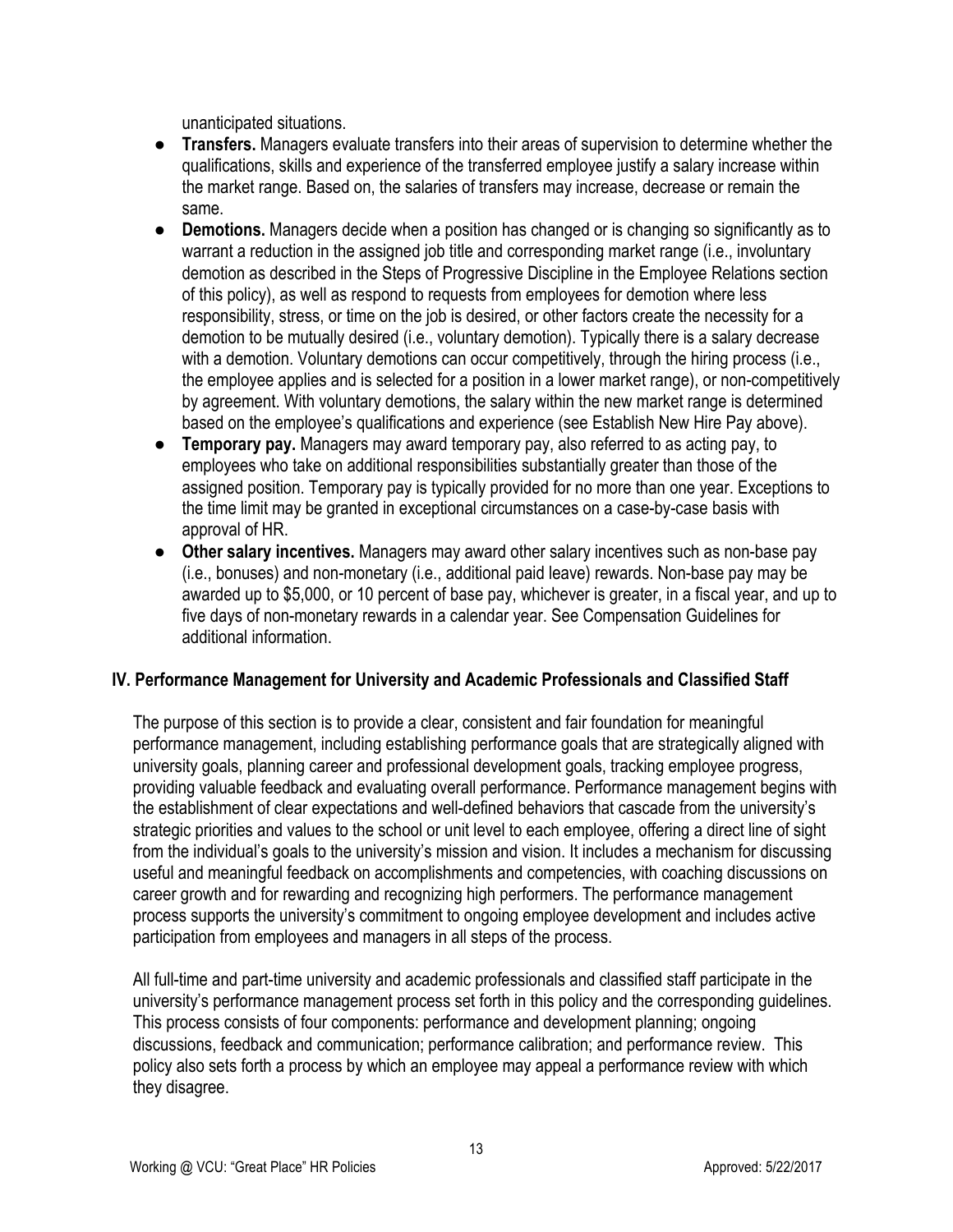# **Procedures**

- 1. **Take part in performance and development planning:** This is the process by which managers work with employees using the university's strategic priorities and core values to develop individual employee performance goals and expectations in three areas: goals, competencies and career development.
- 2. **Engage in ongoing discussions, feedback and communication:** In the performance management process, managers and employees mutually engage in effective, meaningful and ongoing communication to discuss:
	- How goals are being met
	- Feedback on the expected core competencies and specific behavioral indicators that employees demonstrate in the course of their work
	- Any changes necessary in individual performance goals over time to more accurately reflect the strengths of the employee
	- Any particular goals that are unrealistic or require additional resources to be achieved

Managers are ultimately responsible for establishing the goals by which an employee's performance is reviewed. Managers recognize accomplishments and address performance deficiencies with employees in a timely manner. Interim reviews are an available tool for mid-year feedback.

- 3. **Conduct performance calibration:** Reviewers and/or managers (depending on the size of the school/unit) meet at the beginning of the performance planning cycle to develop specific school or unit standards for employee performance that are strategically aligned to university goals. This process is meant to calibrate standards in light of information learned in the previous performance review cycle and to refine the answer to the question: "What are the accomplishments and behaviors that exceed, meet or are below expectations in our school/unit?" After managers complete individual performance reviews, a second round of calibration is conducted to apply these standards consistently across the school/unit. After the calibration process is conducted, performance reviews are shared with employees in one-on-one discussions. Reviewers and managers apply the knowledge and information gained during the calibration process to conduct reviews in the next performance cycle.
- 4. **Conduct annual performance review:** All employees covered by this policy receive a written annual performance review that documents employee success in meeting the goals established using the rating criteria set forth and described below, as well as the employee's demonstration of the core competencies using the sample behavior indicators as a guide. Each employee is required to complete a self-review as the first step of the performance review process. Managers use these selfreviews, and all other relevant and timely information, in completing performance reviews. Managers engage each employee in a performance review discussion, which includes how the employee has exceeded, met or failed to meet the established expectations in the areas of goals and competencies. The manager and employee should also discuss progress along the employee's career path..

A six-point rating scale is used: exceptional, advanced, successful, developing, needs improvement and below expectations.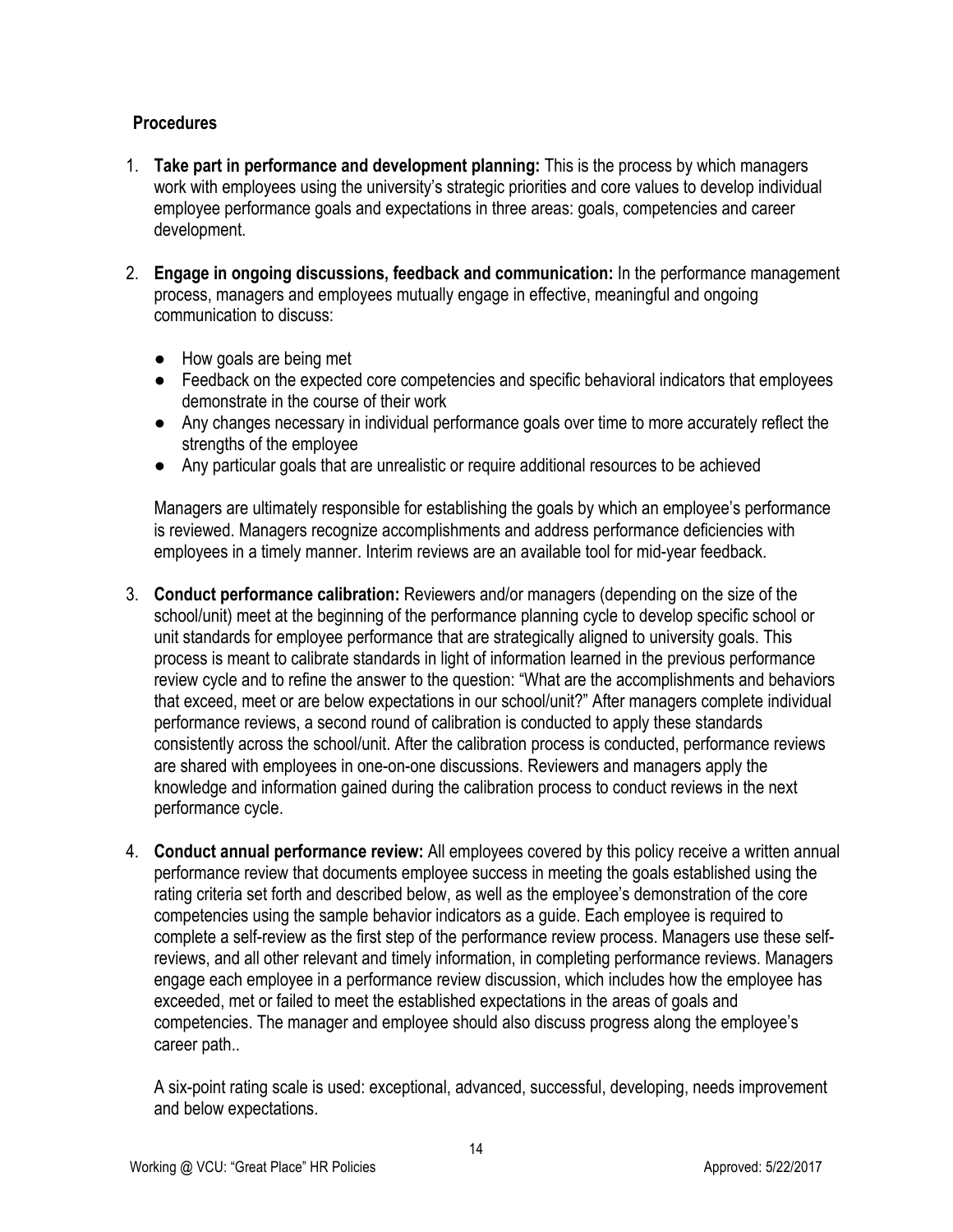5. **Performance management and progressive discipline.** Performance management and progressive discipline are integrated processes. Annual overall performance review ratings of "needs improvement" or "below expectations" may substitute for the initial steps (i.e., verbal and written warnings) of the progressive discipline process.

If an employee receives a "needs improvement" or "below expectations" rating, the employee must receive a notice of improvement needed in advance with an accompanying improvement plan. If the employee is not successful in addressing the areas of improvement as outlined in the improvement plan, the employee is placed on imposed probation as described in the Steps of Progressive Discipline section of this policy. Failure to successfully complete the imposed probation may result in disciplinary action up to and including dismissal. For more information, see Steps of Progressive Discipline in the Employee Relations section of this policy.

6. **Appealing annual performance reviews:** Employees may appeal a performance review with which they disagree. The procedures set forth here are the only way in which a performance review may be appealed. An employee who disagrees with a performance review first files a written request for reconsideration with the manager who completed the review. The written request may be an email. The request must be made within 10 business days of the employee receiving the review. A manager receiving a request may schedule a meeting to discuss the basis for the request or may deny, in writing, the request to reconsider the review. Failure of the employee to file the written request within the specified time will preclude any further appeal of the performance review.

The manager will take action in response to the employee's disagreement within 10 business days of receiving the request for reconsideration. If the manager meets with the employee, they may affirm the original performance review or reconsider it and revise it in whole or in part. The manager will articulate the reasons for the decision.

If the employee's disagreement with the performance review cannot be resolved with the manager or if the manager fails to respond to the request for reconsideration within 10 business days, the employee may, within 10 business days, file a written appeal with the person to whom the manager reports (i.e., the "reviewer"). In the process of deciding the appeal, the reviewer may schedule a time to meet with the employee and the manager to discuss the issues on appeal. The reviewer issues a written decision on the appeal to the employee, with a copy to the manager. The reviewer may affirm the performance review or reconsider it and revise it in whole or in part, setting forth the reasons for the decision.

Reasonable extensions of the time limits applying to the employee may be granted for good cause but only if the request for such extension is made in writing and received before the 10-day period has lapsed. Management may extend time limits set forth above within reasonable discretion as long as such extension is communicated to the employee. Human Resources is available for consultation with managers and employees.

# **V. Career Development for University and Academic Professionals and Classified Staff**

It is a fundamental goal of VCU to be a great place to work. A great place to work is a vibrant learning and scholarly community where employees are connected to the university's mission, vision, core values and strategic priorities. It is a place of opportunity, a place to do meaningful work and where success is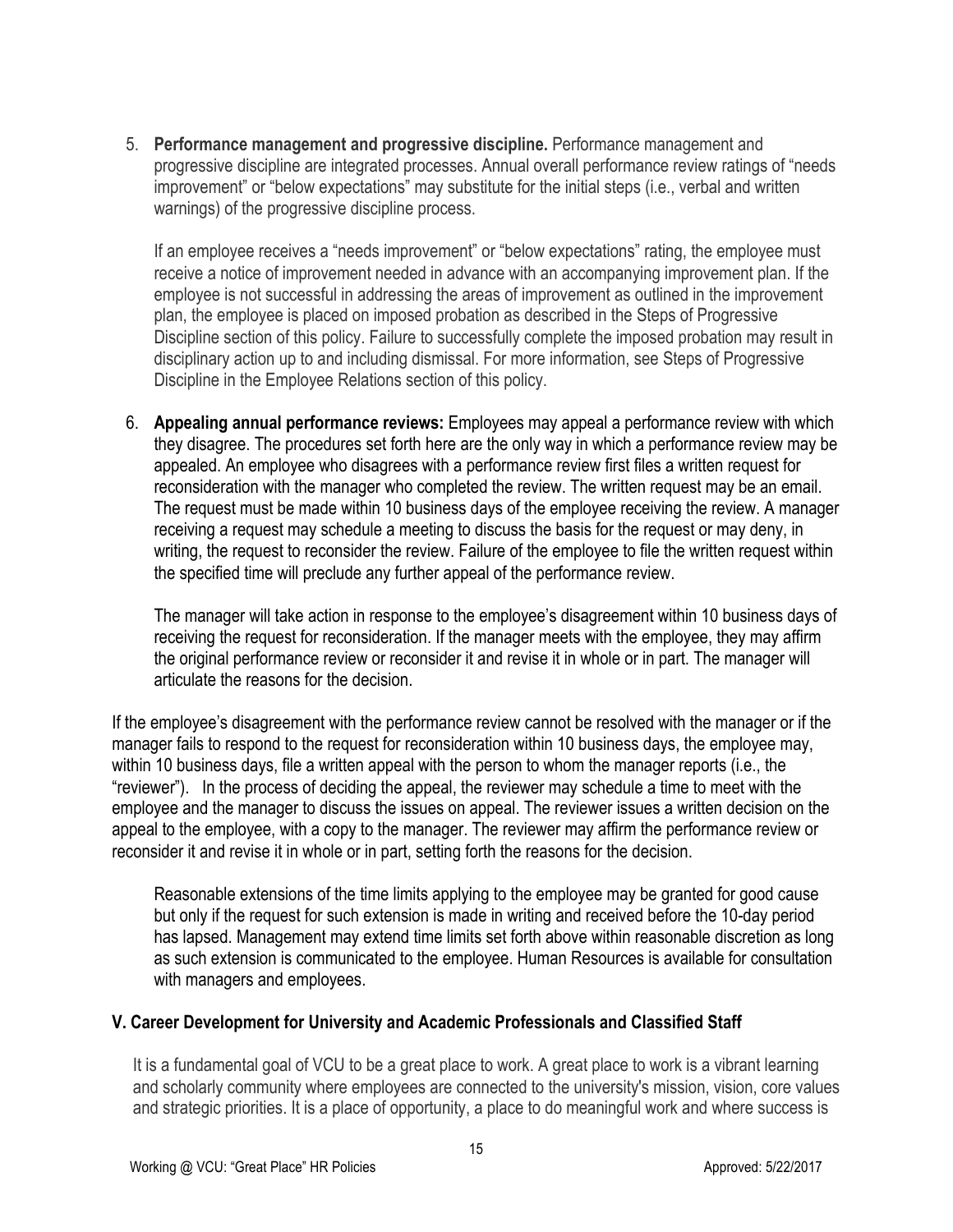supported and careers thrive. By capturing the individual and collective potential of each employee, the quality of service provided to faculty, staff, students and patients is enhanced. Essential to this goal is an institutional commitment to substantive career planning and development throughout the university, including the managerial support necessary for employees to be successful. An effective career development program will allow VCU to attract and keep the best employees.

For purposes of this section, the term "career development" is used to encompass the full range of programs — from specialized, job-related and compliance training to meet the expectations of an employee's current position to learning and development opportunities that prepare an employee for future career interests.

As an institution of higher education, lifelong learning is an integral part of VCU's core values. As such, the university offers learning opportunities for employees to improve current job effectiveness, to prepare for career advancement and to enhance personal career development. VCU expects all employees to participate in training and educational opportunities that contribute to sustaining, enhancing and improving their skills and competencies. It is the expectation of the university that employees participate in such activities on a regular and ongoing basis and schedule at least one such developmental opportunity each year.

Employees are required to participate in all specific job-related and compliance-related opportunities deemed necessary by managers and the university. VCU will provide career programs designed to identify and develop successful competencies and behaviors. To realize the full potential of all VCU employees, managers are expected to support employees in pursuit of their career interests, to adopt practices that promote career development throughout their area, and to allow employee participation in appropriate opportunities for learning and growth.

# **Procedures**

1. **Create a career development plan:** Employees work with their managers to create an annual career development plan as part of the annual performance review process. The plan addresses personal and career needs related to the employee's current position or to prepare the employee for future career interests and aspirations. The plan identifies specific opportunities to help the employee obtain knowledge, skills and abilities in the coming year. At the conclusion of the year during the annual performance review process, the employee and manager discuss the progress made against the prior year's plan and develop a new career plan for the year ahead.

The following are the stages of career development that should be used for career planning:

- **Emerging.** Applies basic knowledge, skills and abilities (KSA) to perform the necessary responsibilities while developing new specialized KSAs; may need guided supervision; has no or limited experience, and tasks can be learned on the job; limited decision-making required
- **Proficient.** Applies learned KSAs to a variety of tasks and projects; performs focused assignments that require prior experience; may need minimal guidance in addressing situations that are not routine
- **Advanced.** Performs broad or focused assignments requiring significant experience or specialist training in a particular area; works under minimal supervision; applies KSAs to enhancing strategies and procedures; recognized by peers as a resource; engages in problem-solving that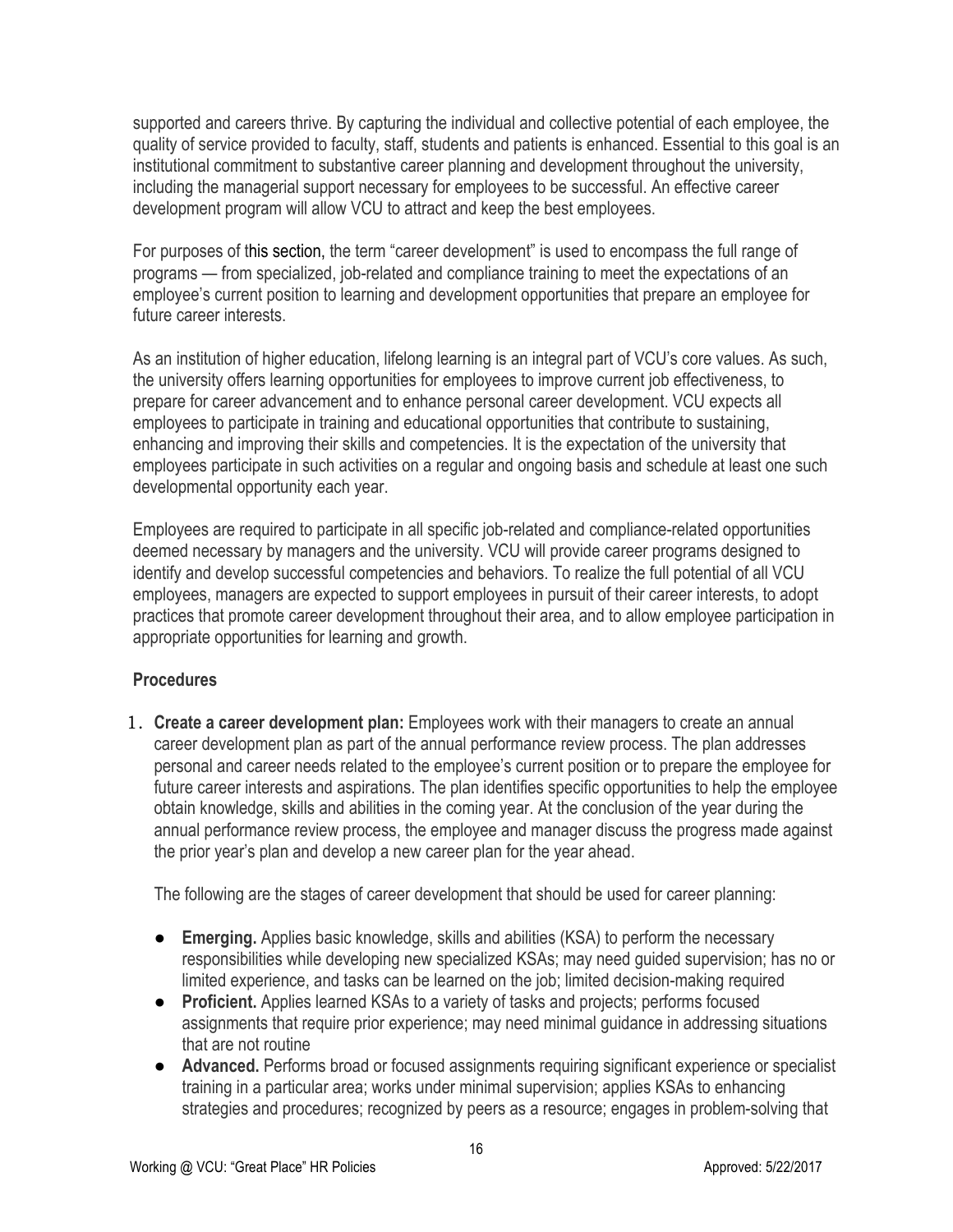requires analysis of unique challenges without precedent or structure

- **Expert.** Applies KSAs to multiple components; applies knowledge and skills across or in leading multiple projects or organizations; demonstrates knowledge of trends in the field; serves as leader or expert in their role; provides coaching to others; applies KSAs to creating, developing, implementing and enhancing strategies and procedures; has strategic focus
- 2. **Participate in job-related career development activities:** Attending job-related career development activities (e.g., conferences, workshops, seminars, webinars) during normal work hours is considered time worked, and charging leave time is not permitted.
- 3. **Utilize resources:** In order to distinguish VCU as a great place to work a place of opportunity, a place of continuous learning where employee success is supported and careers thrive — the university will create a comprehensive program that provides a variety of resources. In addition to financial resources provided where applicable and feasible, "career communities" will be created across the university to bring together practitioners in similar fields to create connections, share knowledge, increase collaboration, promote innovation, solve problems, strengthen competencies and enhance leadership opportunities. The career communities serve as a framework in which to provide a range of learning and development opportunities, including mentoring programs, to help employees stay current in their field, connect to university partners and resources, and provide and support a sustainable structure for ongoing career growth and development.

# **VI. Leadership Development for University and Academic Professionals and Classified Staff**

It is the expectation and goal of VCU that good leadership exists throughout its workforce. The purpose of this section is to set forth institutional expectations with respect to leadership development and the ways in which demonstrated leadership is recognized and rewarded. While all managers are expected to be leaders, VCU is well aware that not all leaders are managers. This section is directed at managers because of the critical role they play in creating work environments where leadership is encouraged, recognized and nurtured. For those employees who are not currently in management roles but aspire to be leaders, participation in leadership development activities is an optional part of their career development.

VCU supports managers in their leadership development and expects managers to participate in training and educational opportunities that contribute to sustaining, enhancing and improving their leadership skills. Other developmental resources include experiential learning, 360 feedback, coaching, mentoring, networking and team-based simulations to solve real problems. It is the expectation of the university that managers participate in such activities on a regular and ongoing basis and schedule at least one such developmental opportunity each year consistent with available resources. To realize the full potential of the VCU leadership competencies, managers are also expected to adopt practices that develop and reward leadership throughout their area.

From these expectations, two critical competencies have been identified for effective leadership at VCU: leading others and leading change. The university's leadership development curriculum is designed around these competencies so managers have the support and resources they need to be successful in living up to the high standards expected of those who serve in these challenging roles.

#### **Procedures**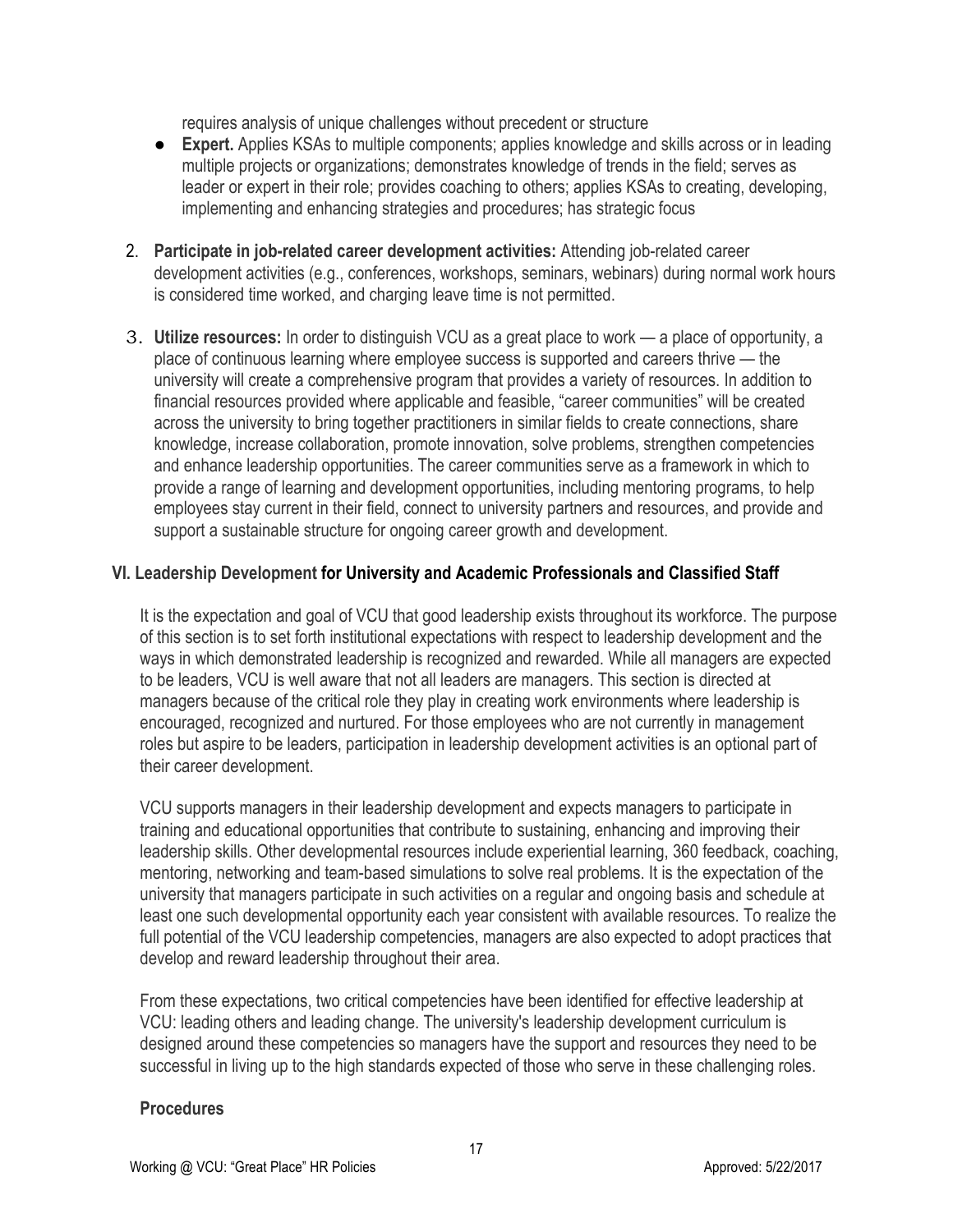1. **Define leadership competencies with specific behaviors:** The competencies are further defined by sample behavioral indicators that are used in the hiring process for leadership positions, incorporated into a leader's performance reviews and development plans, and serve as the foundation for the university's leadership development programs. The specific sample behaviors are detailed below.

**Leading others.** To lead others, managers must demonstrate the ability to:

- Develop and manage people, engage employees in establishing goals that align with the university's vision and mission and help employees meet or exceed those goals
- Manage employee performance by providing clear expectations, effective feedback and coaching
- Motivate and support others to make the most of their current skills and empower them to be leaders
- Identify development needs, encourage employees to take advantage of opportunities to meet those needs and guide employees in aligning performance with success and achieving optimal results
- Promote and maintain an open and respectful workplace that fosters the development of others, demonstrate an open-minded approach to working with others, and facilitate collaboration and constructive resolution of conflicts

**Leading change.** To lead change, managers must demonstrate the ability to:

- Bring about strategic change to meet or exceed university/division/unit goals by establishing a vision and implementing it in a continuously changing environment
- Take a long-term, big picture view and inspire a shared vision in others
- Act as a catalyst for organizational change by inspiring and influencing others to translate vision into action
- Develop new insights into situations, question conventional approaches, and encourage new ideas and innovations
- Keep self and others focused on the objective, and anticipate potential problems and plan accordingly
- 2. **Evaluate candidates for leadership positions using leadership competencies:** Leadership competencies and sample behavioral indicators are used in the hiring process to evaluate applicants for leadership positions.
- 3. **Evaluate leadership competencies during annual performance review:** The sample behavioral indicators are also incorporated into the performance reviews of all managers in leadership positions.

VCU managers are held to high standards. They are expected to be role models in advancing the institutional mission through the vision and goals they embrace, and in their adherence to VCU's core values. Managers are not only accountable for their own behavior, but also they have a responsibility for creating work environments in which employees can do meaningful work, where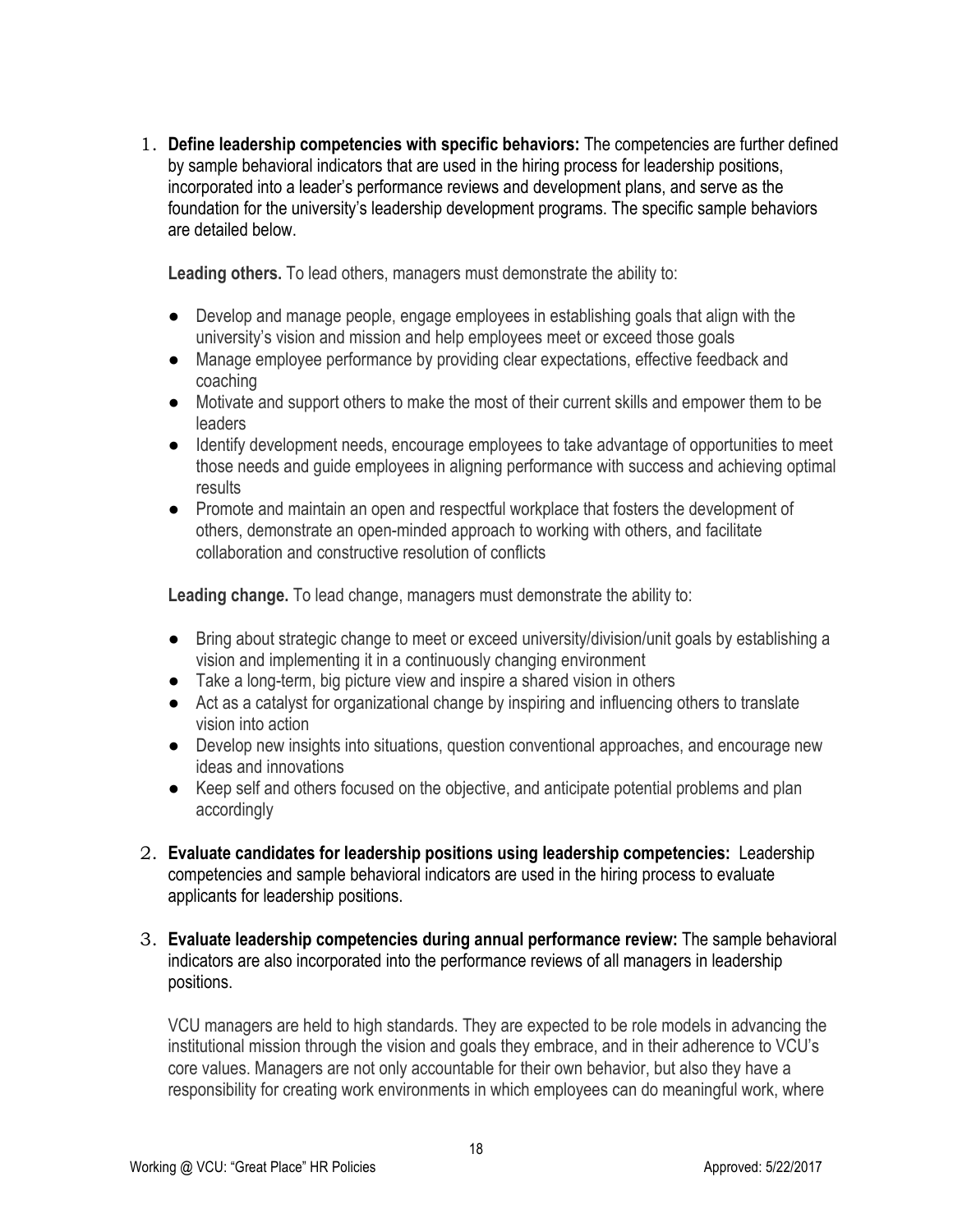their voices are heard and where their contributions are valued. The VCU manager understands the important role they play in making the university a welcoming and diverse institution, a place of opportunity, where success is supported and careers thrive. By making VCU a great place to work, managers make it possible for the university to achieve its strategic priorities. Managers are held accountable for these expectations through the performance management process.

# **VII. Employee Relations (including Dispute Resolution, Employee Conduct, Disciplinary Procedures and Workforce Reduction) for University and Academic Professionals**

#### **Dispute resolution**

VCU seeks to provide an environment in which employees can raise issues of concern related to their employment, openly discuss them with their managers without fear of intimidation or retaliation, and achieve timely resolution of those issues. This section sets direction and procedures to promote informal, timely and efficient resolution of employee concerns. If informal resolution is not possible, this policy also establishes a formal grievance process.

Employees will not be penalized for raising good-faith, employment-related concerns or for aiding another employee in the presentation of a complaint.

This policy does not cover complaints related to unlawful discrimination, including discriminatory acts that violate university policy. Employees who have reason to believe that they have experienced unlawful discrimination (including discriminatory harassment) or related retaliation, should consult Equity and Access Services (equity.vcu.edu) about filing a complaint with that office.

Employees report concerns about suspected misconduct, fraud, violations of laws, regulations or policies under the Duty to Report policy (https://policy.vcu.edu/sites/default/files/Duty%20to%20Report.pdf).

# **Procedures**

1. **Engage in the dispute resolution process.** 

**Informal process.** Employees are required to attempt to seek resolution of any employmentrelated concern or complaint through the first two steps in the informal dispute resolution process outlined below regardless of whether the matter in question would qualify for the formal dispute resolution procedure. Resolving issues informally within the work environment helps create trust, builds stronger and more resilient working relationships and maintains professional and effective teams.

**Informal process steps.** The steps to be taken to resolve an issue through the informal process are as follows:

- Step 1: One-on-one meetings. Before pursuing further steps, employees meet with the person or persons against whom the employee has a complaint to seek resolution.
- Step 2: Manager involvement. Employees who are unable to resolve their complaints in oneon-one meetings contact their managers and seek their assistance in resolving the complaint. (Please note that if the complaint is against the employee's manager, "manager" in this context

19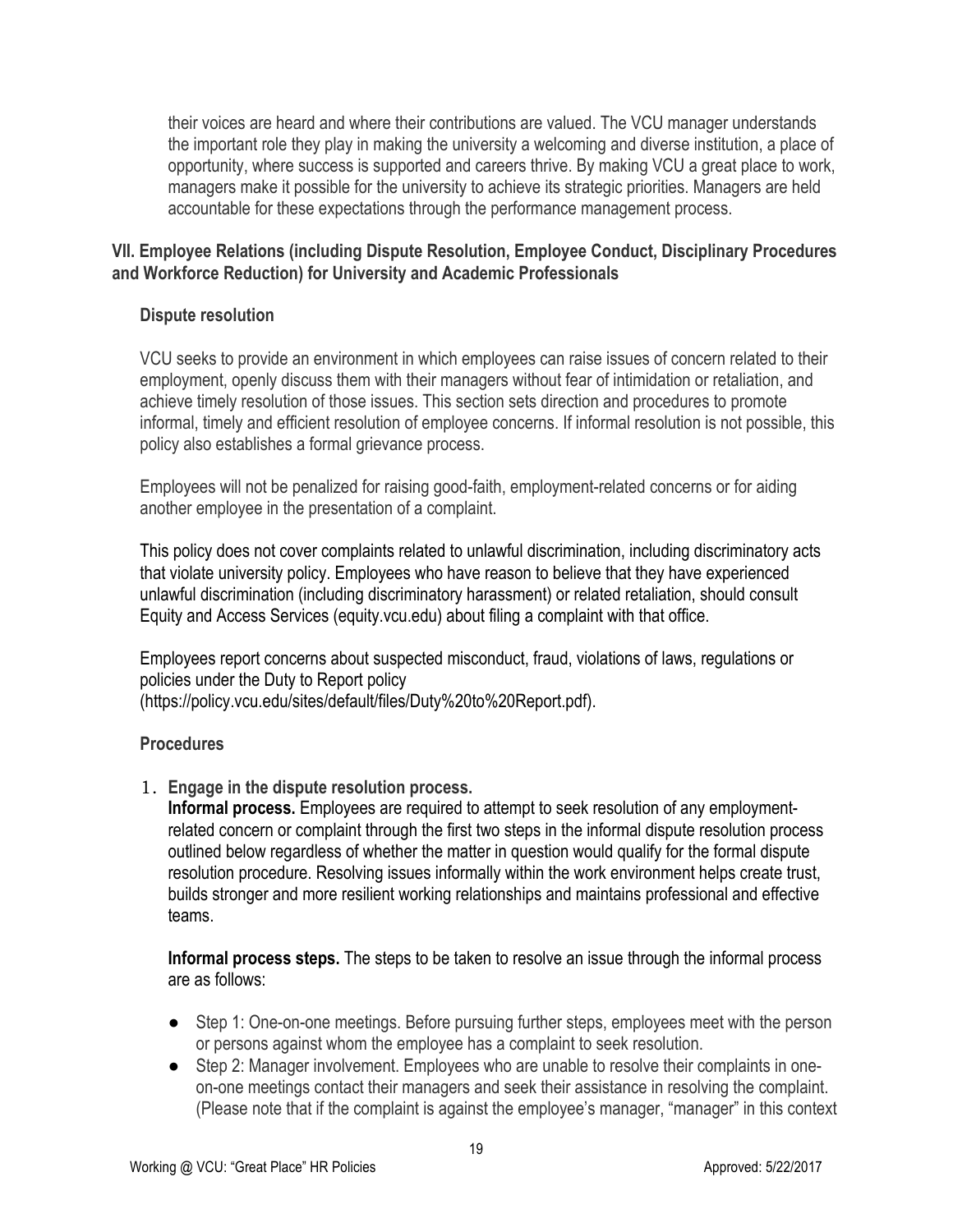means the manager's manager.)

Other recommended approaches to informal dispute resolution include:

- Facilitated conversations. If one-on-one meetings or manager involvement does not resolve the complaint, employees may contact the university ombudsman or HR to seek assistance in having facilitated conversations with the person or persons against whom they are complaining.
- Mediation. If all other attempts at achieving an informal resolution of the complaint fail, the university recommends mediation. Mediation requires the agreement of all parties to the dispute and their agreement to waive any applicable time frames that might otherwise be applicable in the formal process, to the extent necessary. Such agreement must be in writing before any mediation process may commence. For additional information on the university's mediation services, see ombudsperson.vcu.edu/services/mediation/.

Informal dispute resolution may not be appropriate in circumstances such as those related to a crime or a threat against an employee. In those cases, the employee should contact VCU Police or the Threat Assessment Team and also refer to the university Threat Assessment policy.

**Formal dispute resolution procedure.** If resolution of an employee complaint has not been achieved through the informal process, the formal dispute resolution procedure is available to all university and academic professionals who have completed an initial probationary period of employment. For each grievance, classified staff who chose to convert to university and academic professionals have the option of choosing either this procedure or the state grievance procedure but not both. See the state grievance procedure and Standards of Conduct http://www.dhrm.virginia.gov/docs/default-source/hrpolicy/pol1\_60.pdf for more details.

The following procedural steps are followed in seeking to resolve any employee complaint that qualifies as a grievance. Employees and managers are strongly encouraged to seek an amicable resolution of the grievance at any stage of this procedure.

- 2. **What qualifies as a grievance?** To qualify a complaint as a grievance that may be pursued through the formal dispute resolution procedure, the employee submits to the employee's manager a grievance form. (Please note that if the complaint is against the employee's manager, the employee submits the form to the manager's manager.) If a disability accommodation is needed to file the complaint, the employee requests an accommodation consistent with the procedures for Accessibility and Reasonable Accommodation for Individuals with Disabilities Policy (ADA Policy). The grievance form includes the following:
- A clear and complete statement of the facts upon which the complaint is based with all dates of actions relevant to the complaint
- Copies of all documents in the employee's possession, and descriptions of documents not in the employee's possession, relevant to the complaint
- A statement of what law, policy or institutional practice has been violated in the action being complained about (Allegations of unlawful discrimination are not grievable through this procedure; rather they must be pursued through Equity and Access Services or as otherwise specified by university, state or federal policies or laws.)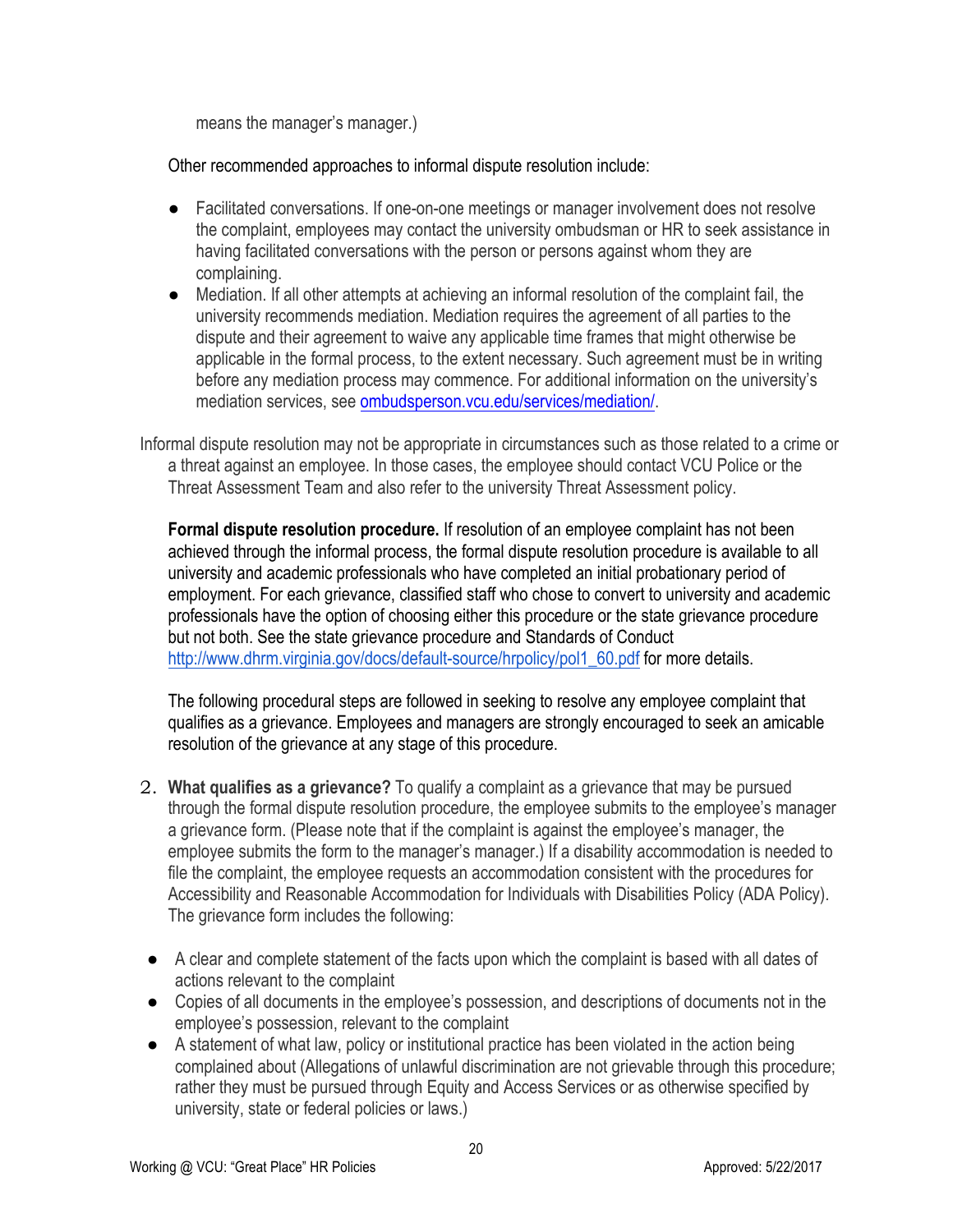- A statement of how the employee has been adversely affected by the action being complained about
- A statement of the specific relief sought

# The following do not qualify as grievances:

- Complaints that are not pursued in a timely manner (To be timely, the grievance form must be delivered to the manager within 30 days of the date the employee learns about the action which is the subject of the complaint.) Termination of employment during a probationary period
- Termination of restricted positions consistent with the terms of the position
- Voluntary resignation
- Performance management, including performance reviews
- Job duties
- Salary issues
- Position reclassification, reassignment and transfer with no change in salary
- Elimination of position through workforce reduction, restructuring or loss of funding
- Verbal or written warning and imposed probation not involving discipline
- Issues concerning the fairness or equity of laws, policies or institutional practices rather than their applicability to the employee
- Issues where the relief sought is outside the authority of the university administration
- Matters being adjudicated through another university, state, or federal process
- Complaints made with malice or ill-intent, which are without merit, or made to harass or otherwise impede the efficient operation of the university
- Complaints about management actions/omissions that are the subject of another grievance
- 3. **Define scope of the grievance.** At all stages of the formal dispute resolution procedure, the scope of the grievance is governed by the grievance form. The employee may not add issues or broaden the scope of the grievance after it is filed.
- 4. **Begin formal dispute resolution steps.** Where an employee has a complaint, the following steps must be followed.

**LEVEL ONE.** Upon receipt of the complaint, the manager enters the date of receipt on the grievance form and notifies HR that it has been received. Within 10 business days of receiving the employee's form, the manager provides a written response to the employee that states whether the complaint qualifies as a grievance. If it does, the manager states whether the complaint has merit. If the complaint is determined not to have merit, the reasons for this determination are fully stated in the response provided to the employee. If the complaint is determined to have merit, the manager states the reasons for the decision and grants relief to the employee. The relief granted may differ from that requested. If the manager agrees that the relief requested by the employee is reasonable and justified, but that relief is beyond the authority of the manager, the manager seeks the additional approvals necessary to grant the requested relief through the appropriate chain of command.

If the Level One response is satisfactory to the employee, the employee signs the grievance form as appropriate, and the grievance is concluded. If the employee does not agree with the Level One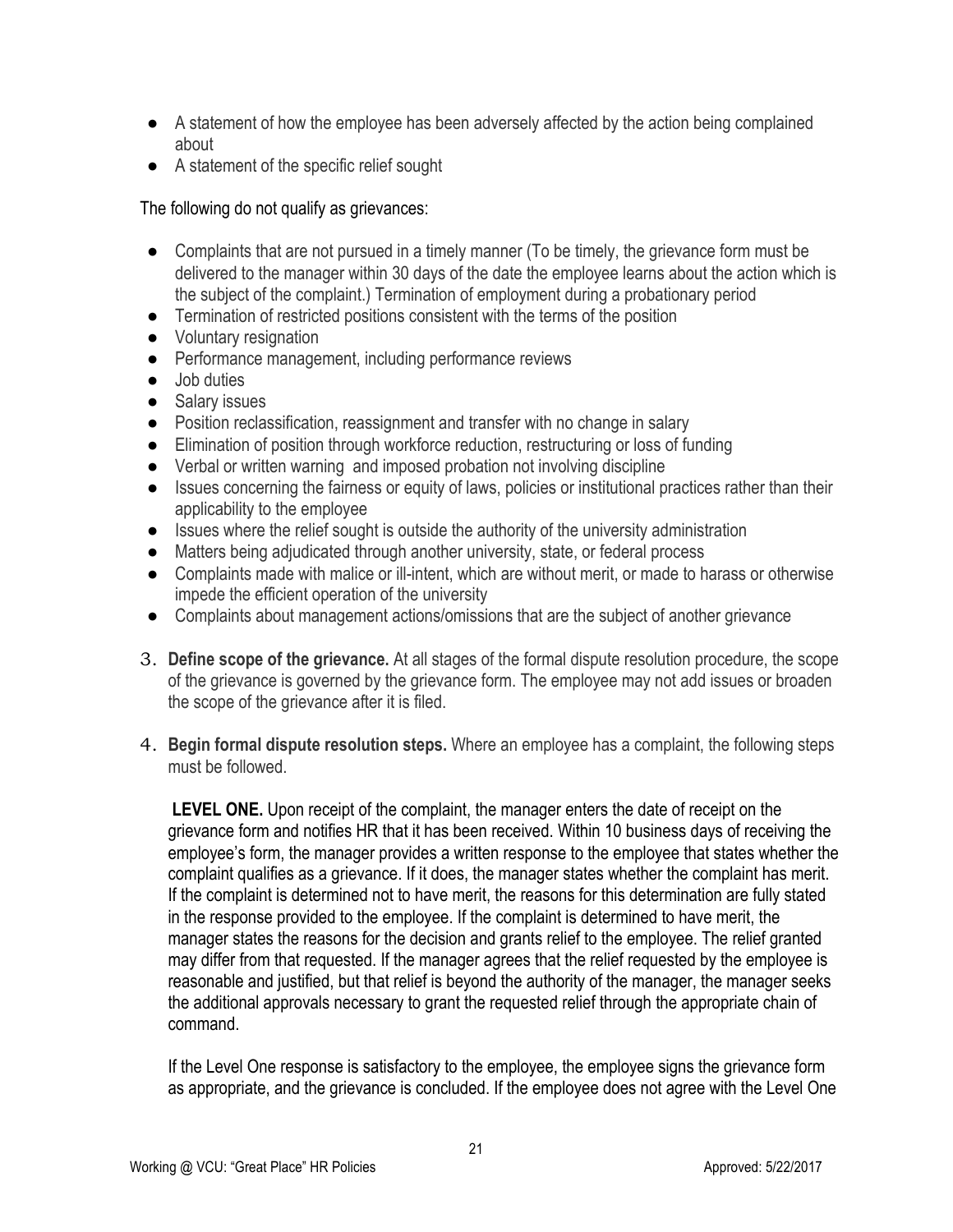response, including a finding of non-grievability, the employee may proceed to Level Two.

**LEVEL TWO.** To proceed to Level Two, the employee submits to the next level of management ("Level Two administrator"), within 10 business days of the date of the response from the manager, the grievance form along with the manager's response and a statement about why the employee does not agree with said response. Upon receipt of the form, the Level Two administrator enters the date of receipt and notifies HR that it has been received. Within 10 business days of receiving the employee's submission, the Level Two administrator schedules a meeting with the employee. The Level Two administrator may have the manager present at the meeting. The employee may also have another person of their choice present for support. The role of the accompanying person is to assist and support the employee but such individual does not actively participate in the meeting.

At the conclusion of the meeting, the Level Two administrator first determines if the complaint properly qualifies as a grievance. If they find the matter is grievable, the Level Two administrator then decides the appropriate relief to be granted. The Level Two administrator's decision, containing all reasons in support of that decision, is communicated to the employee and the manager within 10 business days of the meeting. If the Level Two administrator agrees with the employee, the decision includes what relief will be provided. The relief granted may differ from that requested. If the Level Two administrator agrees that the relief requested by the employee is reasonable and justified, but that relief is beyond the authority of the Level Two administrator, the Level Two administrator seeks the additional approvals necessary to grant the required relief. If the Level Two administrator's response is satisfactory to the employee, the employee signs the grievance form indicating conclusion of the grievance and forwards the form to HR.

If the employee does not agree with the Level Two response, including a finding of non-grievability, the employee may proceed to Level Three.

**LEVEL THREE.** If the employee is not satisfied with the response at Level Two, the employee may request a Level Three panel review by completing the section on the grievance form making such a request and submitting that form to HR, with all relevant supporting documents (the "Record"), within 10 business days of receiving the determination from the Level Two administrator. The employee's request must clearly state the reasons for disagreement with the Level Two disposition.

**Pre-hearing determination.** HR reviews the request and makes a determination if it qualifies for a panel review. Requests that automatically qualify for a panel review include suspension, demotion and dismissal. Requests that may qualify for a panel review include those in which the claims or facts raise a sufficient question as to whether an adverse employment action has occurred as a result of one of the following:

- 1. Unfair application or misapplication of policies, procedures, rules and regulations
- 2. Retaliation for participating in the dispute resolution process; complying with any law or reporting a violation of law to a governmental authority; seeking to change a law before Congress or the General Assembly; reporting an incidence of fraud, abuse or gross mismanagement; or exercising any right otherwise protected by law

If HR determines that the employee's complaint does not qualify for a panel review, the Level Two

22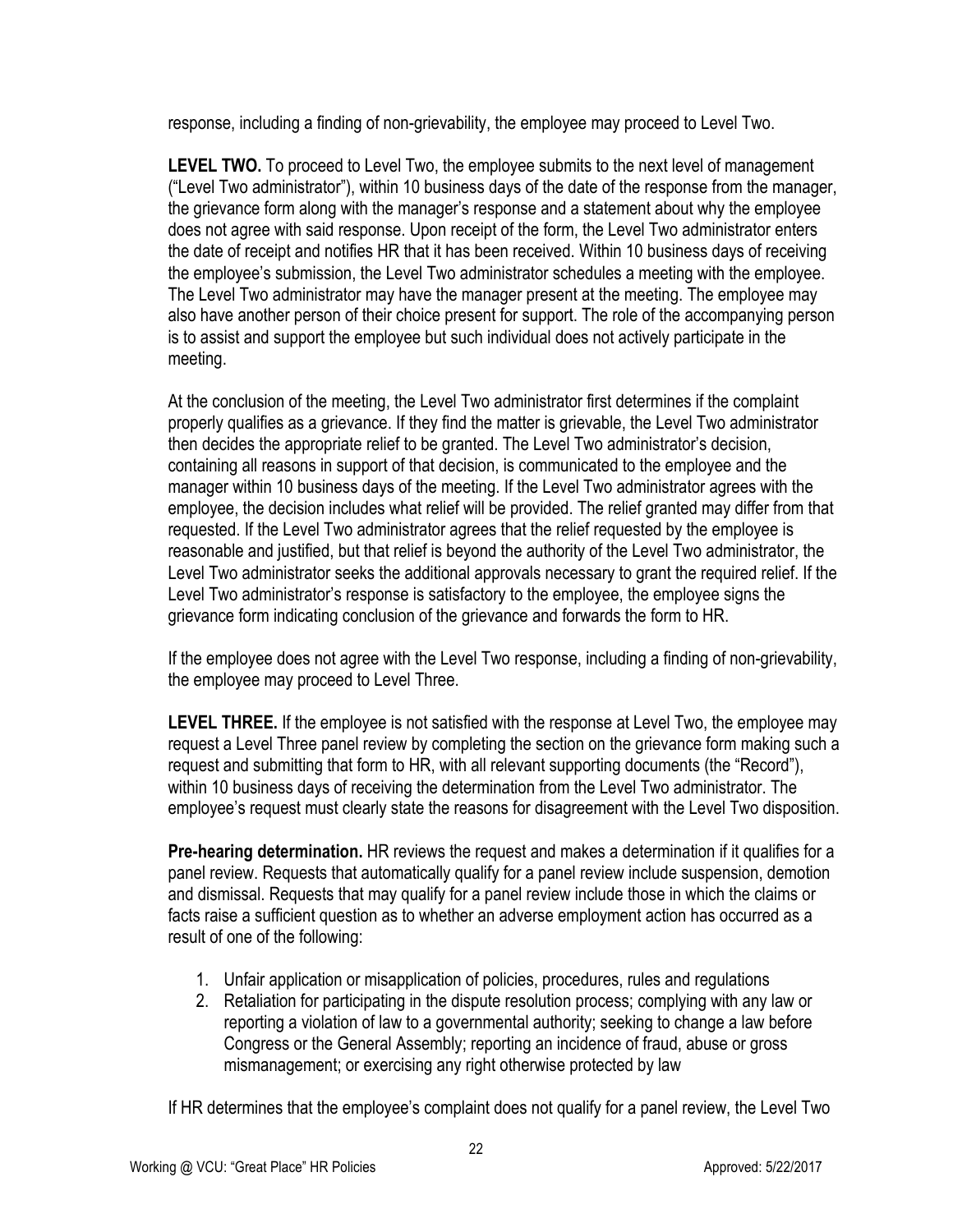response is final and may not be brought before a panel.

**Selection of the panel.** If HR determines that the employee's complaint qualifies for a panel review, a three-member panel is selected from a group of potential members previously nominated and selected through a process maintained by HR. Two of the three members of the panel must be employees of the university in the same job family as the employee. Mandatory training is provided to panel members. In addition to the three panel members, there is a non-voting chair of the panel who has not previously been involved in advising management during the process. The chair presides over panel proceedings, including scheduling meetings of the panel, scheduling hearing dates, ruling on matters prior to and at the hearing, drafting the final decision on behalf of the panel and generally providing administrative support and expertise to the panel.

Both the employee and manager are each entitled to object to one member of the panel without cause. Any other objections are left to the sole discretion of the chair. The ultimate composition of the panel is determined at the chair's sole discretion.

**Panel review.** The panel will review the grievance form and related attachments, including responses from the previous steps, and determine in its sole discretion whether a panel hearing is justified, or whether the issues can be resolved without a hearing. If the panel concludes that a hearing is not necessary to resolve the grievance, it recommends this outcome to HR within 10 business days of receiving the record. The panel's recommendation may be to affirm, modify or reverse the determination of the Level Two administrator. The chief human resources officer will consider the panel's recommendation and notify the members of the panel and the employee pursuing the grievance within 10 business days whether they accept or modify that recommendation. The chief human resources officer's determination is final and concludes the grievance.

If the panel concludes that a hearing is justified, it notifies the employee and HR within 10 days of receipt of receiving the grievance form and the record, and requests a list of all witnesses and other persons to be present at the hearing. The employee is entitled to have another person of their choice present for support. The employee may have legal counsel present to advise the employee during the hearing. The role of the accompanying person or legal counsel is to assist and support the employee and help ensure the employee explains their case as fully as possible so the employee puts forward all relevant information for consideration. The accompanying person or counsel may not directly participate in the hearing or question witnesses. The manager may also have an HR representative present for the hearing. The HR representative may not directly participate in the hearing or question witnesses. The panel may also have legal counsel present to provide advice over the course of the hearing, but such counsel may not directly participate in the hearing or question witnesses. Persons not directly involved in the grievance proceeding may not attend the hearing. Witnesses may only attend that portion of the hearing in which they are providing information or testimony. The panel may exclude any attendee whose behavior disrupts the hearing. The chair's procedural decisions in managing a hearing pursuant to the requirements of this section of the policy are final and not subject to appeal.

**Panel hearing.** A panel hearing is an opportunity for an employee to have a fair and impartial hearing before the employee's peers. While such hearings have some characteristics of legal proceedings, they are not judicial proceedings governed by formal rules of evidence or procedure.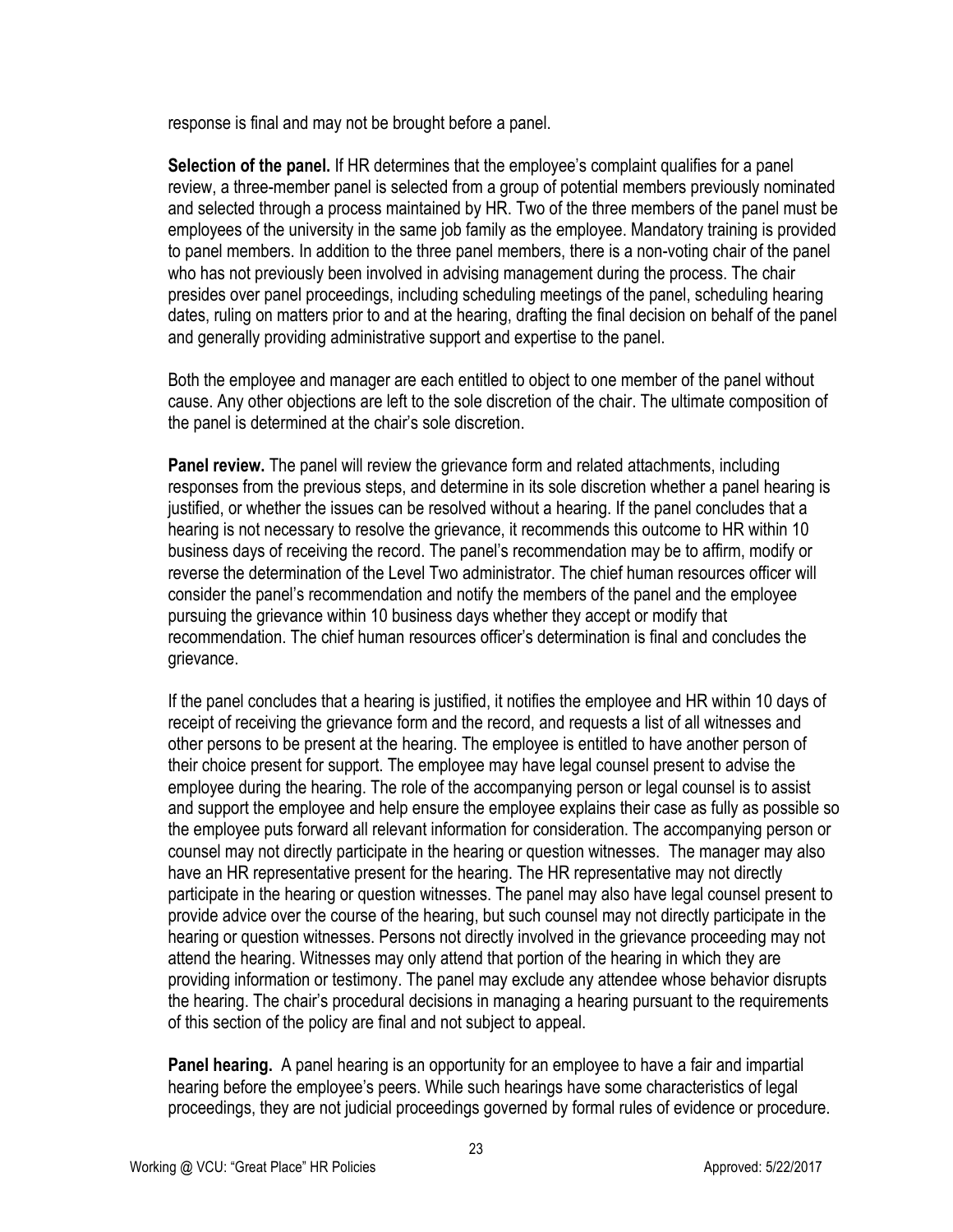For more information, see Guidelines for Conducting a Panel Hearing.

At the conclusion of the hearing, the panel will deliberate on its decision. Such deliberations are conducted in private. The panel reaches its decision by majority vote, based on a preponderance of evidence (enough to make it more likely than not) and, within 10 business days, provides its findings and recommendations to HR.

- 5. **Receive final decision after the panel hearing.** Within 10 business days of its receipt of the panel's recommendation, the chief human resources officer issues the final decision on the grievance. The chief human resources officer's decision is issued to the employee and the manager, including the reasons for the decision. This decision concludes the grievance.
- 6. **Grievance procedure for HR staff.** If the grievant is an HR employee, the process outlined above is followed except the final decision-maker is the vice president for administration.
- 7. **Adhere to prohibition of retaliation.** The university does not tolerate any form of retaliation against an employee who has filed, or expressed an intent to file, a grievance; a witness or other individual who is scheduled to participate in or has participated in a grievance; or anyone seeking in good faith to invoke and use this policy for its intended purposes. Employees are not penalized for raising good-faith, employment-related concerns or for aiding or encouraging another employee to invoke this policy and its procedures in good faith. In complying with this prohibition, managers must understand that retaliation consists of any adverse actions taken against the employee in retribution for pursuing relief under this policy. Acts motivated by concerns about employee performance or other legitimate management concerns do not constitute retaliation even if the employee affected is concurrently seeking to pursue relief under this policy.
- 8. **Observe time limitations.** Reasonable extensions of the time limits applying to the employee may be extended for good cause but only if the request for such extension is made in writing and received before the applicable time period has lapsed. Management may extend time limits set forth above within its reasonable discretion as long as such extension is communicated to the employee.

# **Employee conduct**

It is the expectation and goal of VCU that university employment be rewarding and that employees discharge their responsibilities conscientiously, with good judgment, and consistent with the requirements of law, the VCU Code of Conduct and the institutional mission as articulated by the university administration. Where performance or conduct issues arise, it is the goal of the university to approach such issues in ways that counsel and encourage employees in an attempt to modify behavior in positive ways and avoid the necessity for discipline. This policy sets forth the expected model for dealing with employee conduct issues and, where necessary, corrective actions including discipline.

# **Procedures**

# **Steps of progressive discipline**

University employees are expected to perform their jobs and conduct themselves consistently within the requirements of law and the VCU Code of Conduct.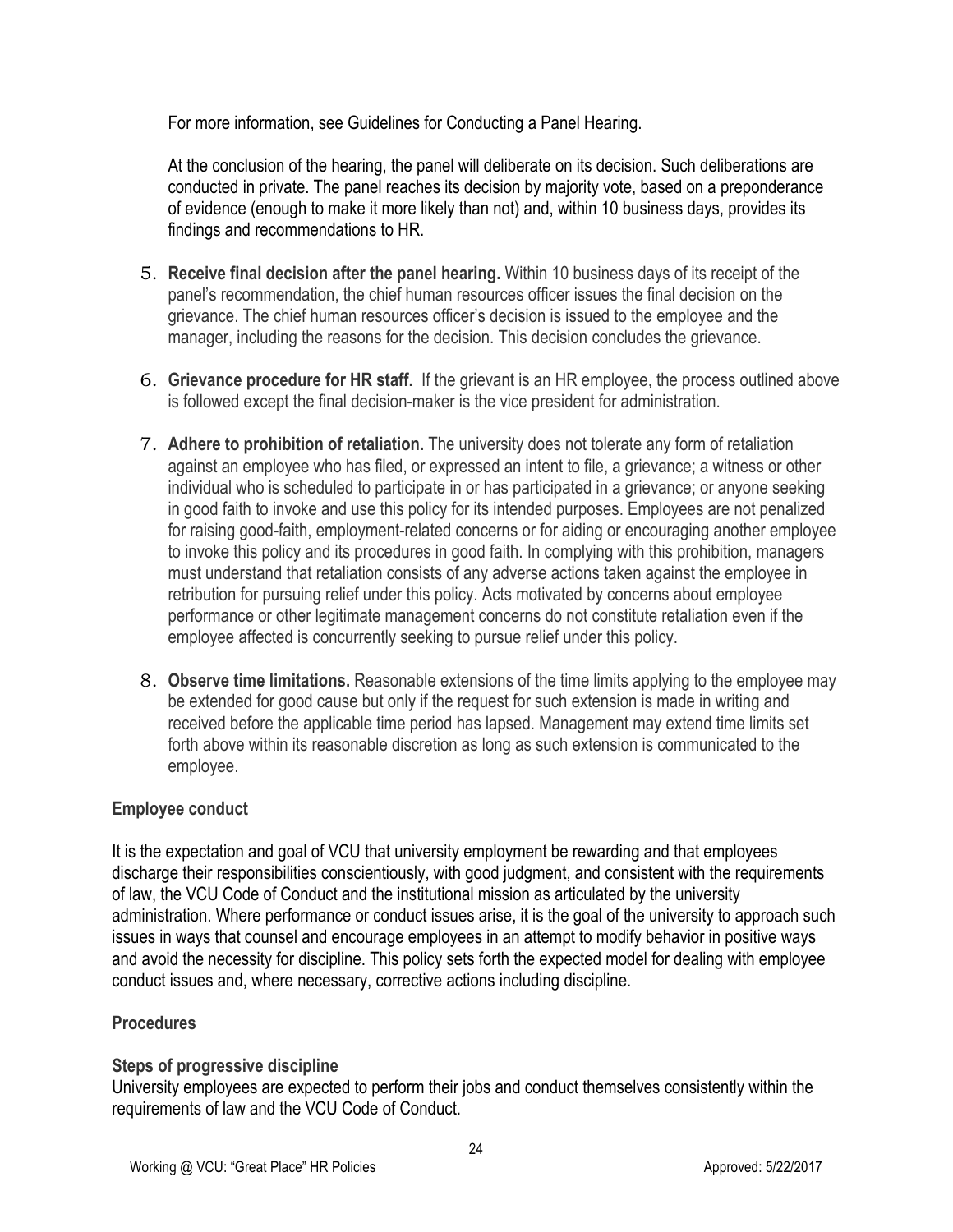The performance and conduct of employees is evaluated by managers as set forth in the Performance Management section of this policy. Where issues arise concerning employee performance or conduct, the university uses, whenever possible, a system of progressive discipline to respond to the issues raised. The steps in the progressive discipline process are intended to foster productive working relationships and to resolve conduct issues at the earliest and least confrontational stage, whenever possible. While there may be exceptions to the use of the progressive disciplinary process dictated by the seriousness of the conduct in question, use of the process is preferred for all but the most serious disciplinary issues. The steps in the progressive disciplinary process are as follows:

- **Verbal warning:** A manager may issue a verbal warning for minor and non-recurring substandard performance, attendance problems, minor misconduct, and other types of minor issues. When a verbal warning is given, the manager must clearly state that this is a verbal warning. The manager documents in writing when such warning is given, for what, the employee's response and what follow-up, if any, is contemplated. This documentation is retained in the employee's personnel file. Managers are encouraged to keep additional copies in their files. Recurring conduct that led to a previous verbal warning ordinarily does not result in further verbal warnings but rather in a written warning.
- **Written warning:** A manager may issue a written warning for minor performance or misconduct issues that the manager considers too serious for a verbal warning. A written warning is addressed to the employee as a memorandum setting forth fully the factual basis for the performance or misconduct in question, with a statement of the corrective action expected by the manager and a time frame for the action to be completed. If there has been a prior verbal warning concerning the same or similar issues, that fact is recorded in the written warning with the written documentation of the previous verbal warning attached. The manager meets with the employee, discusses the written warning, provides the employee an opportunity to respond and has the employee sign the written warning, acknowledging receipt. The signed written warning is retained in the employee's personnel file. If the employee refuses to sign the written warning, the manager indicates on the warning that the employee refused to sign before placing it in the employee's personnel file. An employee who receives three written warnings during an 18-month period may be dismissed without that employee having access to any further phases of the progressive disciplinary process.
- **Imposed probation:** A manager may place an employee on probation with the approval of that manager's manager and HR for 30, 60 or 90 calendar days. Imposed probation does not ordinarily occur prior to a written warning or unsatisfactory performance review. The manager prepares the Notice of Probation form which sets forth the reasons for the probation, its duration and the manager's expectations for the employee during the period of the probation. The manager then meets with the employee, presents the notice form, provides the employee an opportunity to respond and has the employee sign the notice, acknowledging receipt. If the employee refuses to sign the form, the manager indicates that the employee refused to sign before placing it in the employee's personnel file. The Notice of Probation is retained in the employee's personnel file. Managers are encouraged to keep additional copies in their own files. Employees who fail to meet the expectations set forth in the Notice of Probation during the probationary period may be dismissed or face further disciplinary action.
- **Suspension:** A manager may suspend an employee, with the approval of that manager's manager and HR, where behavioral, performance or misconduct issues pose substantial risk. Suspension may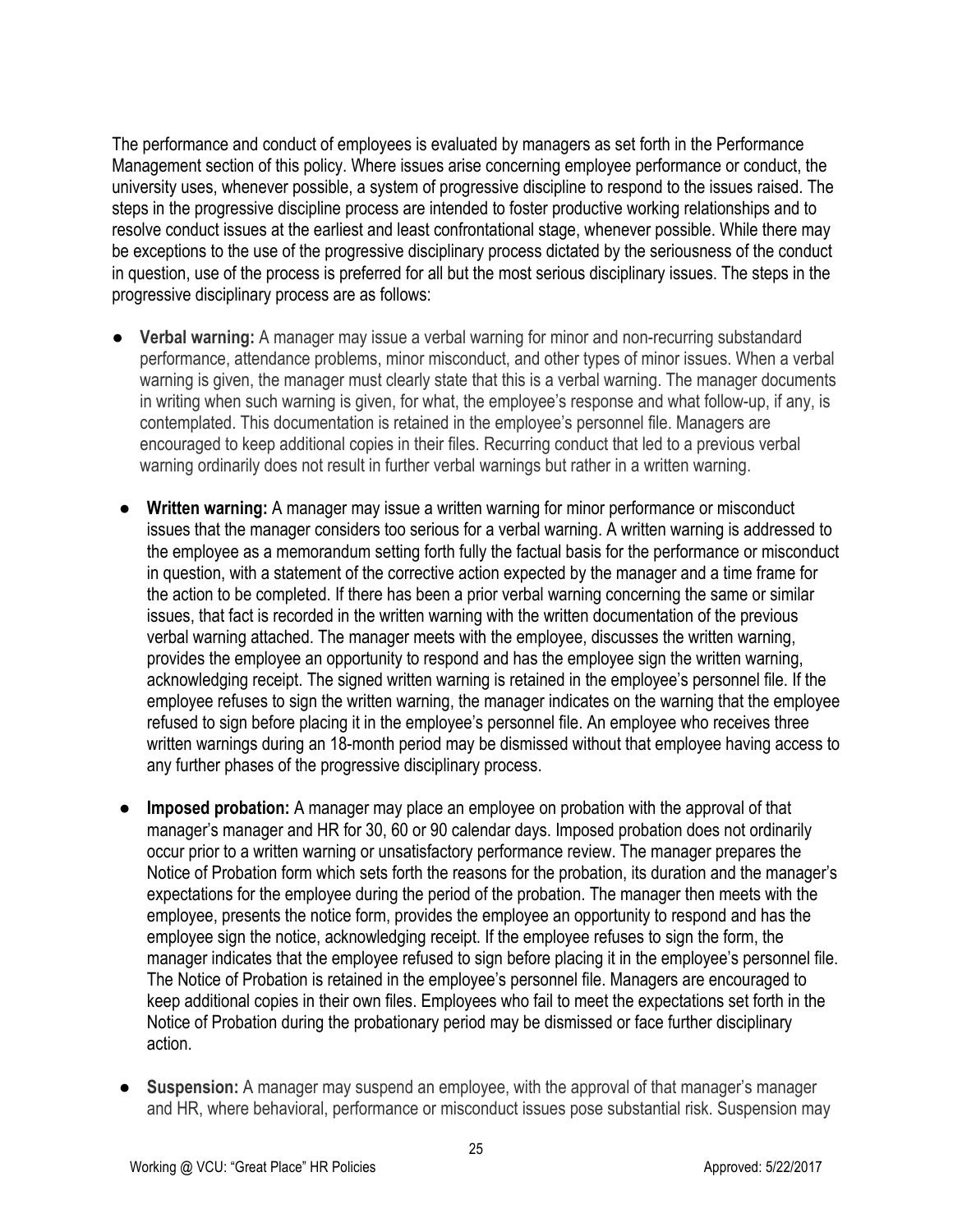occur after prior warning or may be imposed without notice where the behavioral, performance or misconduct issues pose immediate risk. Suspensions may be with or without pay. Suspensions without pay do not ordinarily exceed 10 working days. Where suspension is imposed, the manager presents the employee with a Notice of Suspension setting forth the reasons for the suspension and its duration and provides the employee an opportunity to sign the notice, acknowledging receipt. If the employee refuses to sign the notice, the manager indicates that the employee refused to sign before placing it in the employee's personnel file. The Notice of Suspension is retained in the employee's personnel file. Managers are encouraged to keep additional copies in their own files. When an employee is under investigation for alleged criminal conduct that is related to the nature of the employee's job or to the university's mission, management may immediately suspend and remove the employee from the workplace without advance notice while continuing pay. In making this determination, management considers the employee's ability to perform their assigned responsibilities and whether the employee's continued presence may constitute negligence in regard to the university's duties to the public and/or other employees; may be harmful to the employee, other employees, clients, students or patients; may impair university operations; or may hamper the investigation by law enforcement.

An employee who is suspended with pay because of the alleged criminal conduct is continued in such status until the employee is formally charged with a criminal offense, or the criminal investigation is concluded without any formal charges being made.

When an employee is formally charged with an employment-related criminal offense, a manager may suspend the employee without pay for a period that is reasonable to conduct an investigation and determine an appropriate employment action. A manager gives the employee notice and an opportunity to respond that is reasonable under the circumstances. However, a manager may remove any such employee immediately if the employee's continued presence poses a substantial risk. The university has the option to allow employees to charge appropriate accrued leave to this period of suspension provided that the employee has sufficient leave balances. If the criminal investigation is concluded without any formal charges being made, or if the charge is resolved without the employee being convicted of the offense, the employee is returned to active status. Any accrued leave applied to the period of suspension without pay is reinstated.

An employee who is incarcerated and unable to perform the essential functions of the position may also be suspended without pay or dismissed.

Regardless of the status of any criminal investigation or process, the university may determine at any time to institute disciplinary charges against the employee under the Employee Conduct section of this policy, up to and including dismissal, based on the facts that prompted the criminal investigation or process.

- **Administrative leave with pay:** A manager may put an employee on administrative leave with pay, with the approval of that manager's manager and HR, based on a reasonable determination that it is in the best interest of the university.
- **Administrative leave without pay**: A manager may put an employee on administrative leave without pay, with the approval of that manager's manager and HR, where the employee's conduct gives rise to a reasonable basis for believing the safety of other workers in the unit or the unit's operations may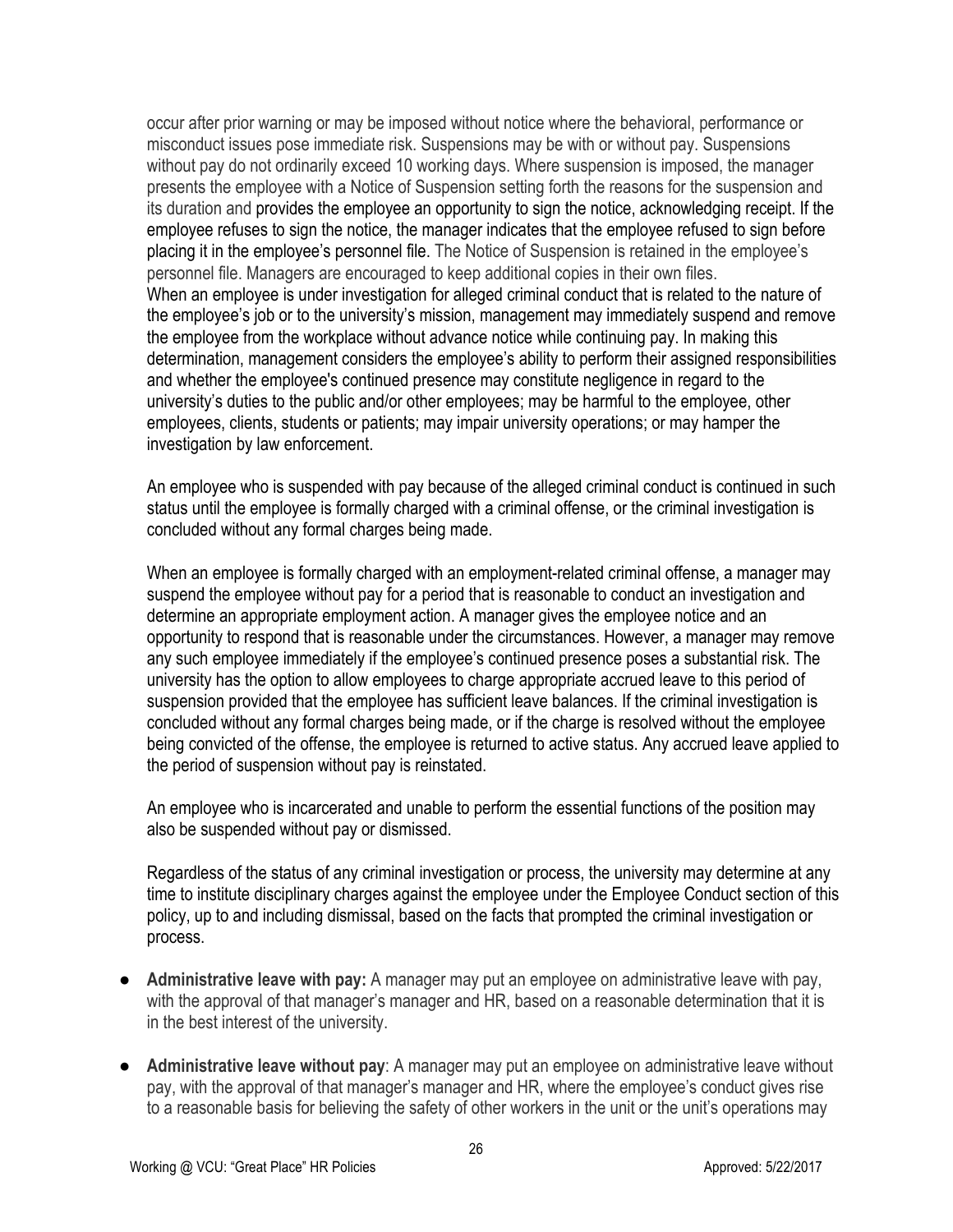be jeopardized, or where an investigation needs to be conducted into the employee's conduct and the employee's continued employment during that investigation would impair that investigation. Administrative leave without pay may not ordinarily exceed 10 working days except in cases where criminal charges are involved.

- **Demotion.** A manager may demote an employee, with the approval of that manager's manager and HR, into a position with lesser qualifications and lower pay where that employee has demonstrated an inability to satisfactorily perform the essential functions of the current job. Demotion may also be used as a disciplinary measure. Demotions should not occur without prior notice from the manager of performance deficiencies with an opportunity for the employee to meet the essential job requirements. Demotions may be appropriate where the employee's skills are not well matched to the skills required to do the job. Where an employee is demoted, the manager presents the employee with a Notice of Demotion setting forth the reasons for the demotion. The notice is retained in the employee's personnel file. Managers are encouraged to keep additional copies in their own files.
- **Dismissal:** A manager may dismiss an employee, with the approval of that manager's manager and HR, where that employee has received three written warnings within an 18-month period, has been convicted of a felony or committed an act of serious misconduct, or has demonstrated a pattern of unsatisfactory job performance that has not been corrected after notice and an opportunity has been provided to correct identified performance deficiencies through the progressive discipline process. When an employee is dismissed, the manager presents the employee with a Notice of Dismissal setting forth the reasons for the dismissal. The notice is retained in the employee's personnel file. Managers are encouraged to keep additional copies in their own files.

For integration between progressive discipline and performance management, see the Performance Management section of this policy.

# **Workforce reduction and severance benefits**

The purpose of this section is to set forth the criteria and procedures for workforce reductions and layoffs from university employment. It is the university's commitment, when workforce reductions are required, to implement equitably such actions consistent with this policy and without unlawful discrimination. Restricted positions are not subject to this section of the policy.

# **Procedures**

- 1. **Demonstrate the need for a workforce reduction and define its scope.** Before any workforce reduction is implemented, the department consults with HR and documents the need for such action, including:
	- Reasons for the workforce reduction
	- Scope of the workforce reduction (i.e., specific departments, offices and entities of the university affected)
	- Description of actions that have been taken to prevent the workforce reduction or reduce its scope. Include actions that have been deemed ineffective in reducing the impact and why they were ineffective
	- Projected number of employees affected and in what areas of university employment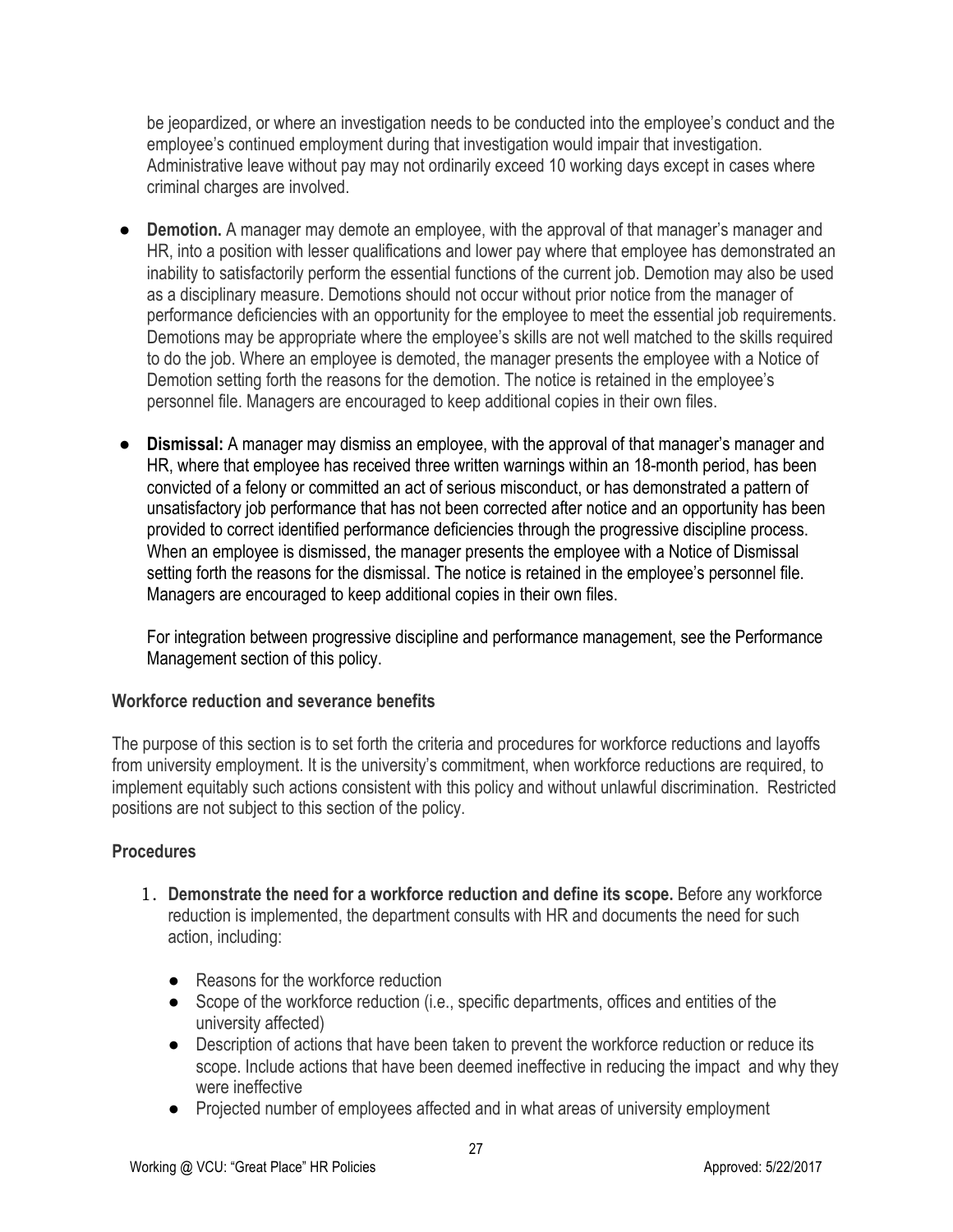- Consideration of soliciting volunteer candidates for workforce reduction (Volunteers may not have already submitted a notice of resignation or be involved in an employment action likely to result in dismissal. Selected volunteers are eligible for the same severance benefits as described here.)
- Description of how employees are affected by the workforce reduction (e.g., layoffs, severances, involuntary demotions, reassignments, reductions in work hours)

The appropriate senior administrator must approve implementation before the department proceeds.

- 2. **Implement workforce reduction.** After approval is obtained and affected employees are notified, implementation of the workforce reduction commences. HR works with affected managers in making determinations about whether employees are involuntarily demoted, reassigned or laid off. Factors to be used in making these decisions include:
	- Length of continuous employment with the university determined from the time of the approval
	- Ratings on the three most recent performance reviews determined from the time of approval (For any year for which the employee does not have a performance review on record, that employee is considered to have had a positive review.)
	- The employee's disciplinary record

In making decisions on workforce reduction, managers work with HR to ensure, as a general rule and to the extent possible, that employees with shorter periods of employment, poor performance evaluations or problematic disciplinary records are those primarily or exclusively affected by the workforce reduction. Exceptions to this general rule may be necessary where:

- An employee with more years of service or higher performance ratings does not have the necessary qualifications, and cannot be reasonably expected to acquire them in a reasonable period, to perform the duties of the new or reconfigured job that the employee will be doing
- An employee with more years of service or higher performance ratings has rights to rehire but does not have the necessary qualifications, and cannot be reasonably expected to acquire them in a reasonable period, to perform the duties of the new or reconfigured job that the employee will be doing

If a decision is made pursuant to either of the above exceptions, justification for the decision must be documented in writing by HR before implementing the workforce reduction. Such documentation is retained by HR pursuant to the applicable document retention schedule.

If the workforce reduction affects more than one job title, each title will be treated separately in identifying specific employees impacted, except where reductions are to be made in a career path series (e.g., accountant I, accountant II, accountant III). In those cases, the determination of specific employees impacted is made based on all employees in the career path series.

3. **Communicate with affected employees.** After approval, and before the workforce reduction is implemented, the department sends written notice to each affected employee stating: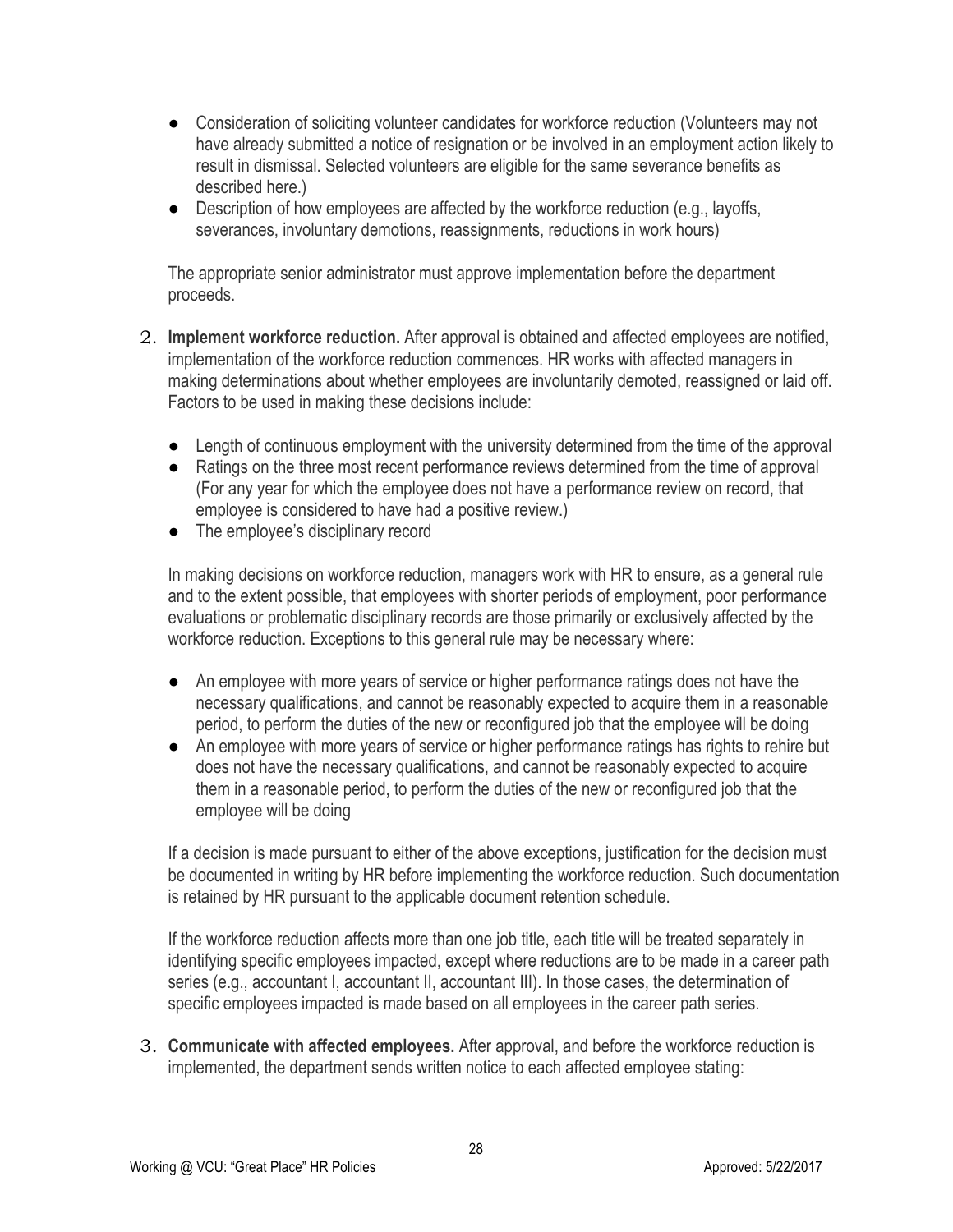- The reasons for the workforce reduction, with full explanation
- How the workforce reduction affects the employee (to the extent possible at the time of notice)
- A comprehensive description of the jobs throughout the university affected by the workforce reduction
- Benefits the employee is entitled to and what resources are available for more information or for questions
- A full explanation of the rights the employee has in the process of implementation of the workforce reduction
- 4. **Administer workforce reduction severance benefits.** An employee whose position is terminated due to a workforce reduction may choose to either receive benefits under the commonwealth of Virginia Workforce Transition Act (WTA) or to receive severance benefits offered by the university as outlined below, but not both. Under the university's severance benefits, an employee is entitled to six months' notice of the termination of employment pursuant to workforce reduction. To the extent the employee receives less than six months' notice, the employee is entitled to severance pay. The amount of the severance pay will be determined on a graduated scale depending on the amount of notice, as detailed in the table below. Typically, an employee with 15 years of service or more would be eligible for more severance benefits under the WTA than the VCU policy. However, each employee whose position is terminated due to a workforce reduction should contact HR for assistance in making the decision of which benefit to choose.

| <b>Severance notice</b> | <b>Severance pay</b> |  |
|-------------------------|----------------------|--|
| One month               | Five months          |  |
| Two months              | Four months          |  |
| Three months            | Three months         |  |
| Four months             | Two months           |  |
| Five months             | One month            |  |
| Six months              | Zero                 |  |

# VCU Severance Benefit Table

During the notice period, HR provides aid to any employee seeking assistance in finding positions within the university comparable to the position the employee currently holds. Such employees may apply for and be granted priority interview rights for positions for which they meet the minimum qualifications. Employees may turn down such positions without losing the right for priority interviews for other such positions for which they submit applications that may become available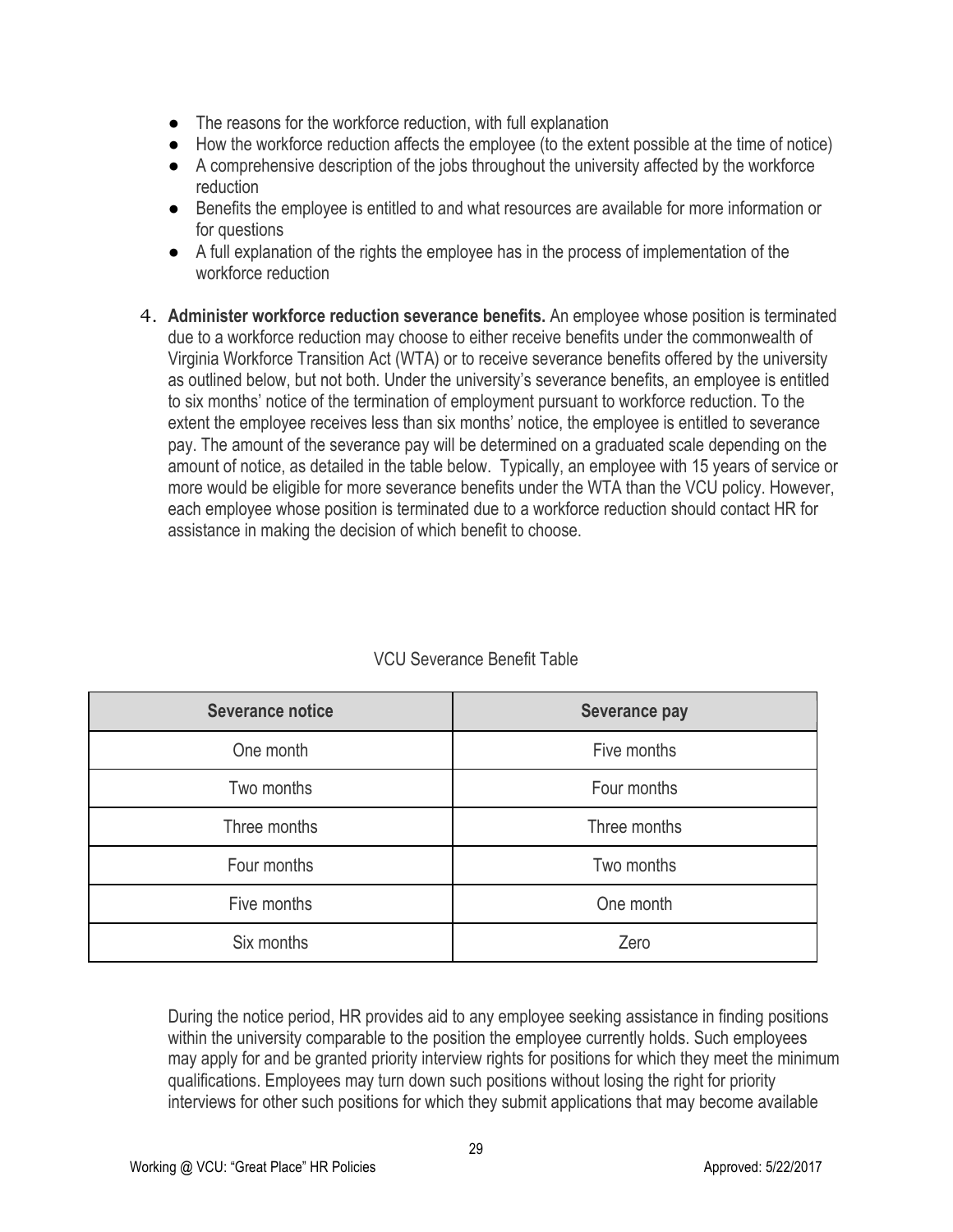during the notice period. If an employee accepts a comparable position during the notice period, the right to further priority search or severance benefits terminates.

An employee whose position is terminated pursuant to a workforce reduction is also entitled to a leave payout on the date of separation, one year of contributions to the employee's individual health and life insurance benefits, if WTA eligibility requirements are met, and retains priority interview rights as described above for one year. An employee is considered recalled when they accept an offer of employment made through this process. Other outplacement services such as resume writing and referral services, career counseling and career coaching may also be provided.

5. **Define grievance rights.** Employees affected by a workforce reduction may pursue all procedures, benefits and guidance available through this policy. However, as noted, employment decisions implemented pursuant to a workforce reduction are not grievable unless the workforce reduction procedures themselves have not been followed.

#### **VIII. Alternative Work Arrangements for University and Academic Professionals**

It is the policy of VCU to support alternative work arrangements for employees as appropriate. Alternative work arrangements include such things as compressed, flex and staggered schedules; reduced schedules and job sharing; and telework. In reviewing requests for alternative work arrangements, the university will evaluate and balance the needs of the employee and the needs of the university with specific focus on the particular job and its role within the work unit. The university recognizes that, in certain circumstances or with certain positions, alternative work arrangements can be an effective management tool and may create increased productivity, reduce costs, advance the university's energy conservation goals and provide for a more vital work-life balance of its employees. Requests for alternative work arrangements will be handled on a case-by-case basis and are granted at the university's sole discretion.

It is also recognized that circumstances arise in which a temporary alternative work arrangement may be appropriate to accommodate short-term assignments or other circumstances. These informal situations are determined on an as-needed basis between the employee and the manager and are not subject to the formal process for extended arrangements as outlined below. If the temporary arrangement becomes regular or recurring, the formal procedures described below apply.

#### **Procedures**

- 1. **Determine eligibility for an alternative work arrangement:** Employees seeking an alternative work arrangement initiate a discussion with their manager about the possibility of such an arrangement. In response to such an employee request, the manager, in consultation with HR as needed, analyzes the employee's position, responsibilities and mode of work to determine if the requested arrangement is feasible. In making this determination, the manager:
	- Considers whether the employee has a record of requiring active supervision or has demonstrated an ability to work autonomously without frequent monitoring or oversight. Note: Employees who have a record of requiring frequent oversight and supervision are not good candidates for telework, or for any alternative work arrangement that results in having workrelated responsibilities during times that active managerial supervision is not available.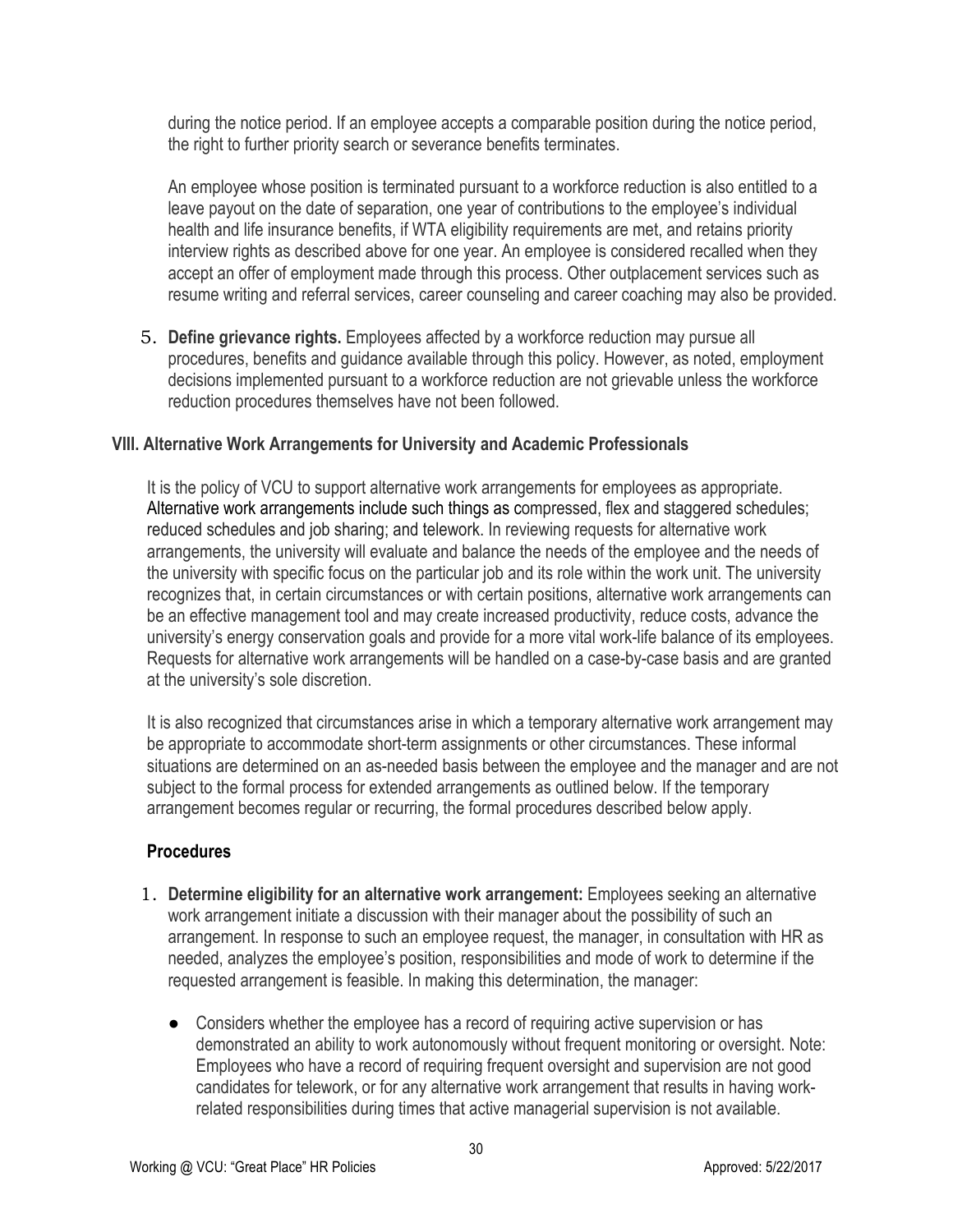- Considers whether the employee's position lends itself to the requested alternative work arrangement.
- 2. **Develop the alternative work arrangement:** If the manager approves an alternative work arrangement requested by the employee, the documentation includes:
	- The specifics of the alternative work arrangement as provided on the alternative work arrangement form
	- The terms of the alternative work arrangement, as agreed upon by the manager and employee, before the employee may work a schedule that differs from the university's core work hours; arrangement is to be authorized by the department head in consultation with the employee's manager, recorded in the employee's personnel record, and kept on file in the department for the duration of the agreement
	- Before commencement of approved arrangement, the written form is signed by the employee and the manager, and agreed to and signed by the manager's manager; form may be revised or amended for its duration, with consent of the parties, and arrangement may also be for a trial period in appropriate circumstances
- 3. **Evaluate the arrangement:** This arrangement is reviewed periodically, typically as part of the performance management cycle. Renewal is not guaranteed; the alternative work arrangement, employee performance and other circumstances are considered by the manager in determining whether to renew the arrangement.
- 4. **Terminate an alternative work arrangement:** The employee may request termination of the arrangement with two weeks' notice. The manager has the final authority to approve or deny the request. Continuation of an alternative work arrangement is at the manager's reasonable discretion and may be terminated at any time with a minimum of two weeks' notice.
- 5. **Special considerations for an alternative work arrangement for telework:** If the arrangement involves telework, it must address the following:
	- If equipment is necessary to complete duties, who is providing and who is responsible for such equipment?
	- Is the employee reimbursed for work-related expenses pursuant to the same rules and procedures as would apply in the traditional work environment? Exceptions should be stated.
	- Nonexempt employees are required to record all hours worked. Hours in excess of the standard workweek, or in excess of the hours to be worked, if different from the standard workweek, must be authorized by the manager in advance in writing.
	- The authorized offsite worksite is considered an extension of the employee's office space in the traditional work environment.
	- Health or family needs should be addressed through the Family and Medical Leave Act*,* the Virginia Sickness and Disability Program, Workers' Compensation or other laws or policies meant to address such issues.
	- There is a strong presumption against granting a request for telework if there are conditions that would reasonably be deemed to interfere with the employee's capacity to dedicate full-time attention to work (e.g., caregiving in the home). However, other types of alternative work

31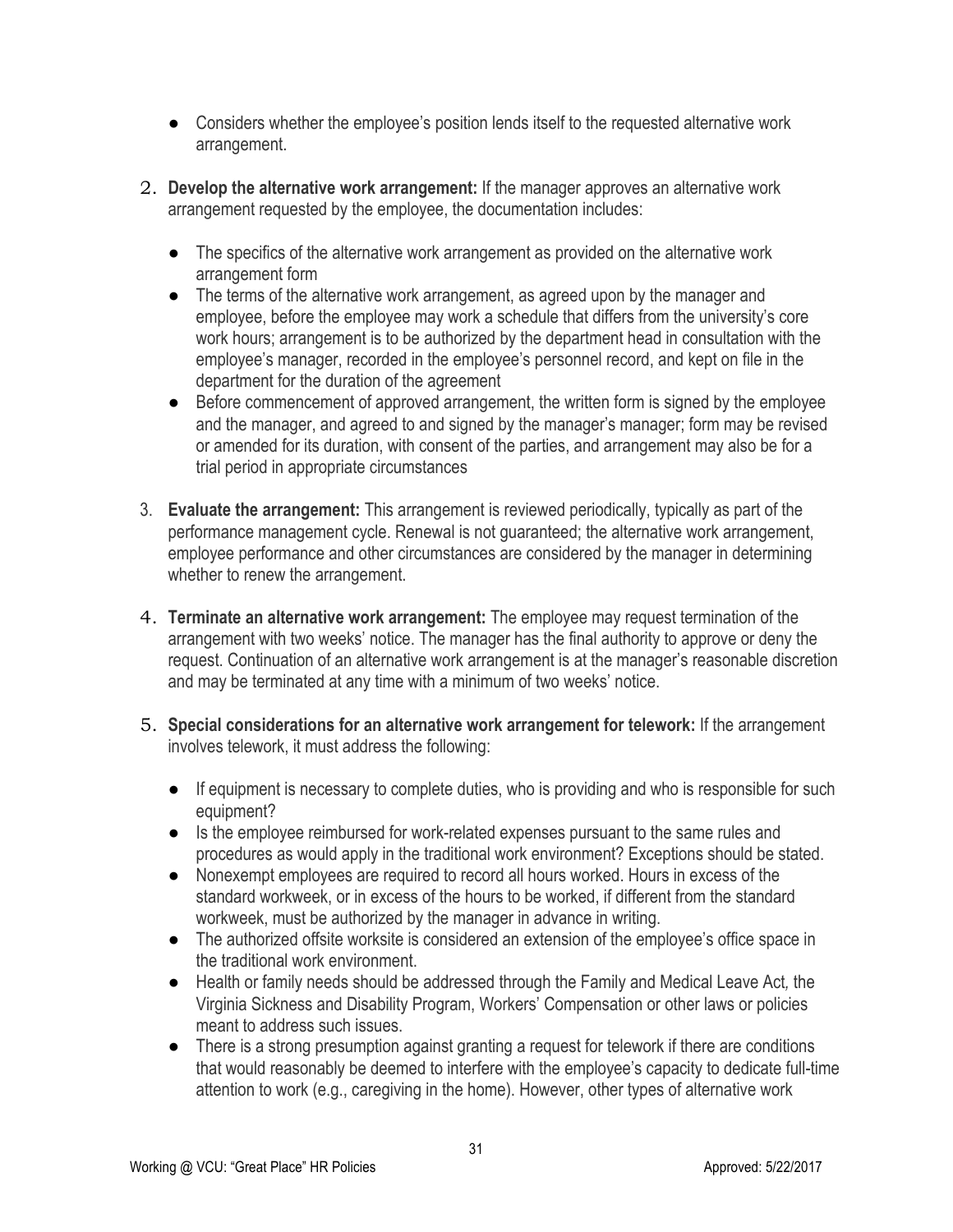arrangements may be feasible.

# **IX. Paid Leave for University and Academic Professionals**

This section establishes uniform leave benefits and procedural rules for university and academic professionals.

This policy is based on the recognition that a strong, viable and fair leave benefit constitutes an important part of a competitive recruitment and retention package; that work productivity and employee loyalty are strengthened by work environments that support and sustain the personal lives of employees; and that service to the community by university employees strengthens universitycommunity relationships and benefits both the institution and the community.

It is the expectation of VCU that managers approach leave requests with an understanding of the importance of employees taking time off. Employees and managers work together in planning leave.. Managers are directed to consider leave requests fairly and equitably, and with consideration of the importance of the balance between work and personal life, while at the same time maintaining a focus on the efficiency of the workplace.

# **Procedures**

1. **Understand eligibility and availability of leave balances:** This section of the policy provides for paid leave to be used for any purpose by employees. Approval of employee leave requests is subject to the discretion of managers. Managerial discretion may have to be exercised differently in responding to leave requests based on changing conditions in the workplace environment (e.g., the pressures of a particular project or priority, or understaffing because of illness or vacancies in the workplace). Managers are strongly advised to document the reasons for leave requests that are denied and to maintain such documentation as part of the employee's personnel file.

Employees are entitled to the following leave benefits per year based on their length of employment with the university, except for former A&P faculty with fewer than 20 years of service who are grandparented in at their current accrual rate. The leave service date includes credit for all periods of full- and part-time salaried state service, including non-continuous service, except for periods of leave without pay exceeding 14 days. It does not include hourly employment or service for any non-state entity. Years of service with the VCU Health System prior to 1997 may be counted toward the leave service date. The following table provides the accrual rate for full-time employees; part-time employees who are eligible for the leave benefit accrue leave at a proportional rate.

| <b>Table A: Paid Leave Plan</b> |                         |                          |                                                                        |  |  |  |  |
|---------------------------------|-------------------------|--------------------------|------------------------------------------------------------------------|--|--|--|--|
| <b>Years of service</b>         | <b>Days</b><br>per year | <b>Hours</b><br>per year | <b>Maximum annual</b><br>leave carry<br>forward (hours) at<br>year end |  |  |  |  |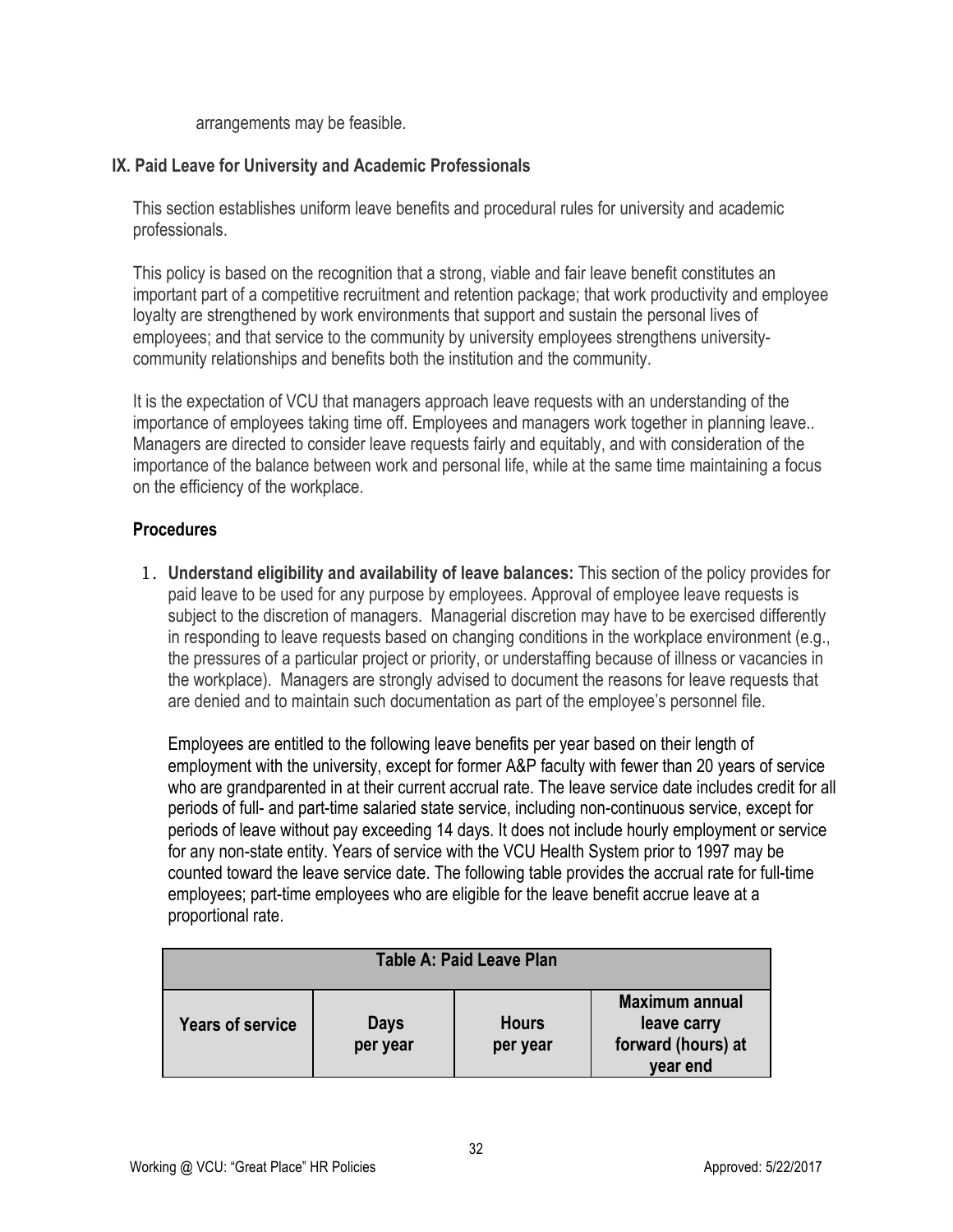| $0 - 3$                                                       | 28 | 224 | 224 |
|---------------------------------------------------------------|----|-----|-----|
| $4-6$                                                         | 30 | 240 | 240 |
| $7-9$                                                         | 32 | 256 | 256 |
| $10 - 14$                                                     | 34 | 272 | 272 |
| $15 - 19$                                                     | 36 | 288 | 288 |
| $20 - 24$                                                     | 40 | 320 | 320 |
| $25+$                                                         | 42 | 336 | 336 |
| *Former A&P faculty<br>with fewer than 20<br>years of service | 39 | 312 | 312 |

- 2. **Administer leave:** The above leave entitlements are administered pursuant to the following guidance:
	- **Conversion:** Upon election or conversion of existing VCU employees to the university and academic professional employee group, existing annual leave, sick, personal and family leave balances are credited toward balances under this section. However, sick leave balances of employees in the traditional sick leave program are preserved in a separate "bank" for future use. The traditional sick leave bank may be used for absences in excess of five work days for serious illness, injury or catastrophic or major chronic conditions that prevent the employee from performing the full duties of their job.
	- **Effective dates of conversion:** The effective dates for leave benefits during the initial conversion are as follows:
		- January 2018 for classified staff hired July 1, 2016, or later who are converted to university and academic professional
		- July 2018 for classified staff hired prior to July 1, 2016, who elect to become university and academic professional during the January to March 2018 enrollment period
		- July 2018 for most administrative and professional faculty who convert to university and academic professional consistent with the contract renewal process, or for those with contract dates other than July, consistent with the applicable contract renewal date
		- For July 2018 effective dates, the leave accrual rate is prorated to reflect half-ayear benefit
		- The effective date for leave benefits after the initial conversion is the beginning of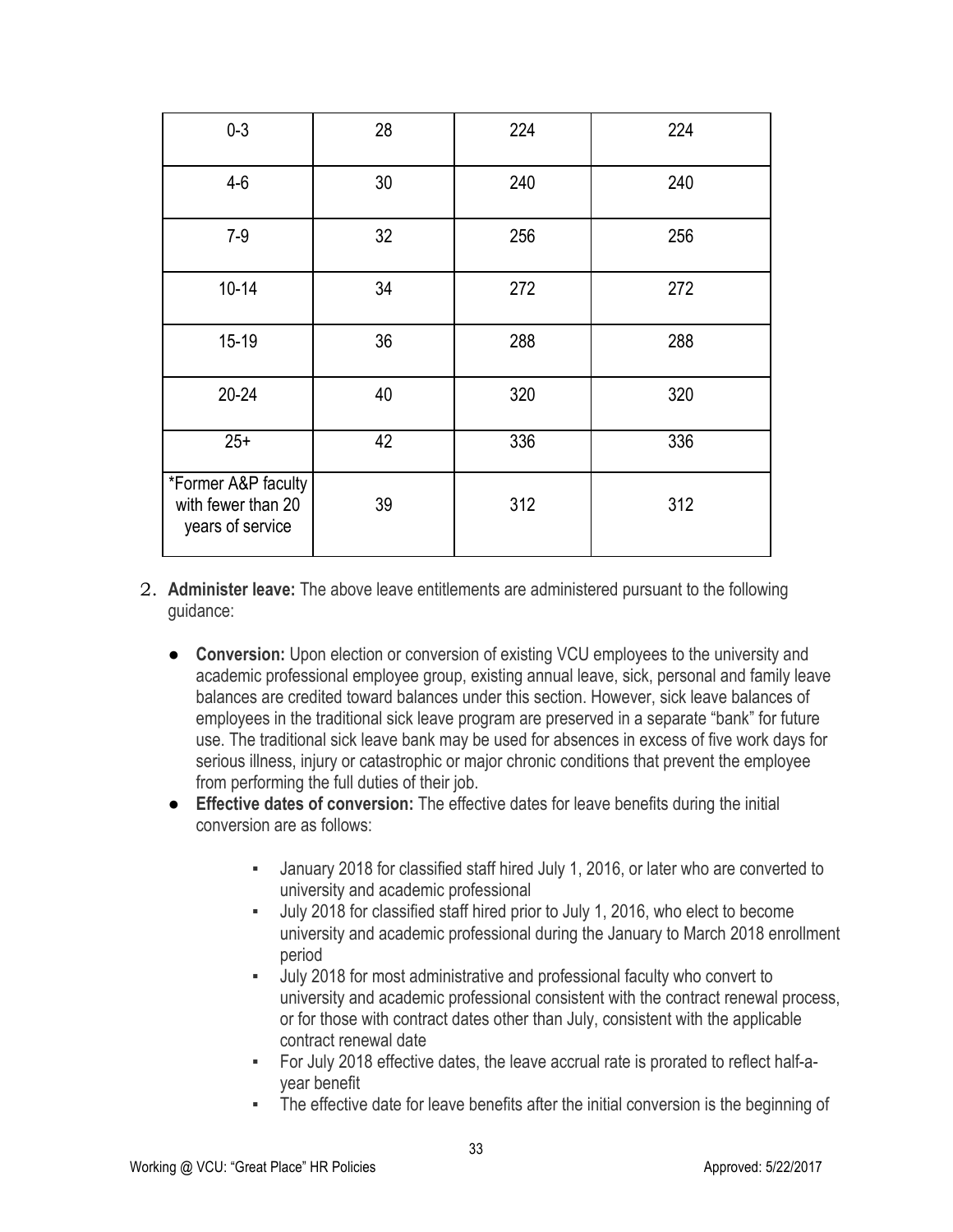the following pay period.

- **Transfers from other state agencies:** Employees transferring from another commonwealth of Virginia state agency are credited for years of service for purposes of leave accrual. However, leave balances from other state agencies or institutions are not transferrable.
- **New hire proration:** New hires or rehires receive a prorated leave balance for the year in which they are hired or rehired based on their start date.
- **Leave availability:** The full year leave benefit is available for use at the beginning of each leave plan year.
- **Reporting increments:** Those considered to be nonexempt pursuant to the Fair Labor Standards Act report leave time taken pursuant to this policy in 15-minute increments; exempt employees only report leave time for absences of a half day (four hours) or greater. Nonroutine or occasional absences of less than half a day (four hours) are considered incidental and not reportable.
- **Holidays:** Officially recognized university holidays are granted in addition to the leave balances granted in this policy.
- **University service:** Time an employee is engaged in official university service such as serving on committees and participating in university governance is not charged to any leave balance. However, prior approval of the supervisor is required.
- **Carry forward:** The maximum number of hours that can be carried forward at the end of the leave year is equal to one year's leave accrual (see Table A). The carry-forward hours serve as the beginning balance on which the next year's leave time is added. Unused leave above the maximum carry forward is forfeited. Implementation of the maximum carry-forward process begins in January 2019.
- **Reconciliation and payout upon separation:** Although employees receive the full annual accrual at the beginning of the leave year, providing employees with maximum flexibility in their use of leave time, the leave is actually earned on a per-pay-period basis. If an employee leaves the university during the course of the year, the time used and the time earned are reconciled. Leave earned, but not used, is paid to the employee at 100 percent of its value, while leave used but not earned is subtracted from the final paycheck.
- 3. **Use of special types of leave:** In addition to paid leave that can be used for any purpose as discussed above, leave benefits also include the following types of paid leave based on a leave plan year except where noted:
	- **Short-term disability:** University and academic professionals, upon date of hire, are eligible for 100 percent salary replacement for up to six months to cover extended, medically related absences. For those who have partial-pay benefits through the Virginia Sickness and Disability Plan, this short-term disability benefit supplements their salary up to full pay. If the employee is unable to return to work at the conclusion of the six-month short-term disability period, the employee may be eligible for long-term disability benefits. For more information, see hr.vcu.edu/current-employees/benefits/a-z-list-of-benefits/disability-insurance.,
	- **Parental leave:** University and academic professionals with at least one year of service are eligible for paid parental leave benefits for childbearing and childrearing. Parental leave is taken within 12 months of birth, adoption or placement and is taken, at a minimum, in oneweek blocks. To the extent it qualifies, leave granted under this category runs concurrent with coverage under the federal Family and Medical Leave Act. There are three types of parental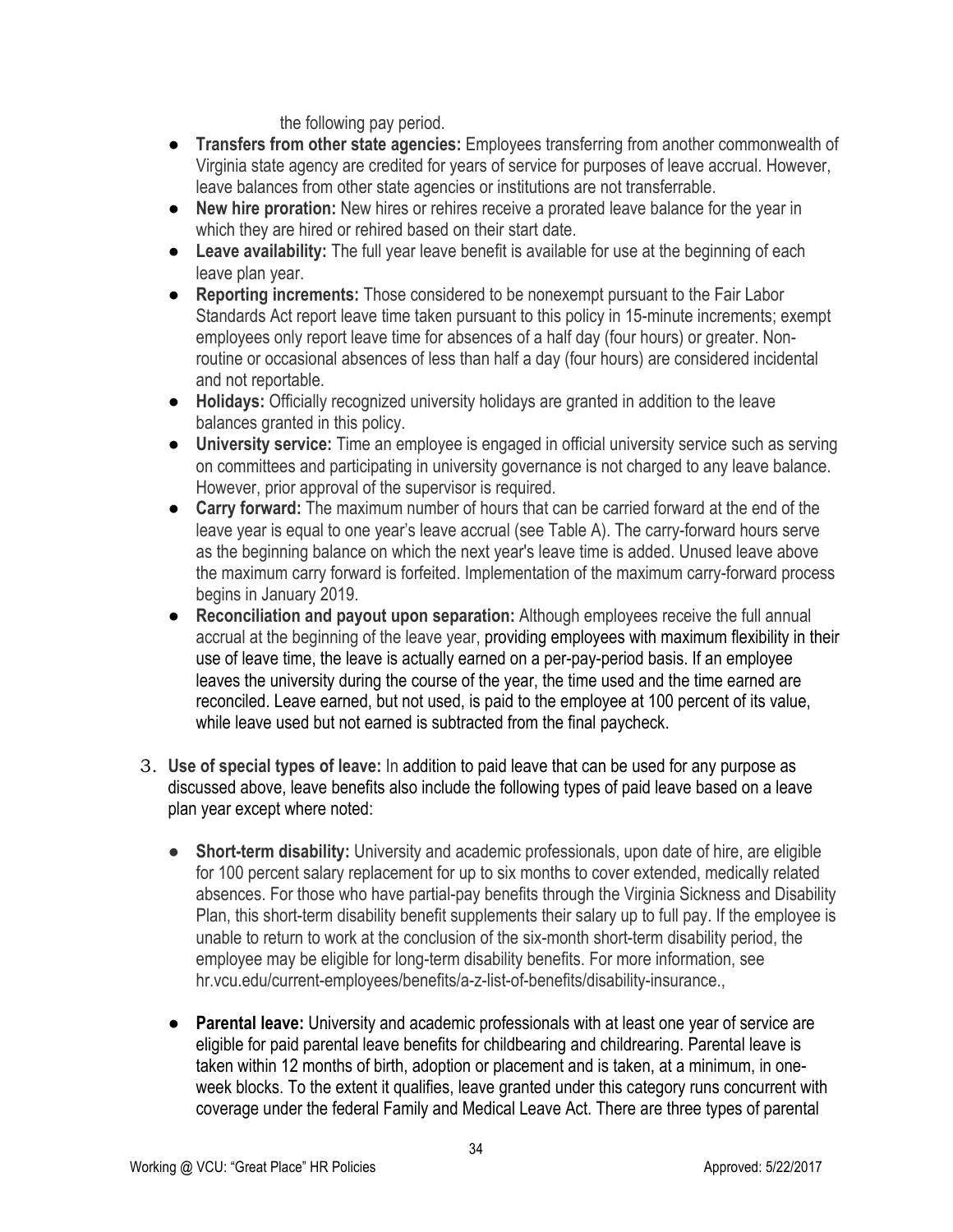leave:

- o "Maternity leave" of typically six to eight weeks as a medically approved absence covered under the university's short-term disability benefit program. The absence covered by shortterm disability is supplemented by additional paid time off of parental leave which combine for a total of no more than 12 weeks paid leave.
- o Paid time off of up to six weeks is provided for the second parent for caregiving and bonding.
- o Paid time off of up to six weeks is provided for either parent for adoption, surrogacy and foster care.
- **Caregiving leave:** University and academic professionals with at least one year of service are eligible for paid caregiver leave to serve as primary caregiver for a sick child, elder or other immediate family member (such as a spouse, parent, stepparent, sibling, grandparent, etc.). Caregiver leave provides up to 100 percent salary replacement for up to 80 hours (10 days) maximum per leave year through the VCU leave-sharing program. To be eligible, employees must first use 40 hours (five days) of their annual allocation of paid time off to receive 40 hours (five days) from the leave-sharing pool. The employee may be eligible for the remaining 40 hours (five days) after matching an additional 40 hours (five days) from their annual allocation of paid time off. To the extent it qualifies, leave granted under this category runs concurrent with coverage under the federal Family and Medical Leave Act.
- **Enhanced community service leave:** In addition to the 16 hours (two days) paid time off granted to participate in volunteer community service organizations; to meet with public or private school or daycare officials about their children; to attend school, daycare or homeschool functions in which their children are participating; to perform school-approved volunteer work in a public school (community service leave as provided under DHRM policy 4.40 School Assistance and Volunteer Service Leave), university and academic professionals are further granted an additional 16 hours (two days) paid time off to engage in volunteer service activities sponsored through VCU or VCU Health either individually or as part of a group.
- **Administrative leave:** Paid time off granted by the university for absences such as jury duty, testifying in court in response to a subpoena, service as an officer of election, state job interview, pre-disciplinary leave pending an investigation and suspension with pay.
- **Other leave benefits:** Other leave benefits provided to university and academic professionals as offered by VCU include holiday pay, FMLA, leave without pay,, compensatory leave, office closing and recognition leave.

In addition, the following leave is also offered based on the policies for classified staff as administered by the commonwealth of Virginia's Department of Human Resource Management (DHRM):

- Civil and Work-Related Leave (DHRM Policy Number: 4.05)
- Educational Leave (DHRM Policy Number: 4.15)
- Emergency Disaster Leave (DHRM Policy Number: 4.17)
- Leave To Donate Bone Marrow or Organs (DHRM Policy Number: 4.37)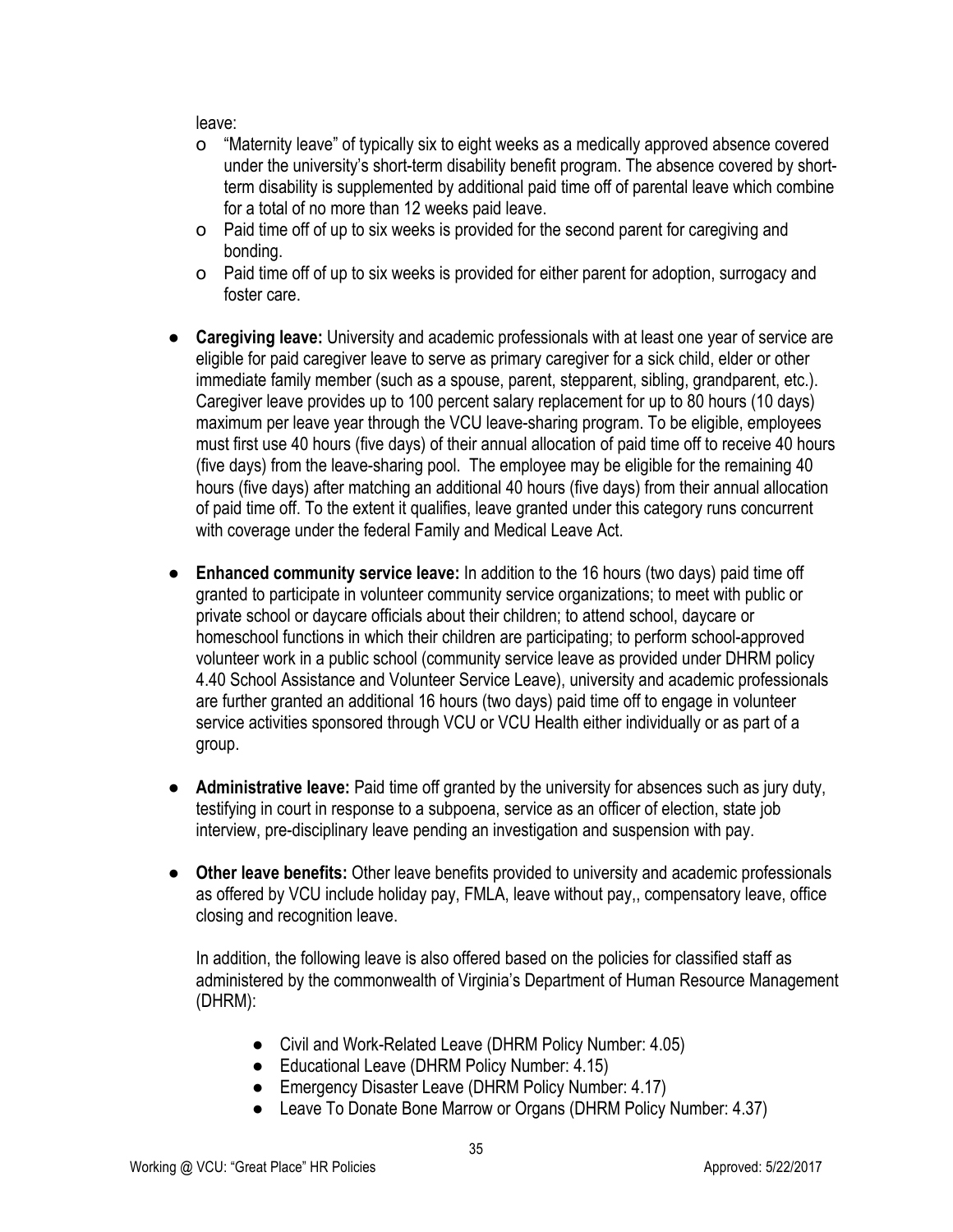- School Assistance and Volunteer Service Leave (DHRM Policy Number: 4.40)
- Military Leave (DHRM Policy Number: 4.50)
- Public Health Emergency Leave (DHRM Policy Number: 4.52)
- VSDP (DHRM Policy Number: 4.57)
- Worker's compensation (DHRM Policy Number: 4.60)

#### **Forms**

- **1.** Alternative Work Arrangement form
- **2.** Grievance form
- **3.** Notice of Imposed Probation
- **4.** Development Plan
- **5.** Improvement Plan
- **6.** Notice of Demotion
- **7.** Notice of Suspension
- **8.** Notice of Dismissal

https://insidehr.vcu.edu/forms/

#### **Related documents**

- **1.** Restructured Higher Education Financial and Administrative Operations Act, Va. Code §§ 23.1- 1000 *et seq*
- **2.** Wage Employment (Hourly and Student Workers) https://policy.vcu.edu/sites/default/files/Wage Employment %28Hourly and Student Worker%29.pdf
- **3.** Postdoctoral Scholars https://policy.vcu.edu/sites/default/files/Postdoctoral Scholars FINAL 2016.05.05.pdf
- **4.** Policies and procedures on graduate fellowships and assistantships http://bulletin.vcu.edu/graduate/study/financing-graduate-school/policies-procedures-graduatefellowships-assistantships/
- **5.** Affiliate Faculty Appointments https://policy.vcu.edu/sites/default/files/Affiliate%20Faculty%20Appointments.pdf
- **6.** Veteran's Preference Guidelines http://www.hr.vcu.edu/hr-partners/user-access-guides- training/compensation-and-hiring/veterans/http://www.hr.vcu.edu/hr-partners/user-accessguides--training/compensation-and-hiring/veterans/
- **7.** Safety Sensitive Positions Va. Code §2.2-1201.1 *et seq*
- **8.** Affirmation of VCU's Equal Opportunity-Interim https://policy.vcu.edu/sites/default/files/Affirmation of VCU%27s Equal Opportunity-Interim.pdf
- **9.** VCU Code of Conduct http://www.codeofconduct.vcu
- **10.** Workforce Transition Act, Va. Code §§ 2.2-3200 *et seq*.
- **11.** State Grievance Procedure, *Va. Code §§ 2.2-3000, et seq* and Standards of Conduct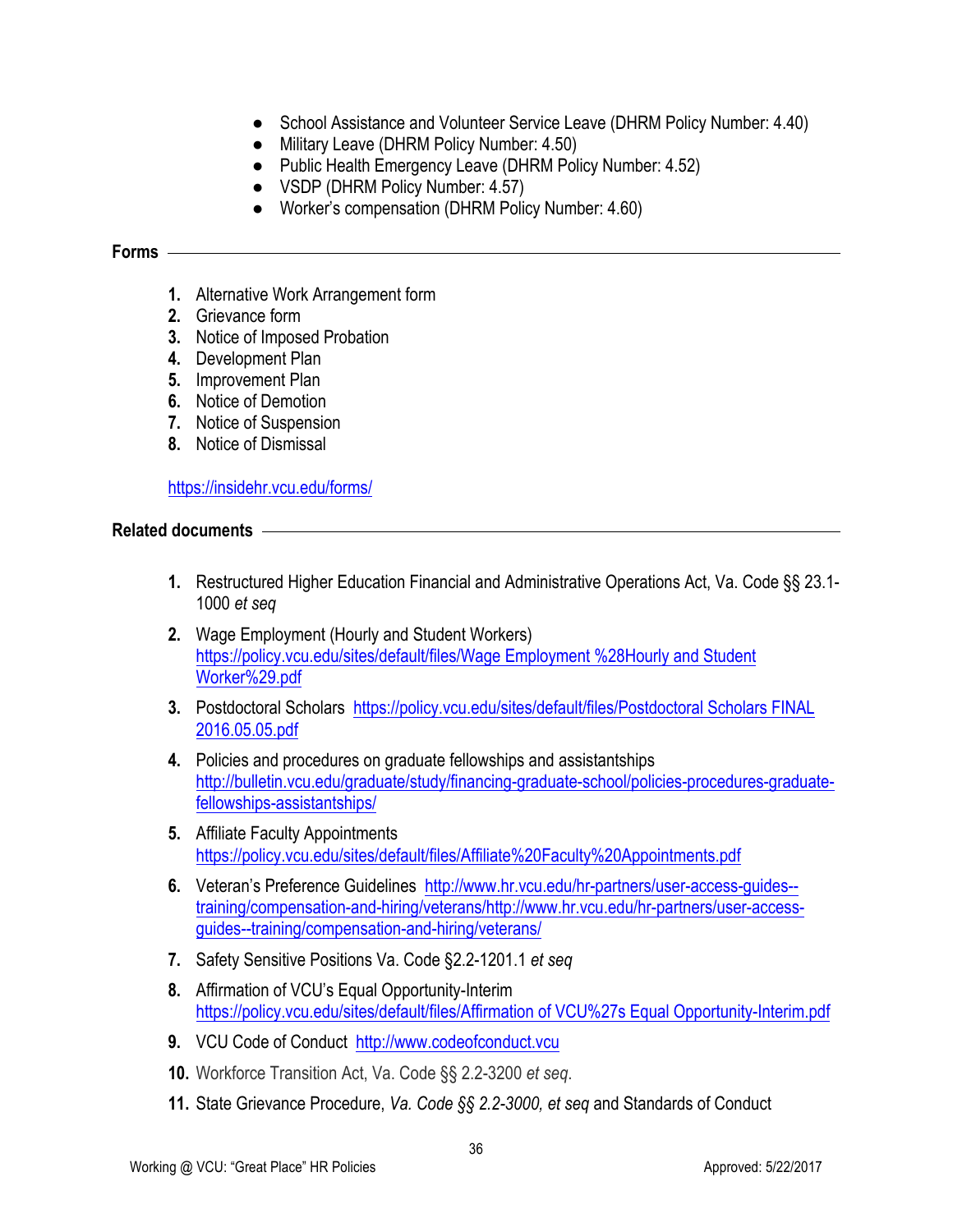http://www.dhrm.virginia.gov/docs/default-source/hrpolicy/pol1\_60.pdf

- **12.** Family and Medical Leave Act, 29 U.S.C. §§ 2601 *et seq.*
- **13.** Virginia Sickness and Disability Program http://www.dhrm.virginia.gov/docs/defaultsource/hrpolicy/pol457vsdp.pdf
- **14.** Fair Labor Standards Act (FLSA), 29 U.S.C. §§ 201 *et seq*
- **15.** Accessibility and Reasonable Accommodation for Individuals with Disabilities https://policy.vcu.edu/sites/default/files/Accessibility%20and%20Reasonable%20Accommodati on%20for%20Individuals%20with%20Disabilities%20Policy%20-%20Interim.pdf
- **16.** Threat Assessment and Violence Prevention https://policy.vcu.edu/sites/default/files/Threat%20Assessment%20and%20Violence%20Preve ntion.pdf
- **17.** Duty to Report https://policy.vcu.edu/sites/default/files/Duty%20to%20Report.pdf

#### Additional related documents:

- Guidelines for academic professionals and professional faculty https://insidehr.vcu.edu/guidelines/employee-groups/
- Search guidelines https://insidehr.vcu.edu/guidelines/employment/
- Compensation guidelines https://insidehr.vcu.edu/guidelines/compensation/
- Performance management guidelines https://insidehr.vcu.edu/guidelines/performancemanagement/
- Career development guidelines https://insidehr.vcu.edu/guidelines/career-development/
- Alternative work arrangements guidelines https://insidehr.vcu.edu/guidelines/alternative-workarrangements/university-and-academic-professionals/
- Guidelines for conducting a panel hearing https://insidehr.vcu.edu/guidelines/employeerelations/university-and-academic-professionals/conducting-a-panel-hearing/
- Side-by-side comparison https://hr.vcu.edu/side-by-sides/

**Revision history** 

None - New Policy

# **FAQ**

For FAQ, please see greatplace.vcu.edu/FAQs.

#### **Definitions**

1. **Academic administrators.** Faculty members who have administrative responsibilities, generally serving as senior administrative officers of a college, school, program or equivalent and hold a concurrent faculty appointment (typically tenured) in a program, school or department. This includes those in positions such as dean, associate or assistant dean, provost, vice provost, etc.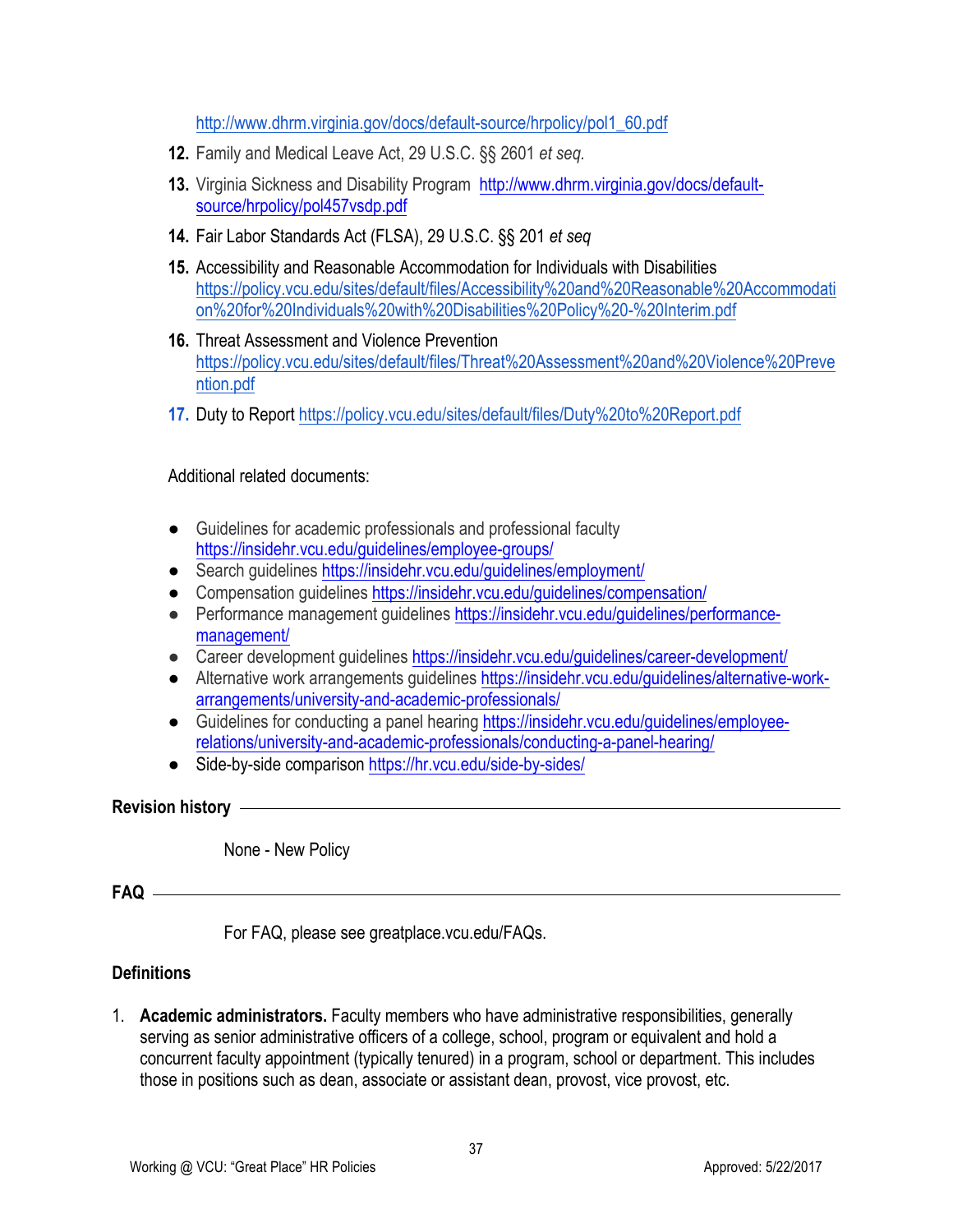- 2. **Academic professionals.** Employees who apply specialized professional qualifications in direct support of academic programs to enhance the practice and quality of teaching and learning. They perform high-level duties in academic, research and service missions of the institution. They have advanced degrees, often terminal degrees, and academic backgrounds that are similar to faculty in the professorial but 50 percent or more of their total assignment involves academic program management related to advising, curriculum development and instructional design.
- 3. **Administrative and professional faculty (A&P faculty).** Those employees and managers who are not tenure-track or tenured and perform an array of academic and administrative duties, including teaching, research, patient care and public service.
- 4. **Alternative work arrangements.** A work arrangement that differs from the standard workweek in the times of reporting to, and leaving, work, or which varies the designated workplace for fulfilling jobrelated duties, but does not alter the 40 hours worked per week. Alternative work arrangements may include compressed schedule, flextime, staggered scheduling or telework. An employee's compensation and benefits do not change as the result of an alternative work arrangement.
- 5. **Alternative work arrangement plan.** A written work plan setting forth an alternative work arrangement jointly developed by the employee and the manager and approved by the manager.
- 6. **Base pay.** The fixed rate of pay an employee receives annually for their official responsibilities to the university. Base pay does not include benefits and such enhancements to salary as overtime, bonuses or payments for additional services undertaken outside the scope of official responsibilities (see "Nonbase pay" below).
- 7. **Bona fide applicant.** For purposes of federal and state compliance, a bona fide applicant is a job seeker who has:
	- Submitted an expression of interest in employment through the internet or related electronic data technologies (i.e., has submitted the eJobs application)
	- Been considered for employment in a particular open position
	- Submitted an expression of interest indicating that the individual possesses the advertised, noncomparative, objective and job-related basic qualifications for the position (i.e., the posted minimum qualifications)
	- At no point prior to an offer, indicated that the individual is no longer interested in employment in the position for which the employer has considered the individual
- 8. **Calibration.** The steps taken to make sure managers apply an appropriate and consistent set of standards in using the performance ratings.
- 9. **Career development.** The process by which employees establish their current and future career objectives; assess their current skills, knowledge, and experience; and implement appropriate courses of action to attain desired career objectives. Career development includes all opportunities for growth, enhancement of job-related skills, and the building of competencies that improve current performance and enhance future career aspirations.
- 10. **Career development opportunities.** Webinars, e-learning, workshops, conferences, seminars,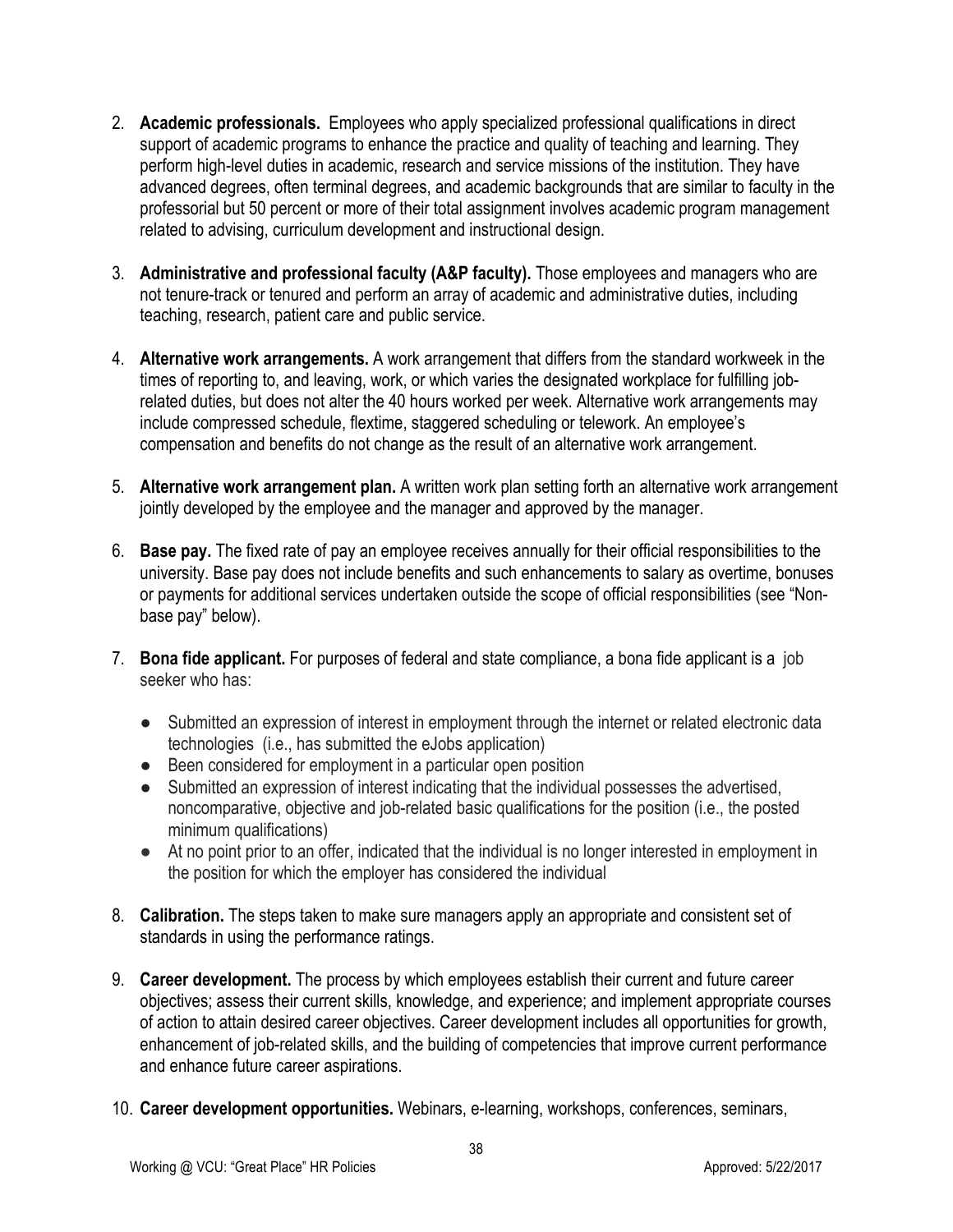mentoring, special projects, job rotations, job shadowing, staff exchanges and coaching. This is not meant to be an all-inclusive list, but rather examples of the kinds of things employees can do to enhance their skills and competencies. Other university policies address educational opportunities that may also constitute career development opportunities as addressed in this policy.

- 11. **Career path.** The foundation of the new HR plan is a universitywide job structure that groups jobs by function using a standard set of job titles. Most titles have three levels (e.g., accountant I, accountant II, accountant III). Each job title has a unique market range. Career paths are visible and flexible career plans that provide opportunities for employees to advance through their careers by moving across the market ranges through proposed stages of emerging, proficient, accomplished and expert, as well as advancing up through the job title series as they gain competencies and experience. Different career paths are designed for individual contributors with deep subject matter expertise distinct from those who aspire to a supervisory, management or leadership role.
- 12. **Career path advancement.** The noncompetitive movement of an employee within or across a career path.
- 13. **Classified staff.** Classified staff are those employees and managers who are governed by the Virginia Personnel Act, Va. Code §§ 2.2-2900 through 2.2-2905, and developed by the Virginia Department of Human Resource Management.
- 14. **Compressed schedule.** A work schedule in which an employee works more than eight hours on some days of the workweek and fewer than eight hours on others. For nonexempt employees, the total hours worked for the workweek during a compressed schedule must equal 40. For exempt employees there is more flexibility.
- 15. **Core work hours.** The general university core work hours are Monday through Friday, 8:00 a.m. to 5:00 p.m. Departments have the discretion to set their own core hours to meet operational needs as necessary.
- 16. **Demotion**. A job change to a position with a lower market range.
- 17. **Executive and senior administrators**. The senior officers of the university such as president's cabinet, members of the president's professional staff, senior leadership, and direct reports to deans. This designation does not include academic administrators such as provosts, deans or vice provosts who are considered T&R faculty serving in an administrative assignment.
- 18. **Exempt employees.** Employees exempted from the wage and hour requirements of the Fair Labor Standards Act. Exempt employees' primary duties must involve the "exercise of discretion and independent judgment with respect to matters of significance" and fall within certain executive, administrative and professional categories established and defined by the FLSA.
- 19. **Flextime.** An adjustment of the standard workweek in which the employee starts and ends the work day earlier or later than the standard workweek schedule.
- 20. **Grievance.** The Formal Dispute Resolution Procedure lists those complaints that do not qualify as a grievance. All other employee complaints would be considered grievable under this policy.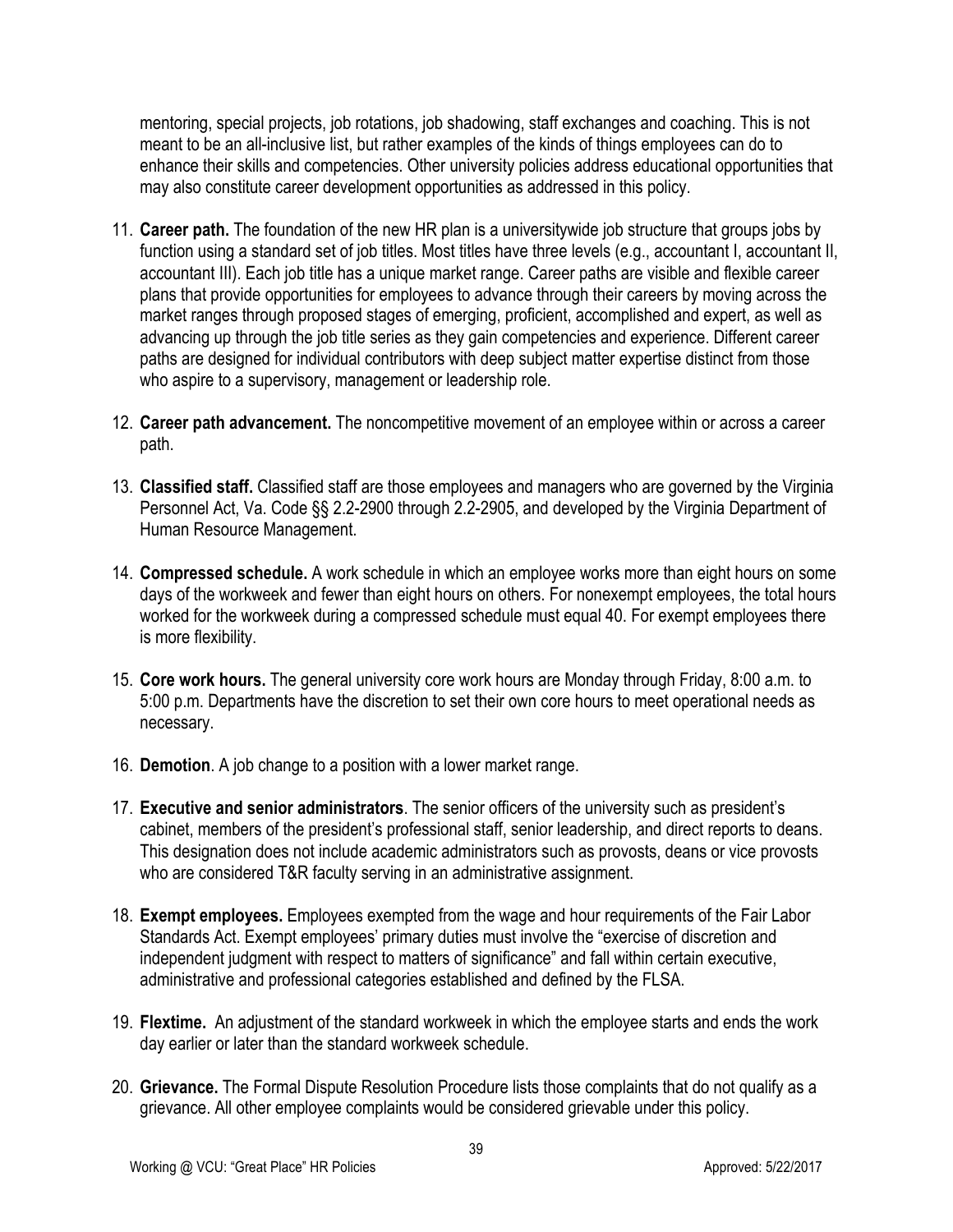- 21. **Job structure.** University job titles, grouped by function into categories comprised of similar jobs, as listed and maintained by HR.
- 22. **Leadership.** For purposes of this policy, leadership is broadly defined as performance that advances the university's mission and its success. Leadership is positively focused problem-solving which effectively addresses issues in ways that make improvements, create efficiencies or otherwise enhance the work environment.
- 23. **Line of sight.** The ability of employees and managers to see and describe how their daily job-related activities align with and support the university mission and the goals of their school/unit.
- 24. **Manager.** Those who have responsibility for one or more employees in the workplace. These responsibilities include setting clear goals and expectations; providing ongoing feedback of employee progress, performance and competencies; responsibly and equitably handling employee workplace requests and complaints; identifying and encouraging opportunities for employee career development; and effectively communicating work-related issues within the school/unit and the university. For purposes of this policy, managers are also employees who have their own duties and responsibilities to meet career-development-related goals.
- 25. **Market range.** The salary range established for a job based on market data for comparable work by other public and private employers drawn from pertinent recruitment areas and approved by HR. As guidance, typically new employees or those recently promoted will have salaries at the lower end of the market range; fully qualified employees who are proficient at fulfilling the responsibilities of their jobs and are strong performers will have salaries in the middle of the market range; and employees with advanced qualifications, unique skills or capabilities, or who have sustained exceptional performance over many years will have salaries at the upper end of the market range.
- 26. **Merit increases.** Annual salary increases awarded at the conclusion of the annual performance review cycle that are based on the performance of employees and available resources (see Performance Management and Evaluation section of this policy).
- 27. **New hire pay.** Starting base pay for new hires established by taking into consideration qualifications and experience. Managers have discretion to establish new hire pay within 75 percent of the market range. Offers in the top 25 percent of the market range must be reviewed and approved by HR.
- 28. **Non-base pay.** Lump-sum payments made to an employee in addition to base pay, including bonuses and other payments, or "spot awards," typically paid as a reward in recognition of exemplary performance, extraordinary diligence, or work above and beyond an employee's official scope of duties.
- 29. **Nonexempt employees.** Employees not exempted from the wage and hour requirements of the FLSA.
- 30. **Non-monetary rewards.** Additional paid leave typically granted as a reward in recognition of exemplary performance, extraordinary diligence, or work above and beyond an employee's official scope of duties.
- 31. **Off-cycle salary increases.** Salary increases awarded outside the annual performance evaluation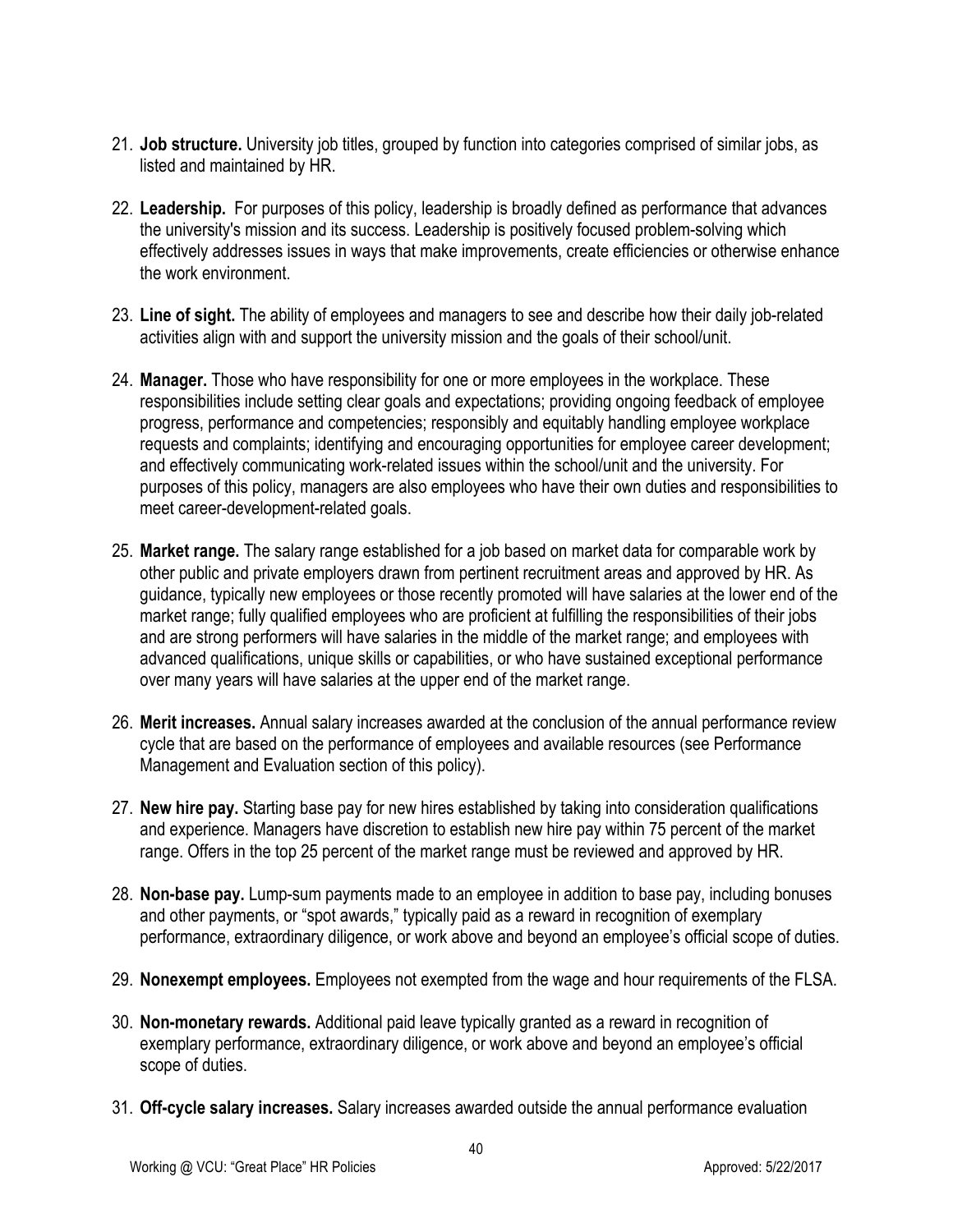cycle in response to exceptional circumstances or to address unanticipated situations.

- 32. **Open-rank recruitment.** The new job structure for university and academic professionals is built by grouping jobs into job families using a standard set of job titles. Each job title has a unique marketbased pay range. Most job titles will have three levels (e.g., accountant I, accountant II accountant III) that create a job series. Level I is typically entry level; level II is mid-career; and level III reflects extensive experience. Much like faculty searches are conducted for an assistant, associate or full professor, the final rank is determined based on the credentials of the selected candidate. This strategy may also be used for university and academic professional positions. A search may be conducted for an accountant I, II or III, allowing applicants from a wide range of experience to be considered. The selected finalist is placed in the appropriate job title based on their individual qualifications.
- 33. **Performance management.** The process of establishing clear goals and expectations, providing ongoing feedback, reviewing progress and planning career development. Goals are cascaded from institutional priorities, to school/unit and then to individual employees to ensure that work efforts, jobrelated skills and workplace behaviors are in alignment with institutional mission, goals, strategic priorities and aspirations. Performance management consists of four major components:
	- Performance and development planning
	- Effective and ongoing communication between employees and managers to ensure mutual expectations are established and maintained about job-related performance
	- Timely review of employee progress, performance and competencies
	- Formulation and review of employees' career development plans (see the Career Development section of this policy)
- 34. **Personnel file**. The official employee record that encompasses all documents related to the employee's employment kept by the manager, the department or central HR. An employee has access to their personnel file, including records kept in the HR, supervisory, manager and department files, except for that information which may be withheld under applicable law.
- 35. **Promotion.** A job change to a position with a higher market range typically involving a salary increase.
- 36. **Restricted positions.** Employment pursuant to an explicit requirement that the employment is restricted by the job duties to be performed, a specified time period or availability of funds. This includes positions funded by grants and contracts. Employees in restricted positions are not eligible for severance benefits.
- 37. **Reviewer.** The manager's manager.
- 38. **Salaried employee eligible for state employee benefits:** An employee of Virginia Commonwealth University who is a university academic professional, classified staff or a faculty member; is regularly employed on a salaried basis; regularly works at least one-half of a full-time equivalent position; and whose employment is not temporary or provisional. Adjunct faculty, wage employees, student employees, graduate assistants and postdoctoral scholars are not included in this category.
- 39. **Severance.** Benefits offered to an employee impacted by a workforce reduction.